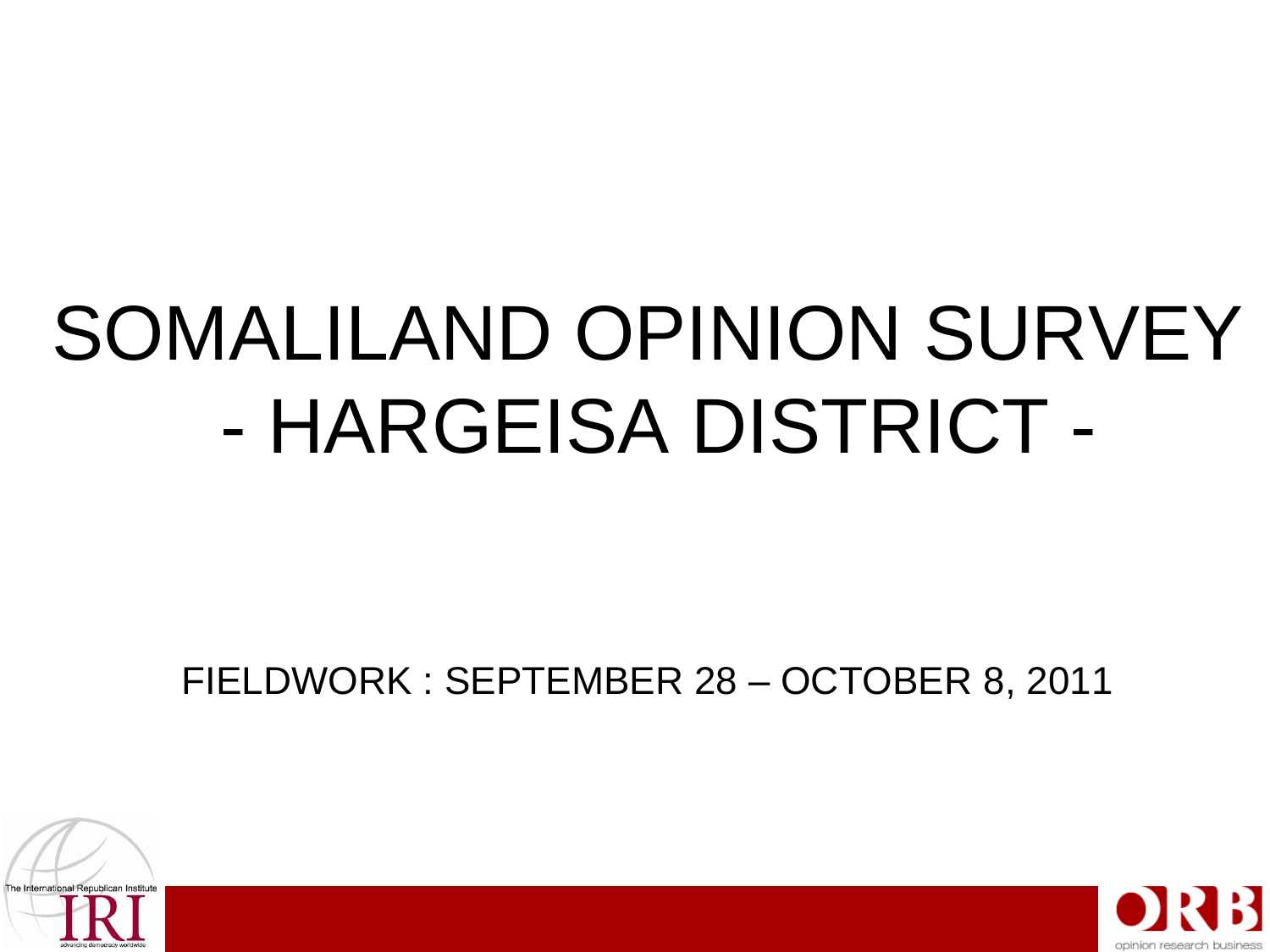# **Acronyms Legend**

- UDUB United People's Democratic Party
- KULMIYE Peace, Unity and Development Party
- UCID Justice and Welfare Party
- BBC British Broadcasting Corporation
- VOA Voice of America
- NGO Non-governmental Organization
- NAGAAD Women's Umbrella
- HAVAYOCO Horn of Africa Voluntary Youth Committee
- SONYO Somaliland National Youth Organization
- CLHE Candlelight for Health, Education and Environment
- COSONGO Consortium of Somaliland NGOs
- ADO Agriculture Development Organization
- GAVO- General Assistance Voluntary Organization
- SAHAN Somaliland HIV/AIDS Network
- CCS Committee of Concerned Somalis
- DOH Doses of Hope
- SONSAF- Somaliland Non-State Actors Forum

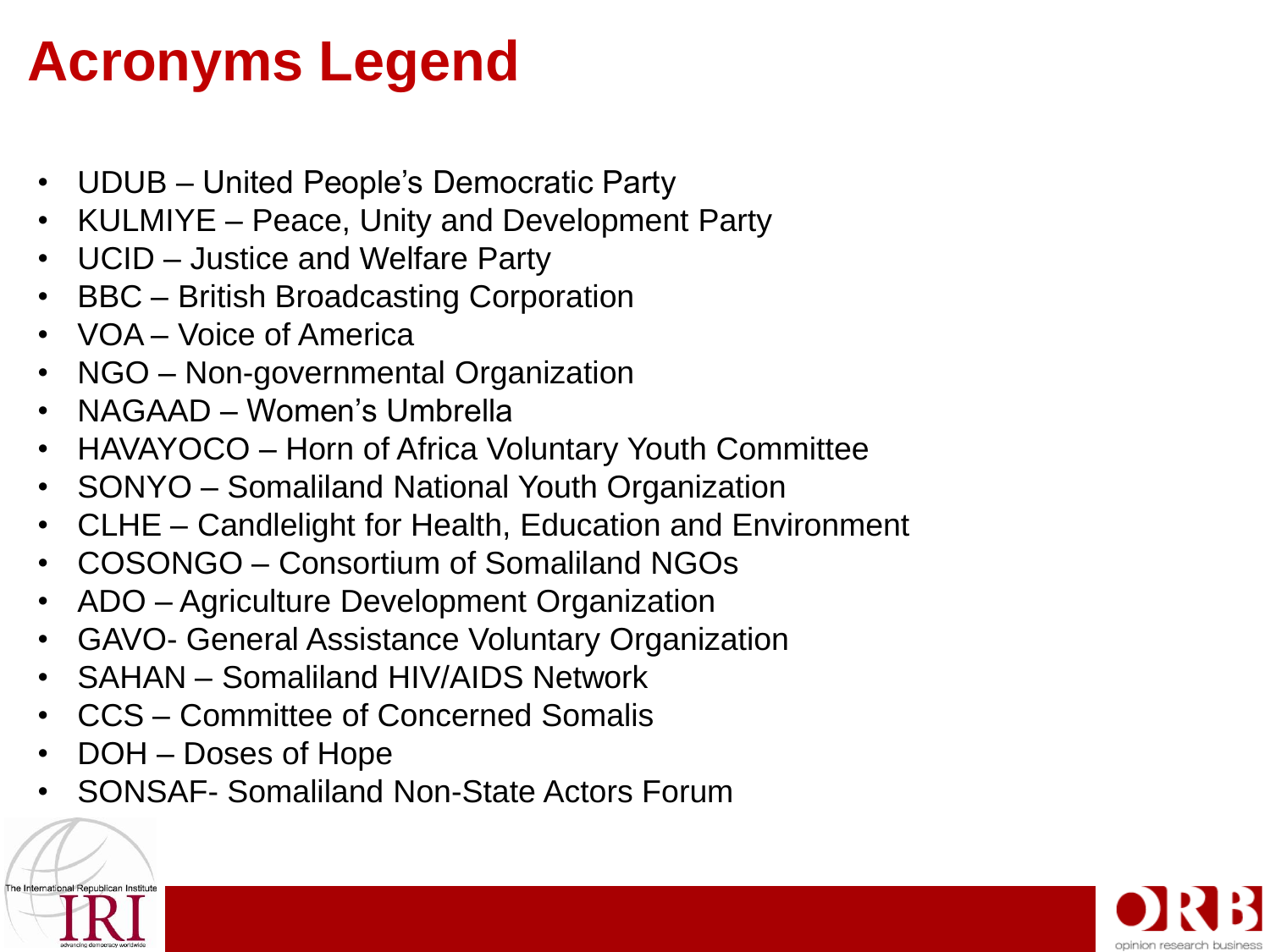# **Methodology**

- Analysis, supervision and execution of poll was performed by Opinion Research Business (ORB), an international opinion research firm.
- **This survey is the first of its kind undertaken throughout Hargeisa. The population studied was** registered voters in Hargeisa District (16+). A representative random sample was designed based on the number of registered voters in each of Hargeisa's ten sub-districts.
- **Enumeration areas within each sub-district were randomly selected from a list of established polling** centers; households within each sampling point were then identified using a random walk method and a skip pattern; respondents were randomly chosen using a Kish grid.
- The sample size was 600. The questionnaire was offered in Somali language only.
- The total number of registered voters in the sample universe is equal to 274,216 (SOURCE:IRI/SOMALILAND N.E.C.). The margin of error for the total sample is +/- four percent. Please note that the margin of error for subsets (i.e. clans/age/education etc.) is significantly higher and should be treated as indicative only.
- The overall response rate (defined as the number of successful interviews divided by eligible houses visited) is 63 percent. To complete 600 interviews, 963 households were contacted.
- **Data was collected via face-to-face interviews September 28 October 8, 2011 using a local polling** firm, Data and Research Solutions (DARS).
- Due to rounding, and multiple response questions, not all percentages add up to 100.



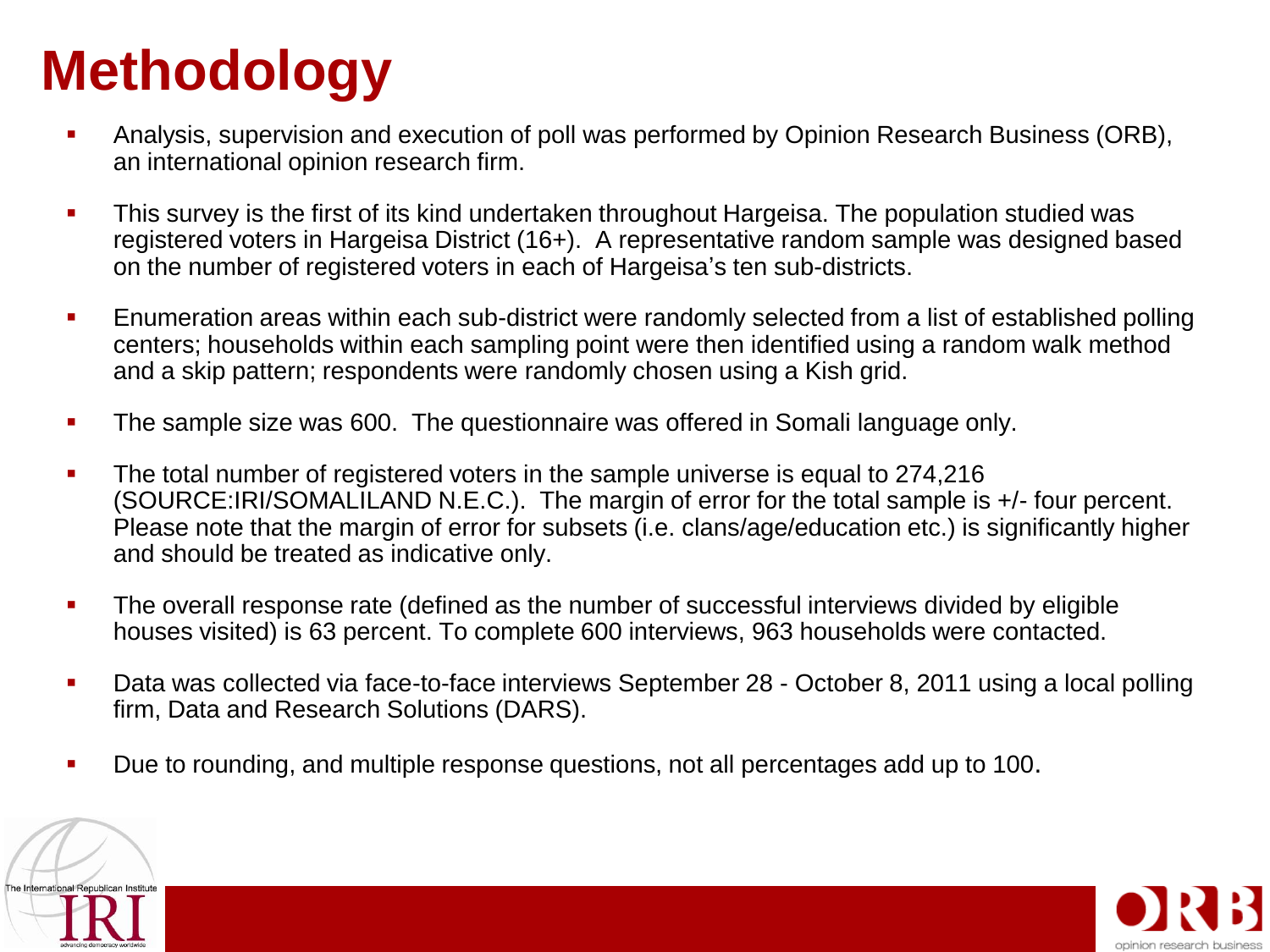# Respondents' Demographic Information

| <b>Sex</b>                    |     | Area Type             |     | <b>Employment Status</b> |       |
|-------------------------------|-----|-----------------------|-----|--------------------------|-------|
| Male                          | 51% | Urban                 | 79% | Full-Time, Formal        | 9%    |
| Female                        | 49% | Rural                 | 21% | Part-Time, Formal        | 7%    |
|                               |     |                       |     | Informal/Temporary       | 5%    |
| <b>Age Group</b>              |     | <b>Region</b>         |     | <b>Business Owner</b>    | 6%    |
| $16 - 25$                     | 50% | Farowayne             | 8%  | <b>Housewife</b>         | 33%   |
| 26-35                         | 26% | Ga'an Libah           | 16% | <b>Student</b>           | 28%   |
| 36-45                         | 14% | Dara Salaam           | 4%  | <b>Retired</b>           | $1\%$ |
| 46-55                         | 6%  | Sabaowanaag           | 5%  | Unemployed               | 12%   |
| 56-65                         | 3%  | Adaadlay              | 3%  |                          |       |
| $66+$                         | 1%  | Da'ar Budhuq          | 3%  | <b>Marital Status</b>    |       |
|                               |     | Ahmed Dhagah          | 13% | Single                   | 48%   |
| <b>Education</b>              |     | <b>Ibrahim Kodbur</b> | 12% | <b>Married</b>           | 48%   |
| No Formal Schooling           | 17% | Mohamoud Haybe        | 17% | Widowed                  | 2%    |
| <b>Some Primary Schooling</b> | 9%  | June                  | 19% | <b>Divorced</b>          | 2%    |
| <b>Primary Complete</b>       | 7%  |                       |     |                          |       |
| <b>Some Secondary</b>         | 11% |                       |     |                          |       |
| Secondary                     | 10% |                       |     |                          |       |
| Post-Secondary                | 1%  |                       |     |                          |       |
| <b>Some University</b>        | 10% |                       |     |                          |       |
| <b>University Complete</b>    | 4%  |                       |     |                          |       |
| <b>None</b>                   | 32% |                       |     |                          |       |
| No Response                   | 1%  |                       |     |                          |       |

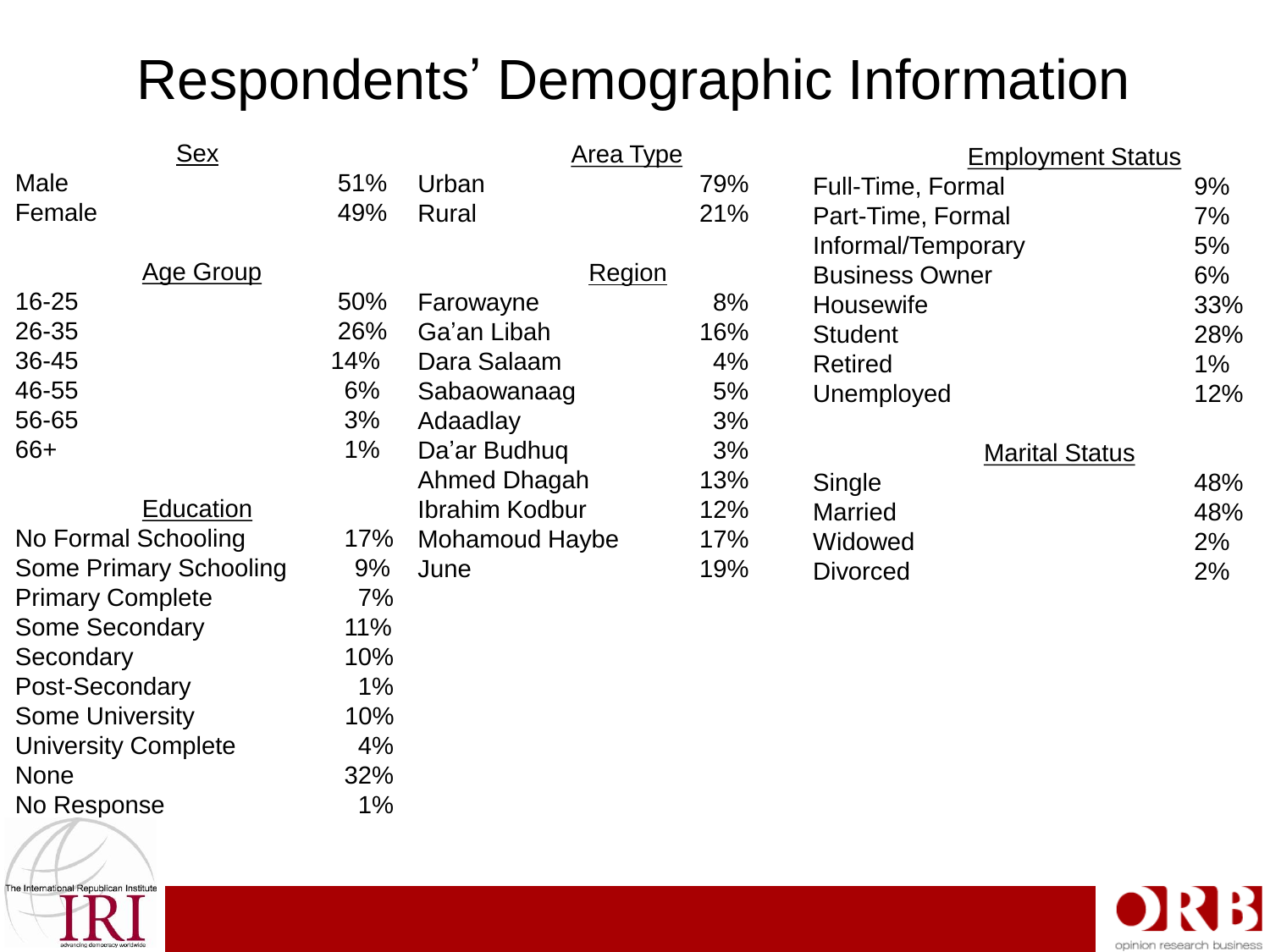## GENERAL DIRECTION



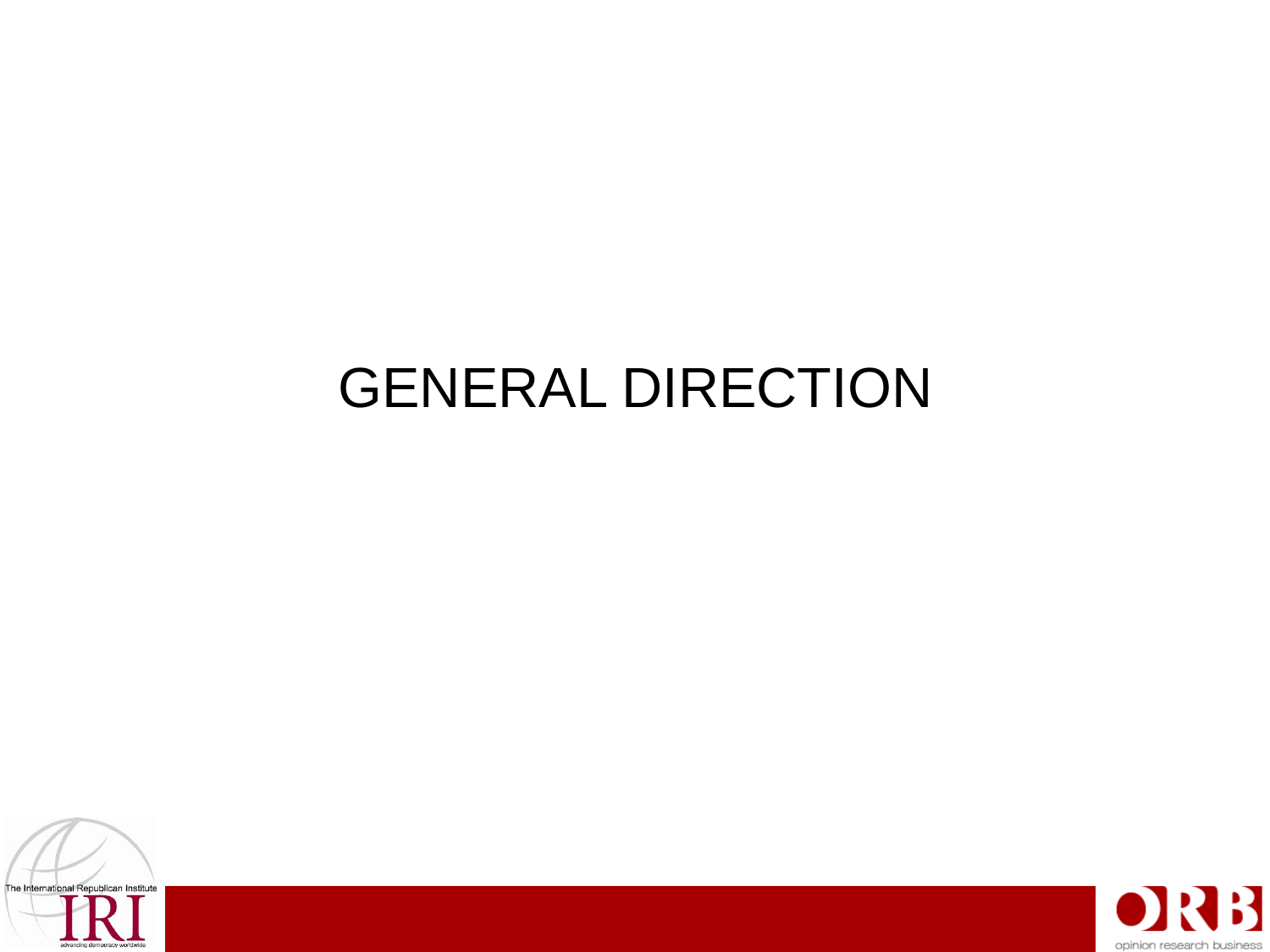**Taking all things into consideration, do you strongly agree, somewhat agree, somewhat disagree or strongly disagree with the following statement, My future in Somaliland is bright?** 





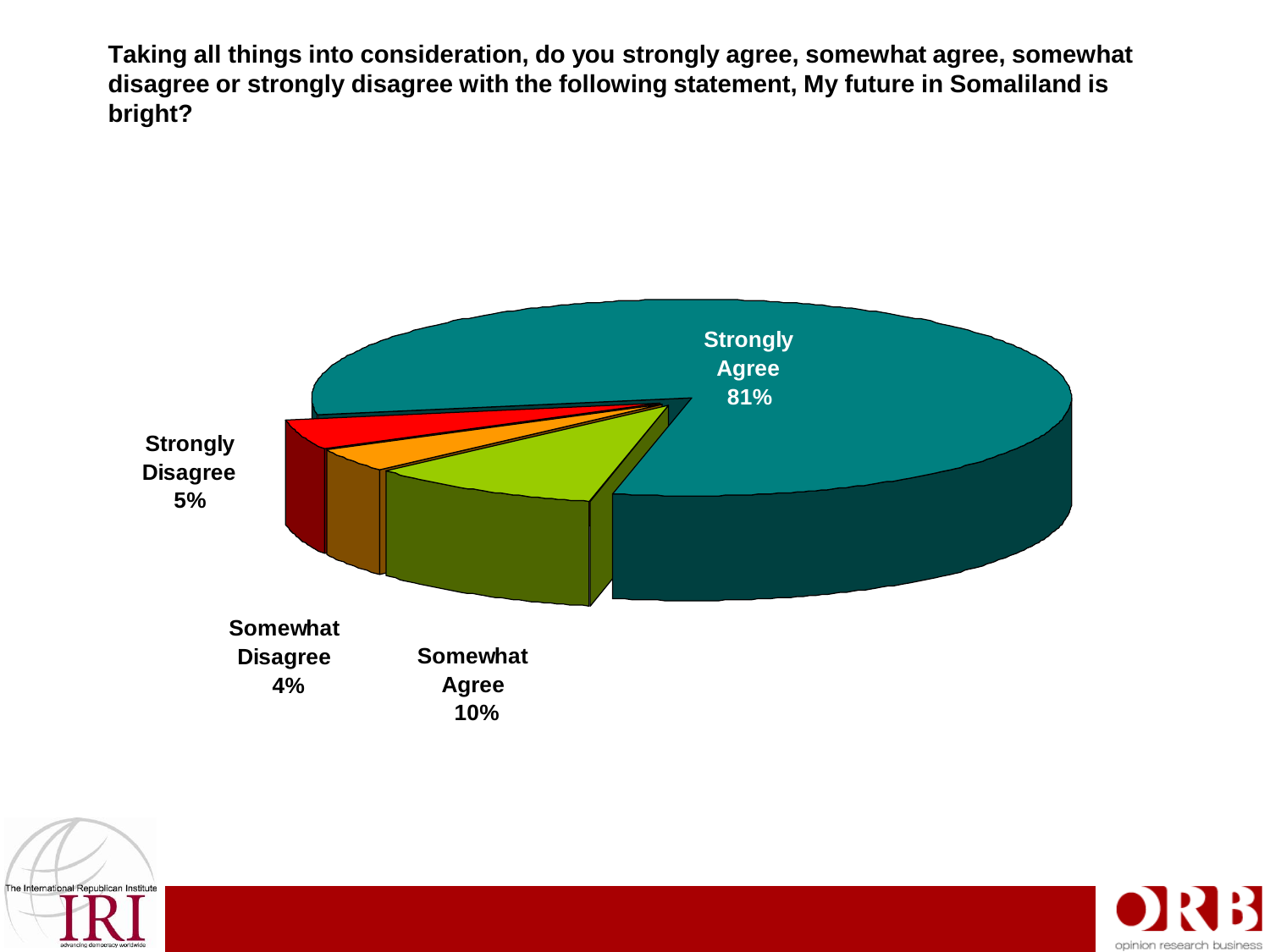**Would you say that things in Somaliland have improved over the past year, stayed the same or worsened?** 





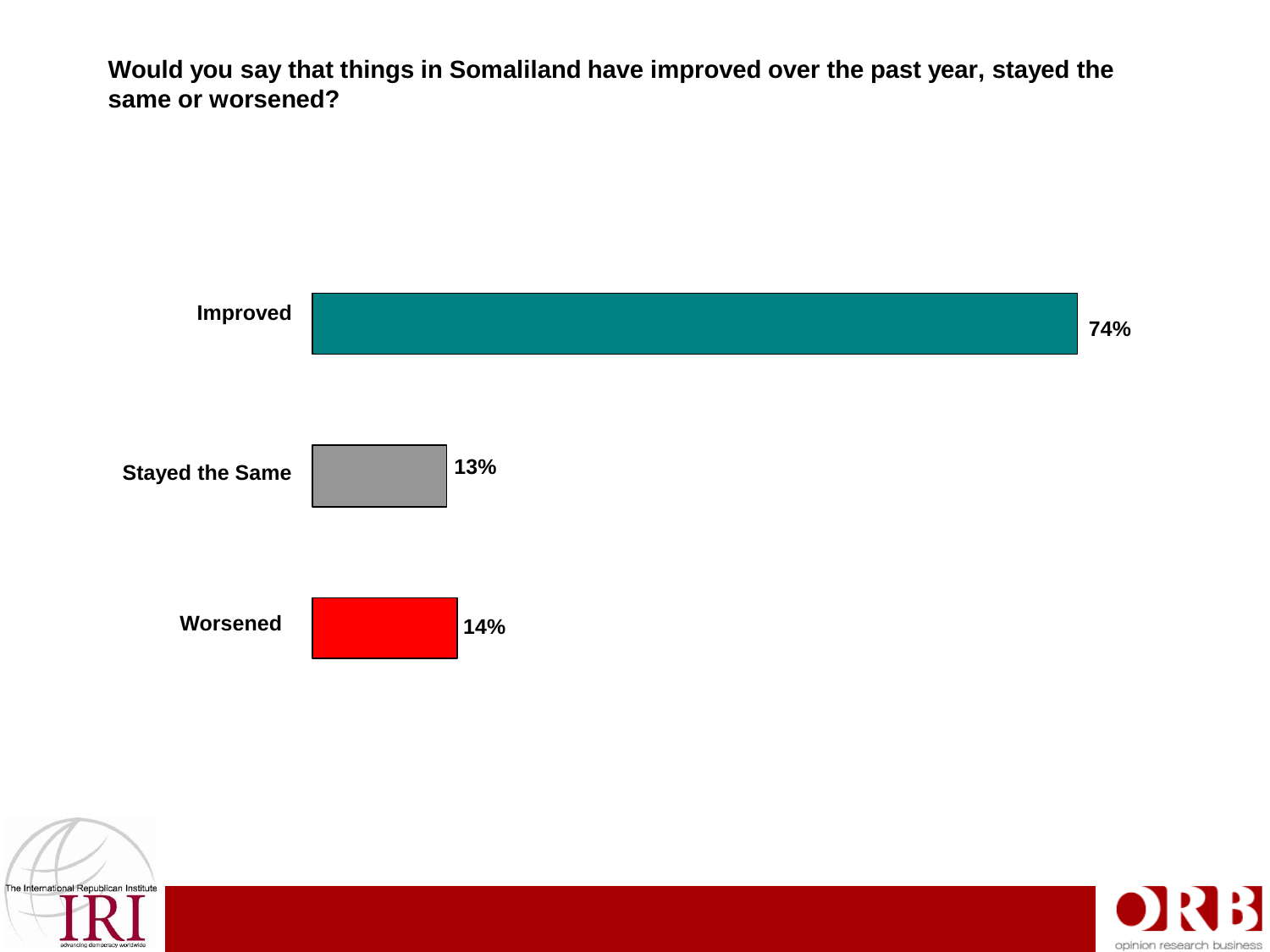**Overall, do you think that things in Somaliland are heading in the right direction or the wrong direction?** 



**Wrong Direction 10%**



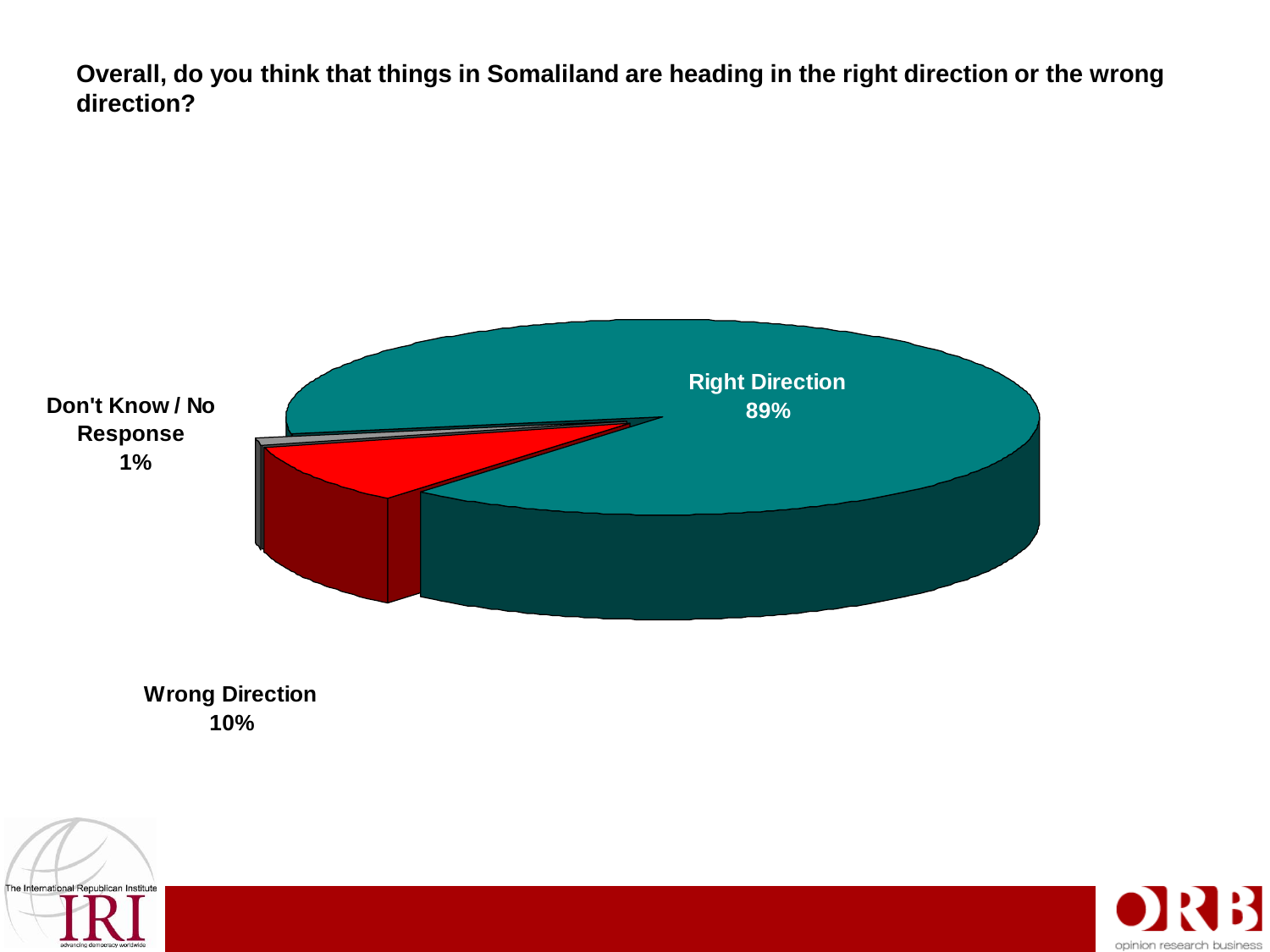**Overall, do you think that things in Somaliland are heading in the right direction or the wrong direction? (by political party)**





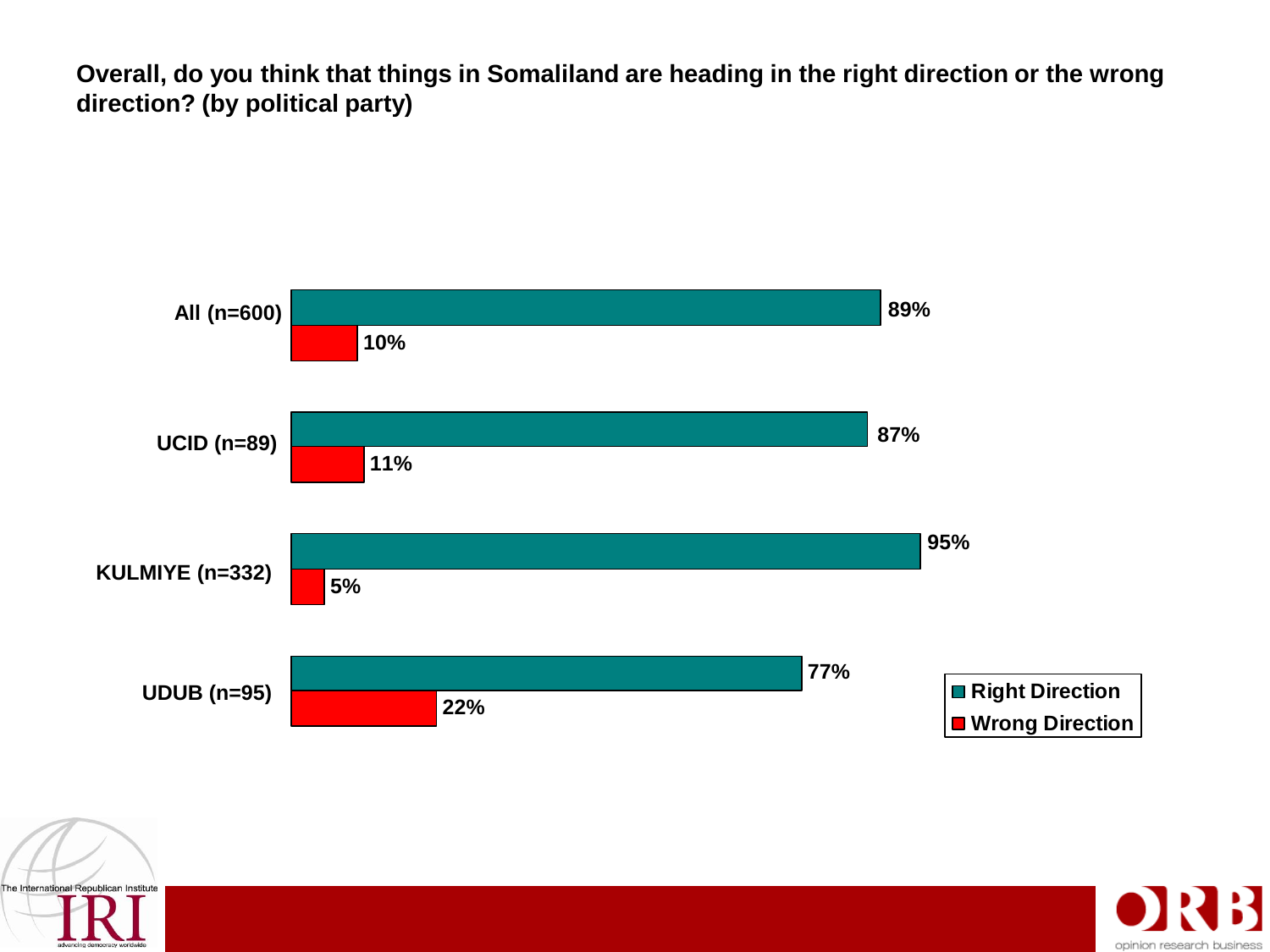**Who do you think is responsible for Somaliland heading in the right direction? (n=533)**



opinion resea

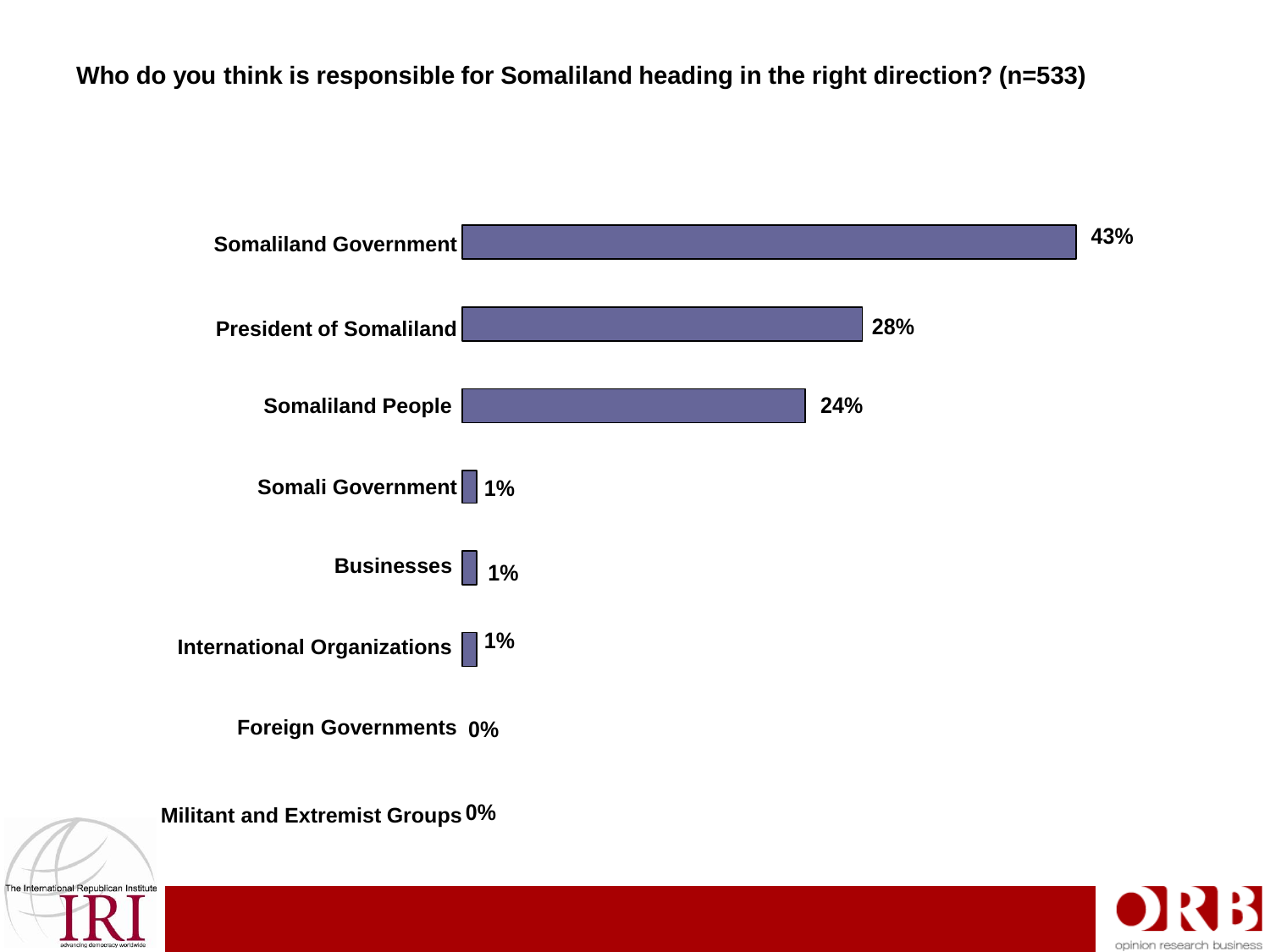**How safe do you feel in the area in which you live – very safe, somewhat safe, somewhat unsafe, or very unsafe?** 





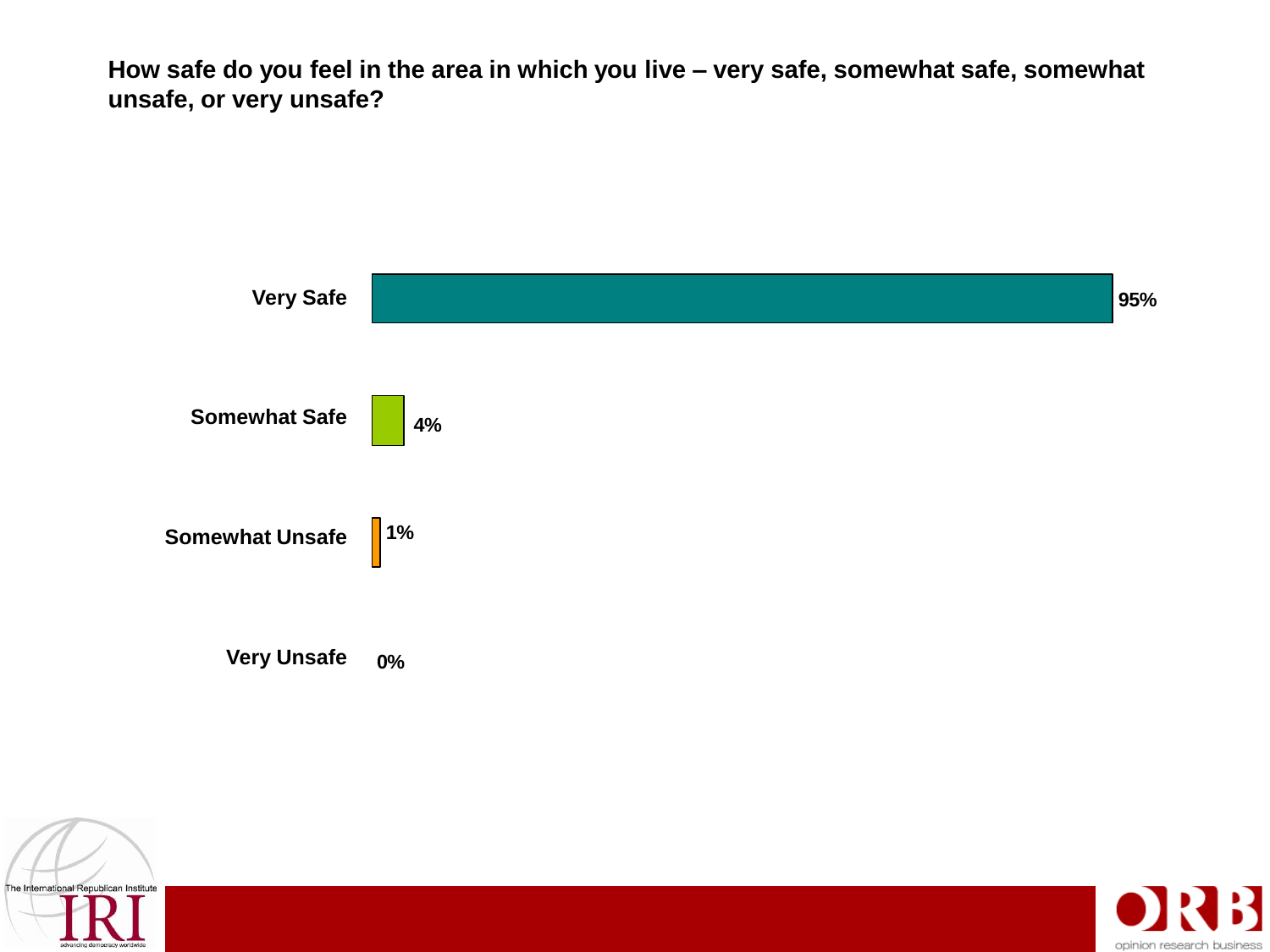**When thinking about the future of Somaliland, which of the following do you fear most? And which of is the second thing you fear most?** 



opinion res

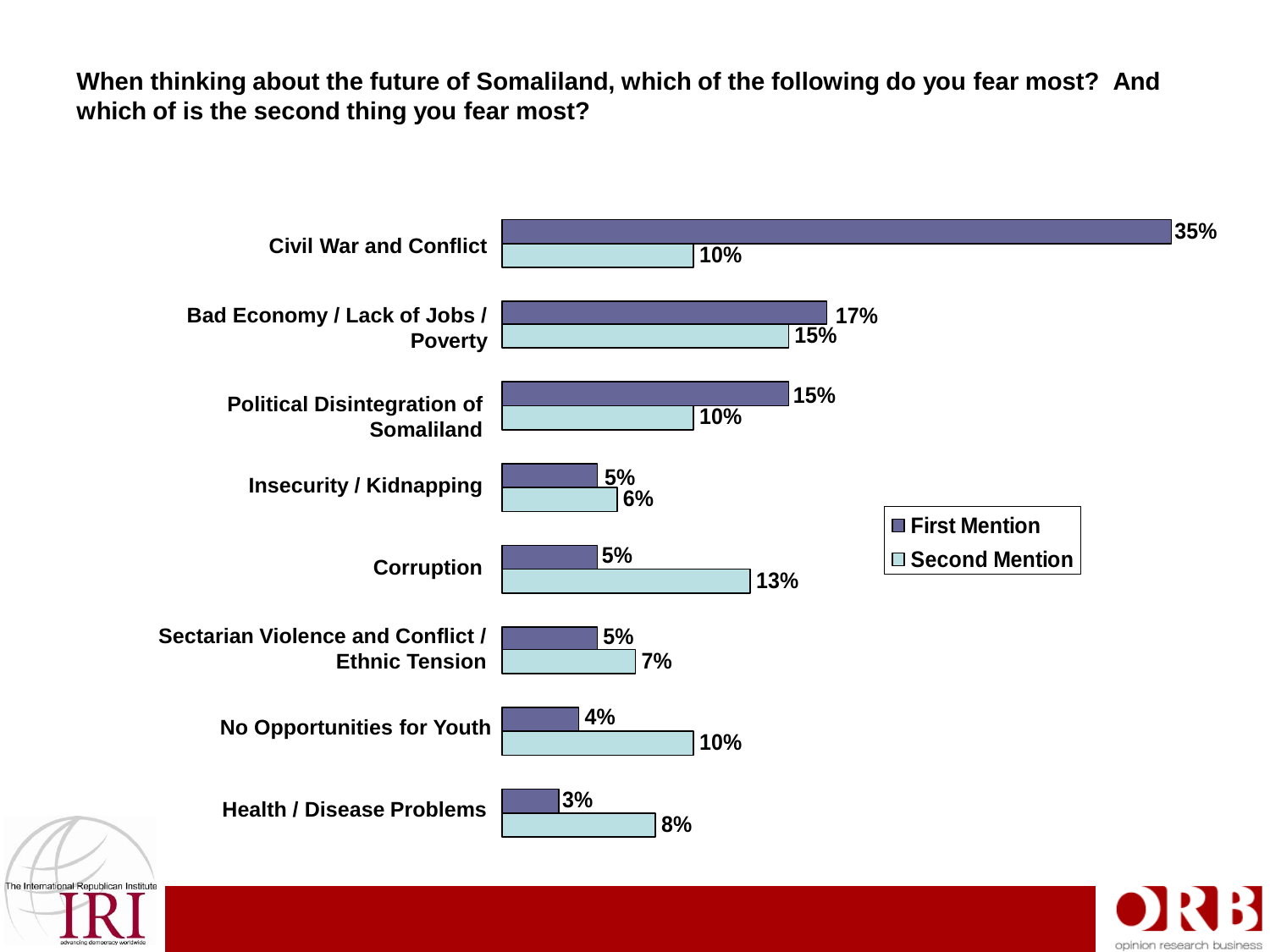**Thinking back to this time last year, has the economic situation for you and your family improved, stayed the same or gotten worse?** 



**Don't Know / No Response 1%**



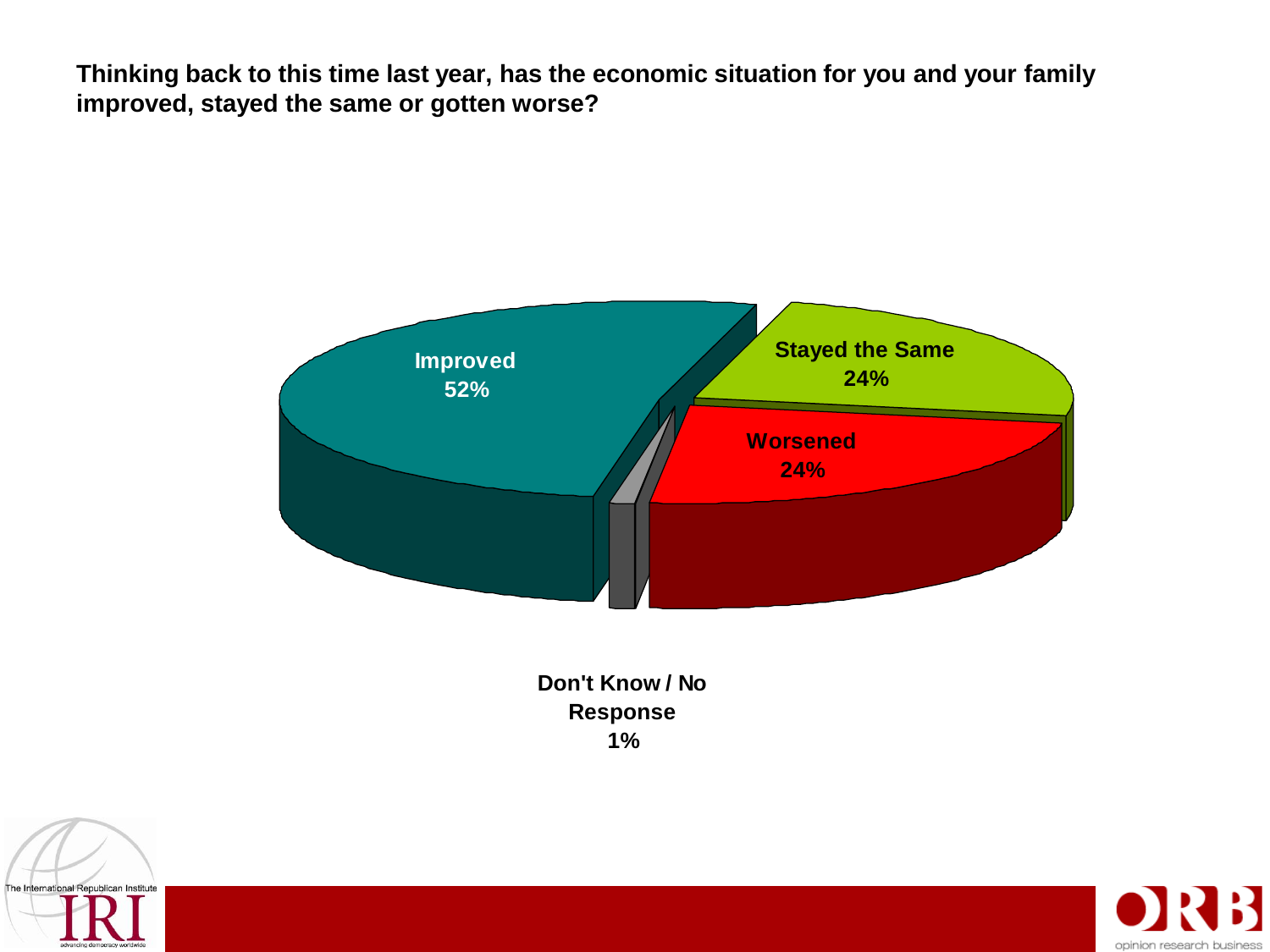**How would you compare your own economic situation to that of other Somalilanders? Is it much better, better, the same, worse or much worse?** 



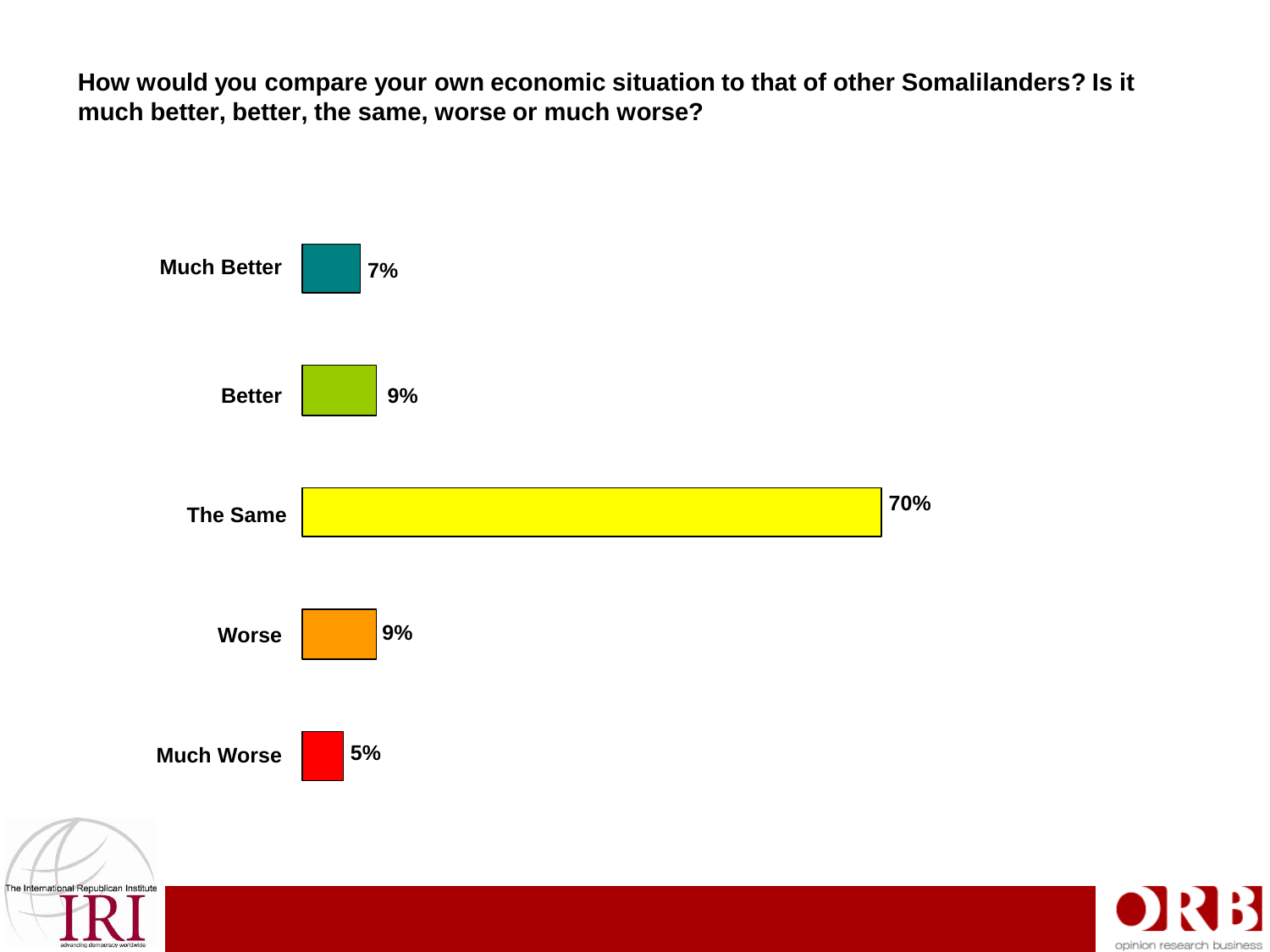**Over the past year, how often, if ever, have you or anyone in your family gone without:**

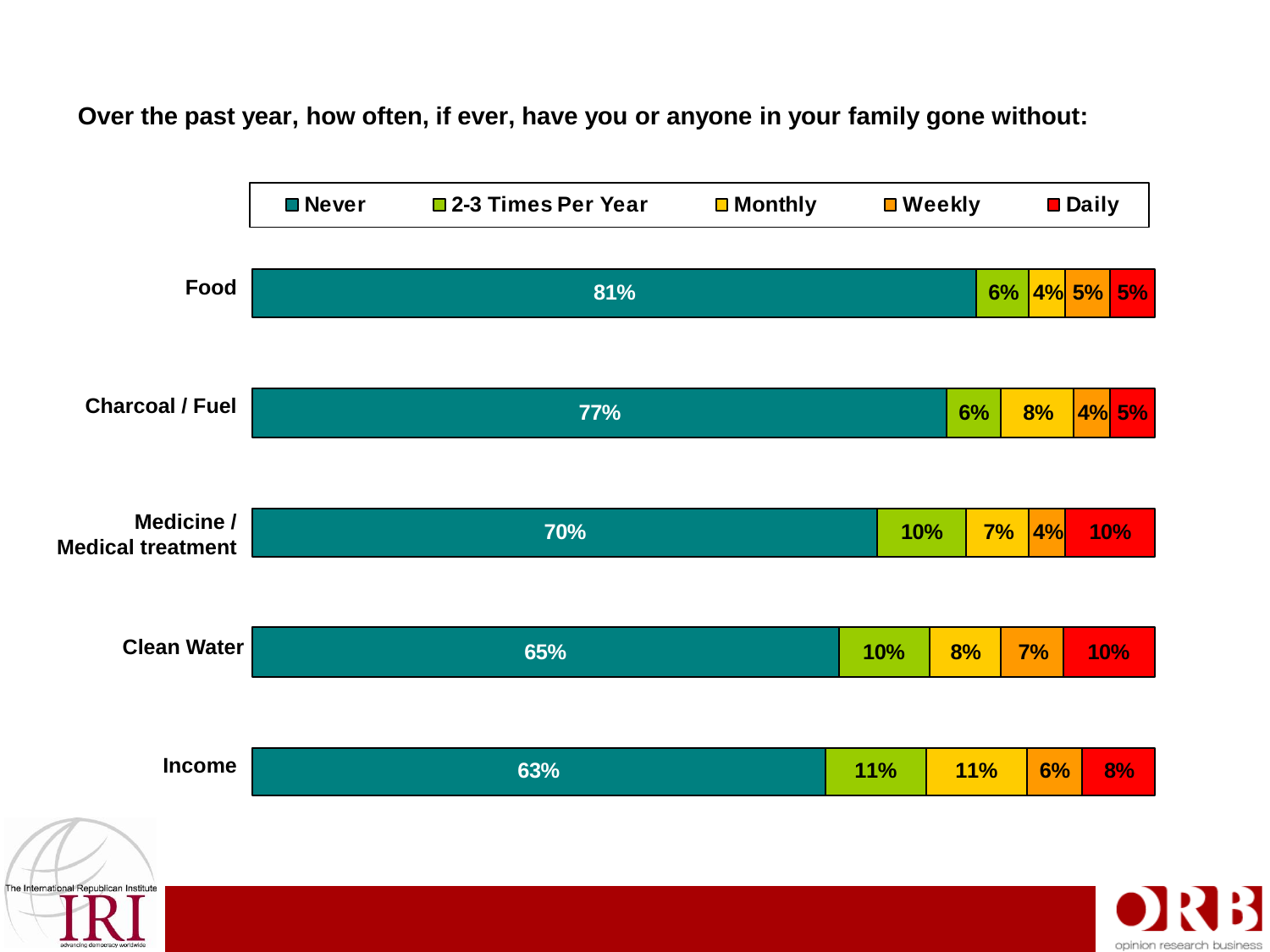**In the next year, do you expect the economic situation for you and your family to improve, stay the same or get worse?** 

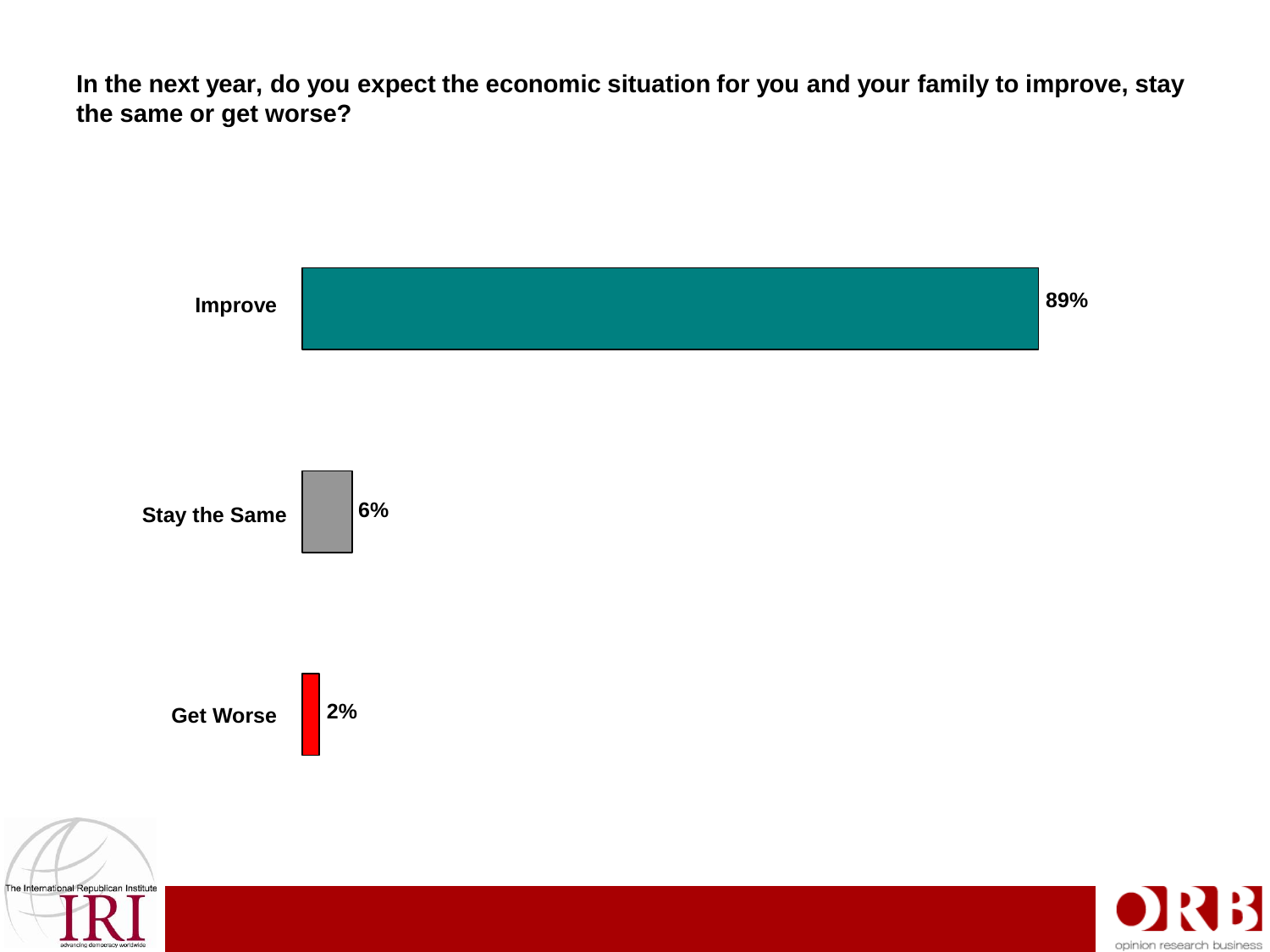#### **What are your family's three greatest needs at the present time? (multiple responses)**

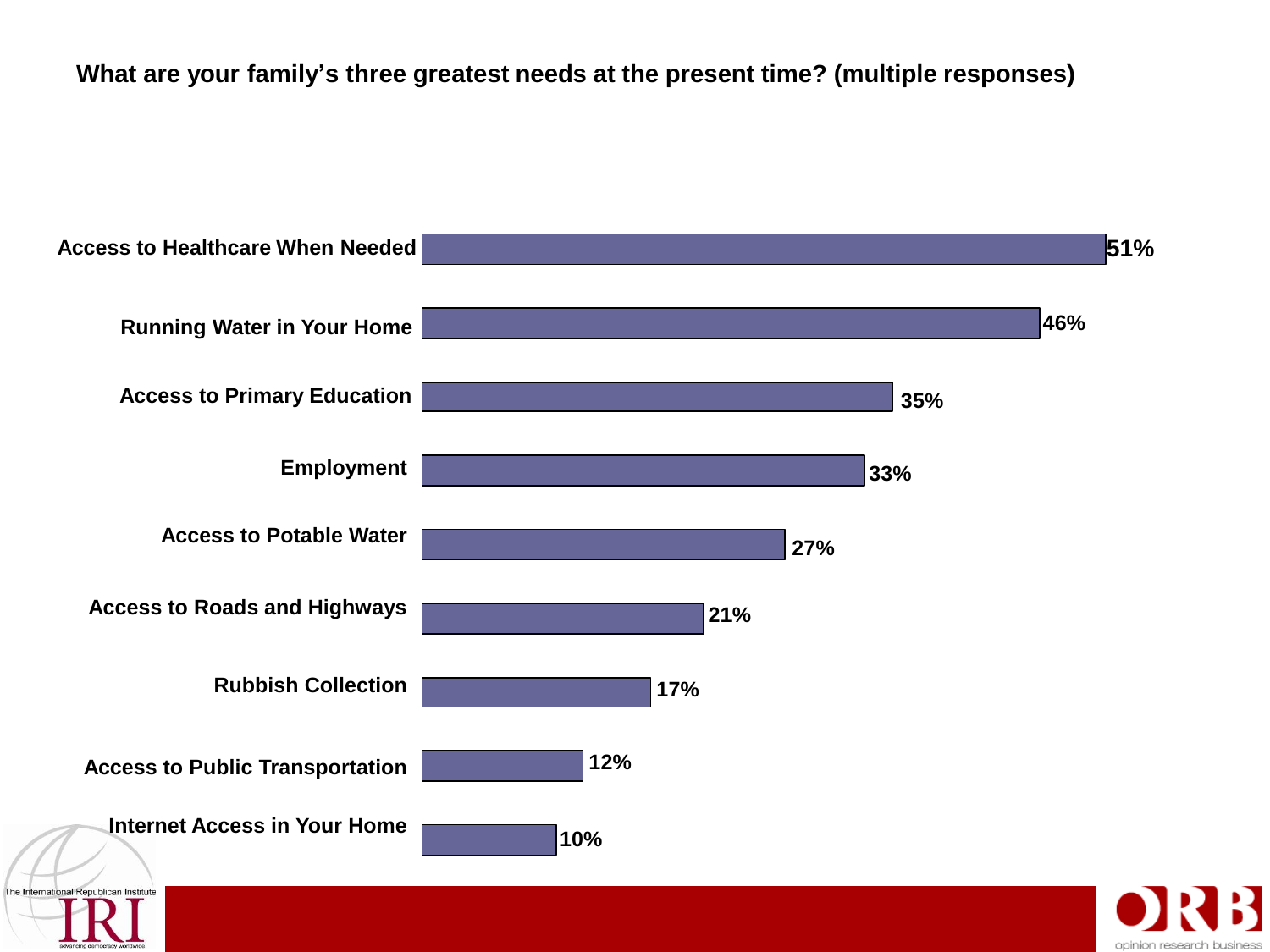**What are your family' s three greatest needs at the present time? (by area type)**

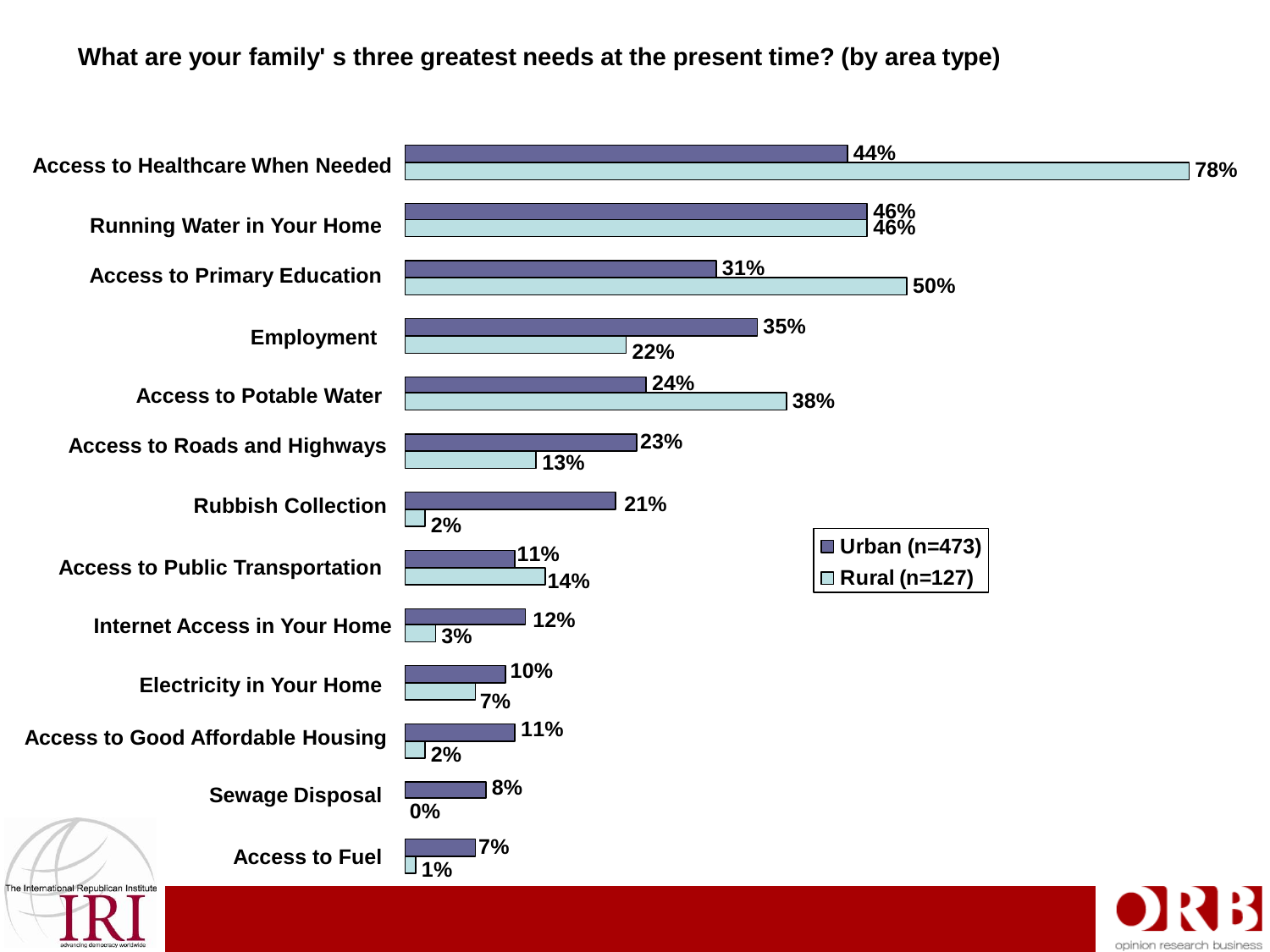### **Of those three needs, which one do you feel you need the most? (top responses only)**

|                                       | <b>All</b><br>$(n=600)$ | <b>Male</b><br>$(n=304)$ | Female<br>$(n=296)$ | <b>Urban</b><br>$(n=473)$ | <b>Rural</b><br>$(n=127)$ |
|---------------------------------------|-------------------------|--------------------------|---------------------|---------------------------|---------------------------|
| <b>Running Water</b>                  | 22%                     | 15%                      | 28%                 | 22%                       | 20%                       |
| Employment                            | 19%                     | 20%                      | 19%                 | 22%                       | 8%                        |
| <b>Access to Health Care</b>          | 18%                     | 19%                      | 17%                 | 16%                       | 24%                       |
| <b>Access to Primary</b><br>Education | 11%                     | 14%                      | 7%                  | 8%                        | 20%                       |
| <b>Access to Potable Water</b>        | 9%                      | 13%                      | 5%                  | 7%                        | 16%                       |

|                                       | <b>All</b><br>$(n=600)$ | <b>Low (No Education</b><br>or Primary)<br>$(n=386)$ | <b>Mid (Secondary)</b><br>$(n=124)$ | <b>High (Post-</b><br>Secondary /<br><b>University)</b><br>$(n=87)$ |
|---------------------------------------|-------------------------|------------------------------------------------------|-------------------------------------|---------------------------------------------------------------------|
| <b>Running Water</b>                  | 22%                     | 26%                                                  | 14%                                 | 16%                                                                 |
| Employment                            | 19%                     | 15%                                                  | 20%                                 | 37%                                                                 |
| <b>Access to Health Care</b>          | 18%                     | 19%                                                  | 20%                                 | 8%                                                                  |
| <b>Access to Primary</b><br>Education | 11%                     | 12%                                                  | 8%                                  | 5%                                                                  |
| <b>Access to Potable Water</b>        | 9%                      | 8%                                                   | 14%                                 | 7%                                                                  |



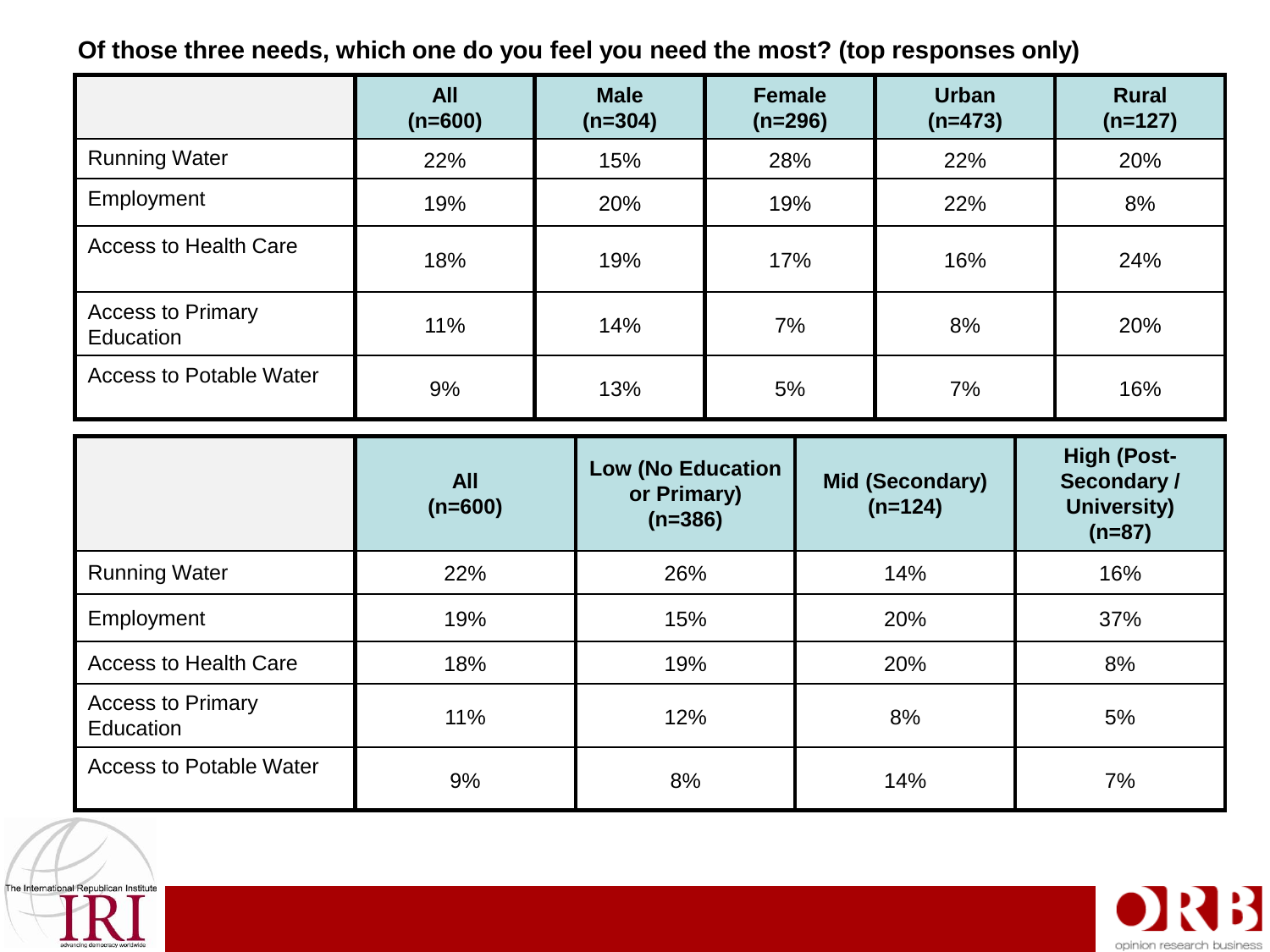# PROVIDE SERVICES GOVERNMENT'S ABILITY TO



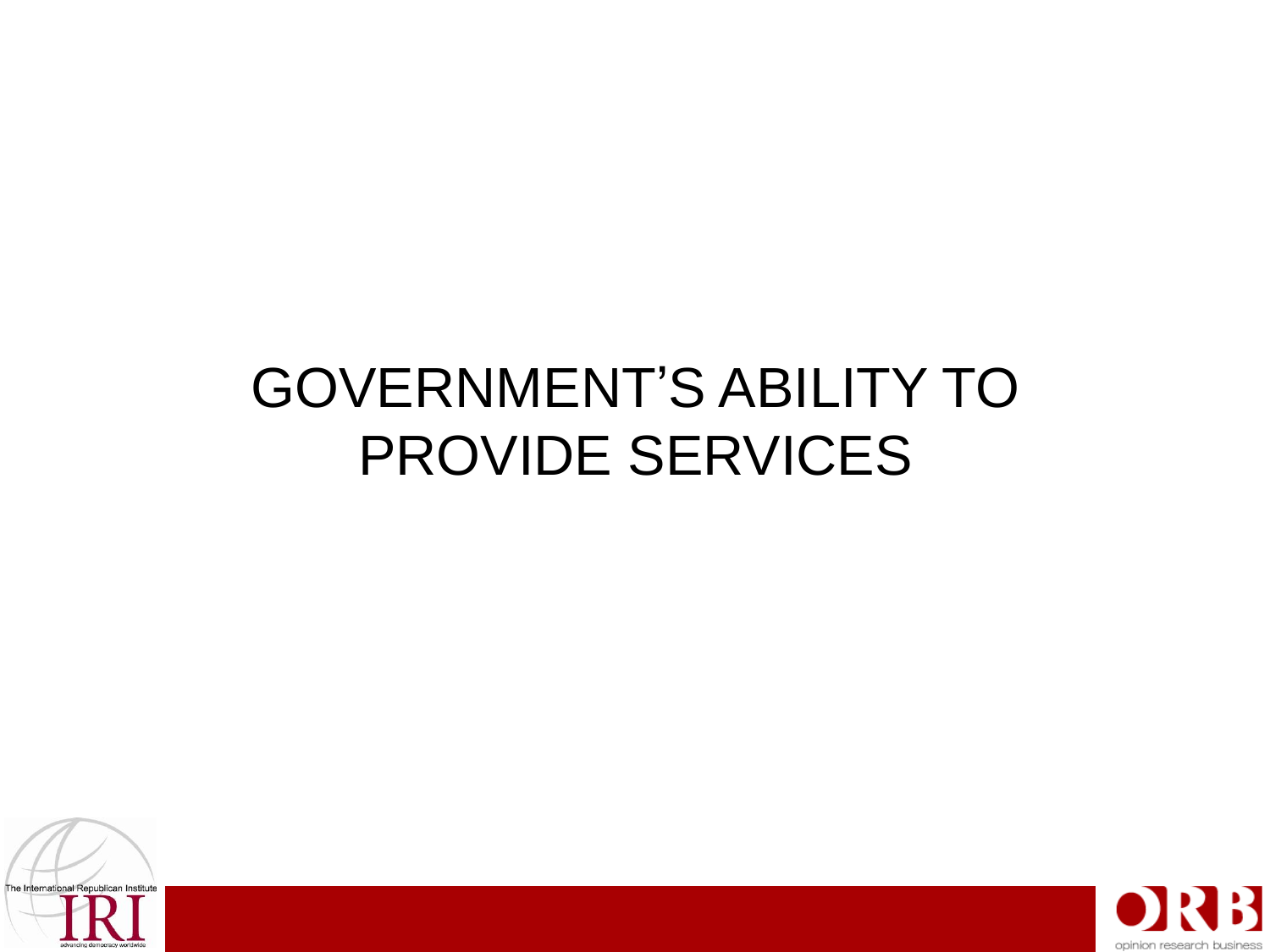**Do you feel that the national government is out of touch with the needs of the people and is not doing enough to improve their situation? Or do you feel that the government is aware of the people's needs and is working to improve their situation? Do you feel that way strongly or somewhat?**



opinion res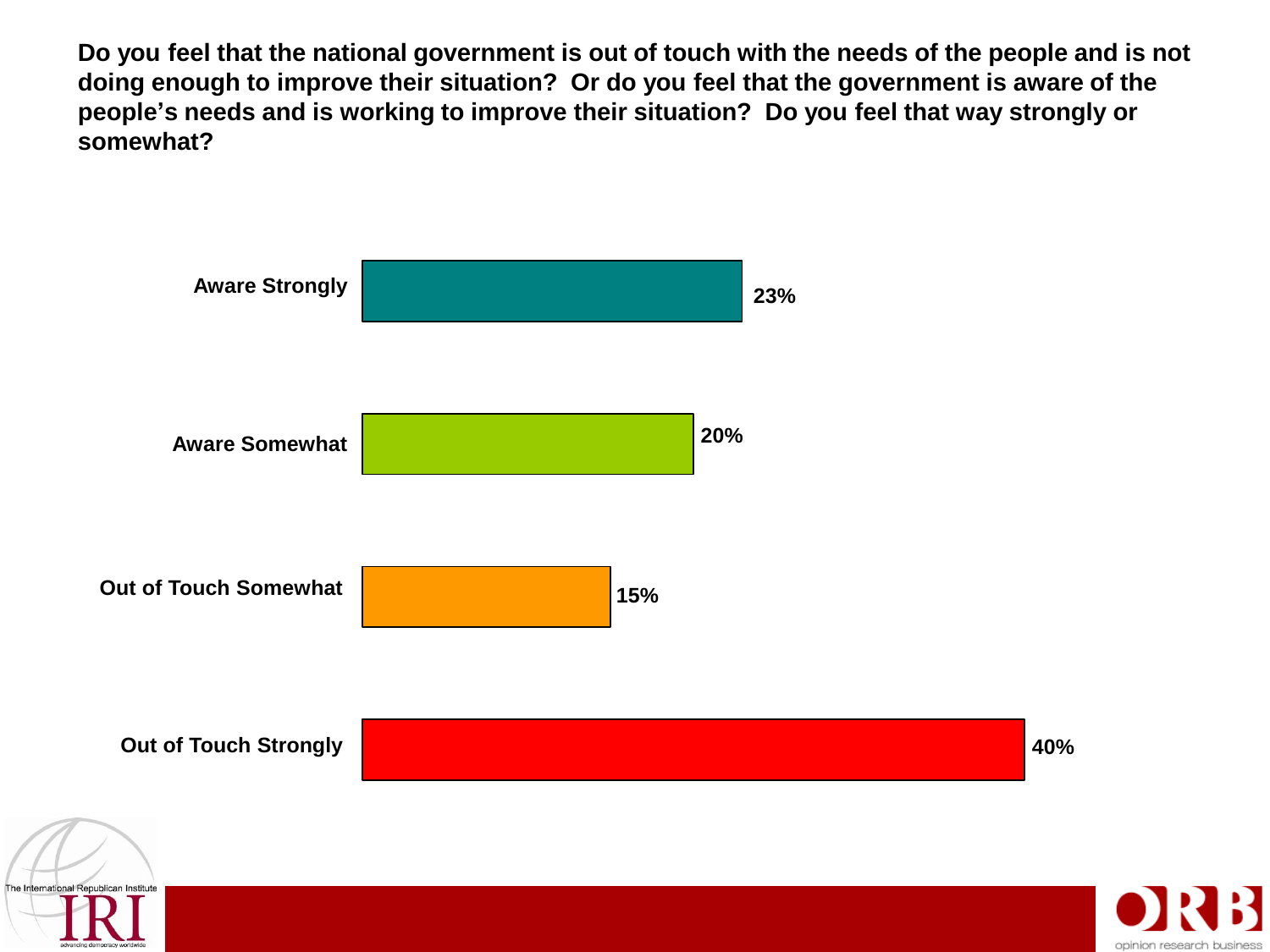**Do you feel that the national government is out of touch with the needs of the people and is not doing enough to improve their situation? Or do you feel that the government is aware of the people's needs and is working to improve their situation? Do you feel that way strongly or somewhat?**

#### **Right/Wrong Direction**

|                         | <b>Out of Touch</b><br><b>Strongly</b> | <b>Out of Touch</b><br><b>Somewhat</b> | <b>Aware Somewhat</b> | <b>Aware Strongly</b> |
|-------------------------|----------------------------------------|----------------------------------------|-----------------------|-----------------------|
| Right Direction (n=533) | 38%                                    | 15%                                    | 21%                   | 25%                   |
| Wrong Direction (n=61)  | 49%                                    | 16%                                    | 18%                   | 8%                    |
| All $(n=600)$           | 40%                                    | 15%                                    | 20%                   | 23%                   |

#### **Party Affiliation**

| <b>Party Affiliation</b> |                                        |                                        |                       |                       |  |  |  |
|--------------------------|----------------------------------------|----------------------------------------|-----------------------|-----------------------|--|--|--|
|                          | <b>Out of Touch</b><br><b>Strongly</b> | <b>Out of Touch</b><br><b>Somewhat</b> | <b>Aware Somewhat</b> | <b>Aware Strongly</b> |  |  |  |
| $UDUB$ (n=95)            | 34%                                    | 22%                                    | 23%                   | 16%                   |  |  |  |
| KULMIYE (n=332)          | 40%                                    | 10%                                    | 22%                   | 27%                   |  |  |  |
| $UCID$ (n=89)            | 43%                                    | 17%                                    | 18%                   | 20%                   |  |  |  |
| All $(n=600)$            | 40%                                    | 15%                                    | 20%                   | 23%                   |  |  |  |



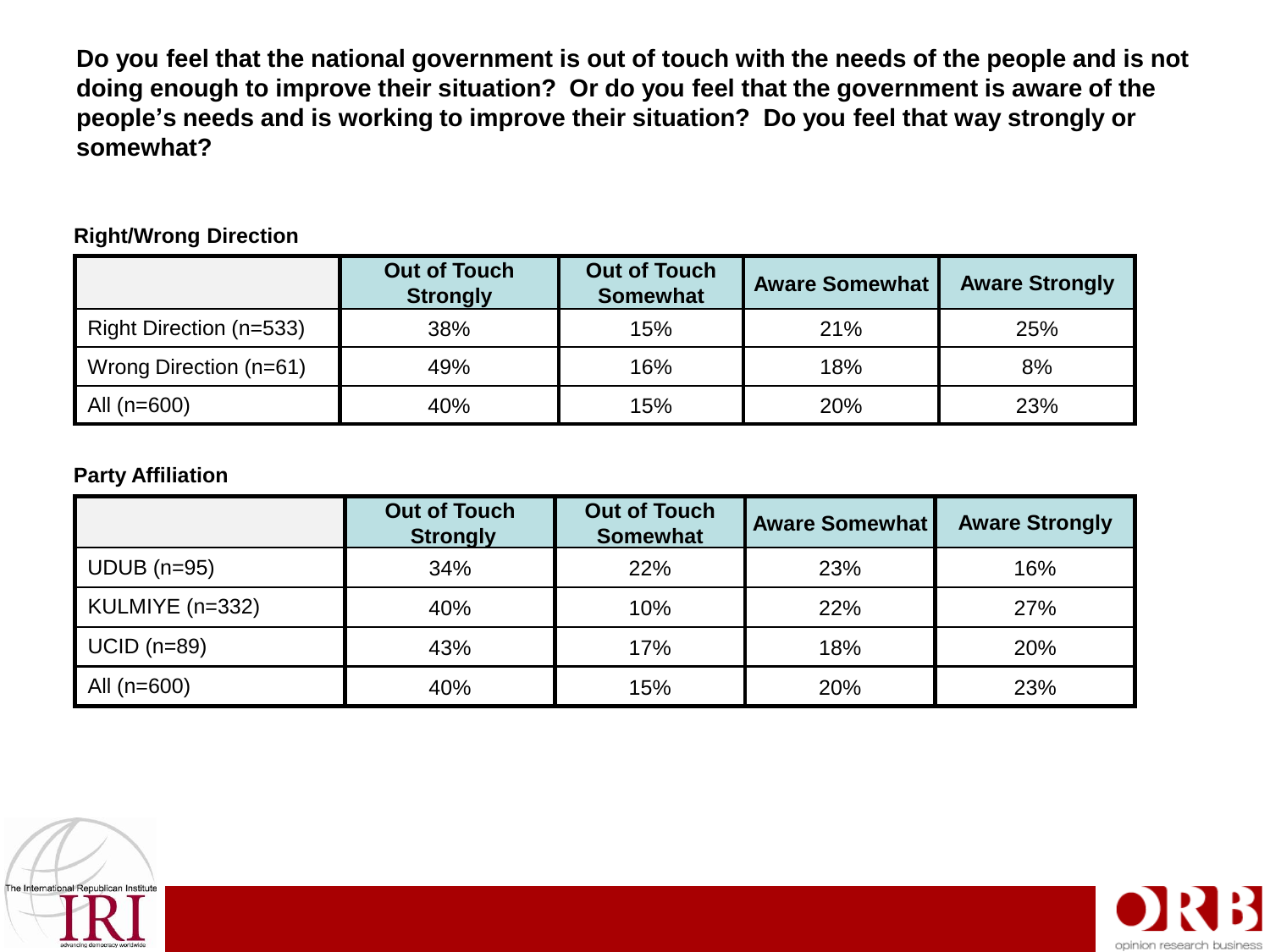**How well or badly would you say the current government is handling the following matters, very well, fairly well, fairly badly or very badly?** 

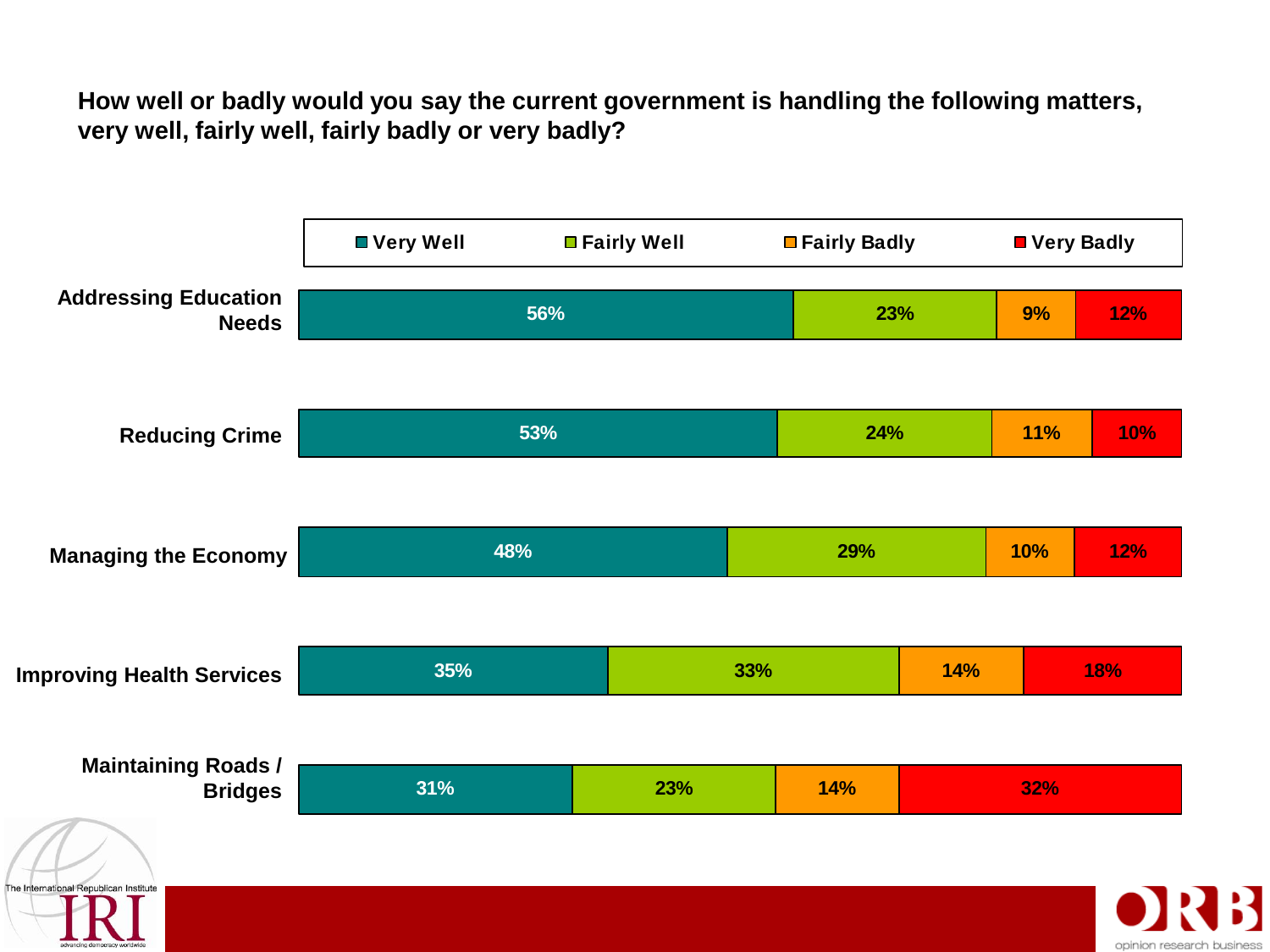**How well or badly would you say the current government is handling the following matters, very well, fairly well, fairly badly or very badly? (continued from previous slide)**

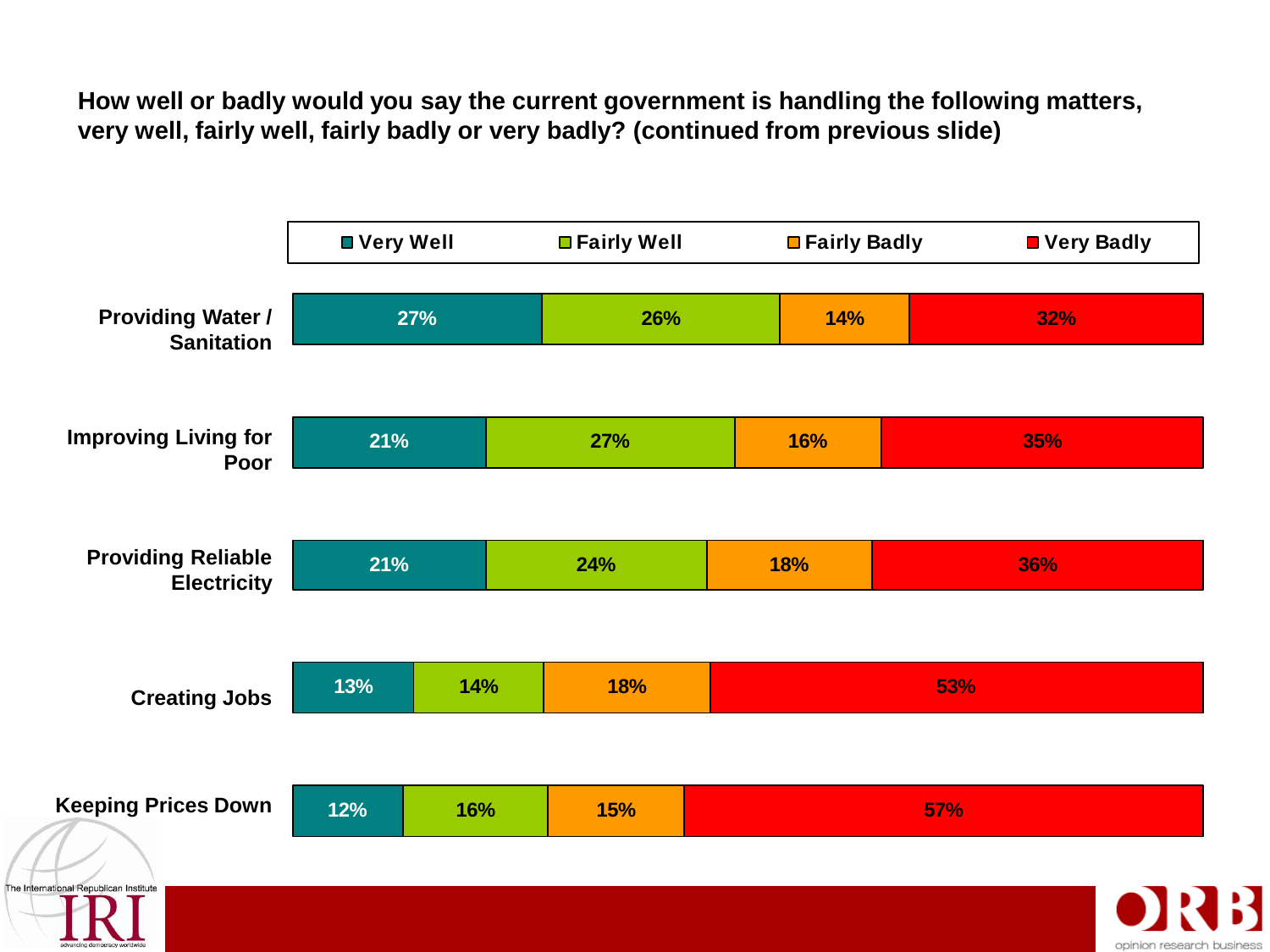**When there are problems with how the local government is run in your community, how much do you think an ordinary person can do to improve the situation, a great deal, some, a small amount or nothing?**



opinion rese

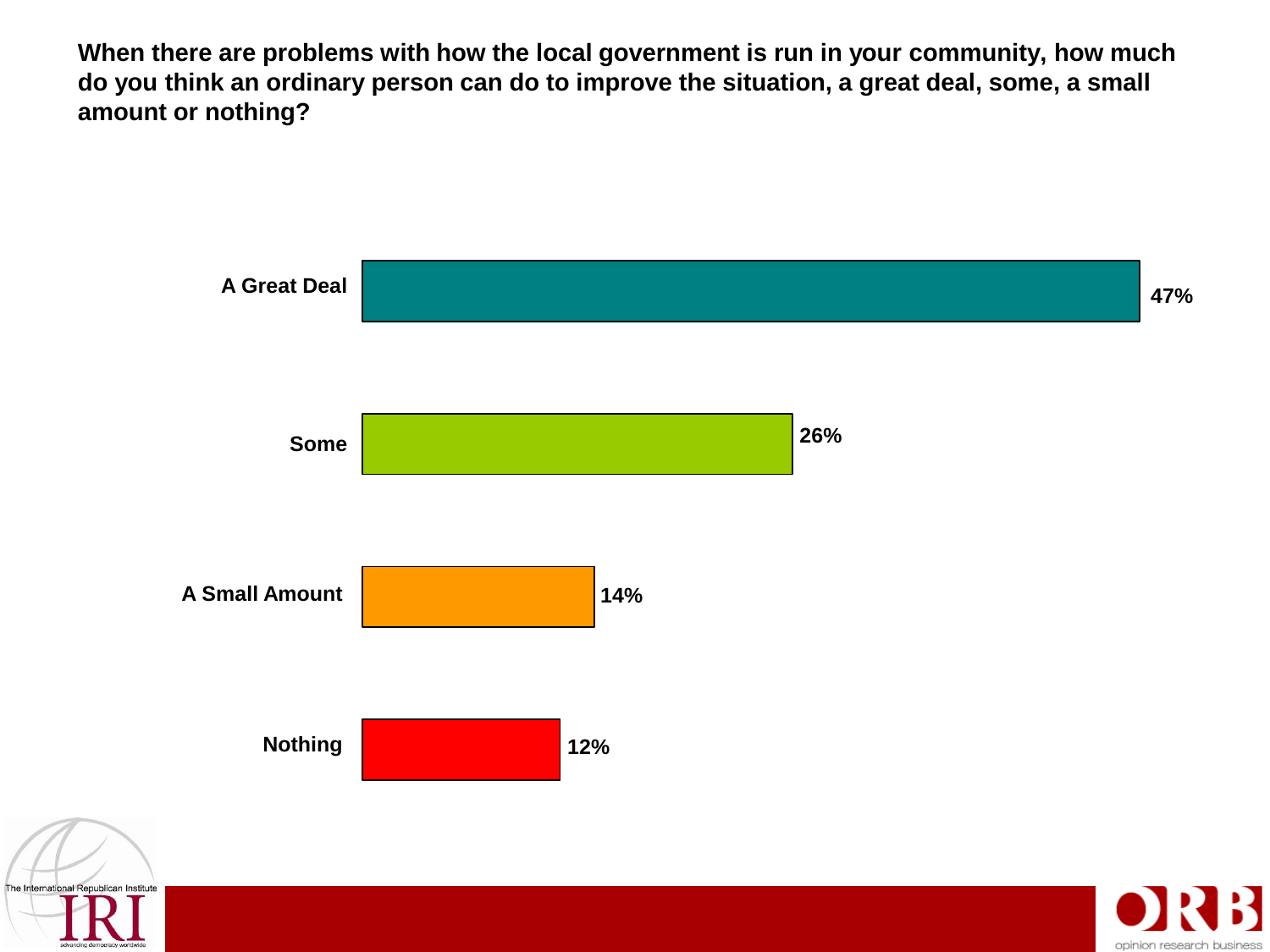**In the past year, have you yourself seen any problems with how local government is run?**





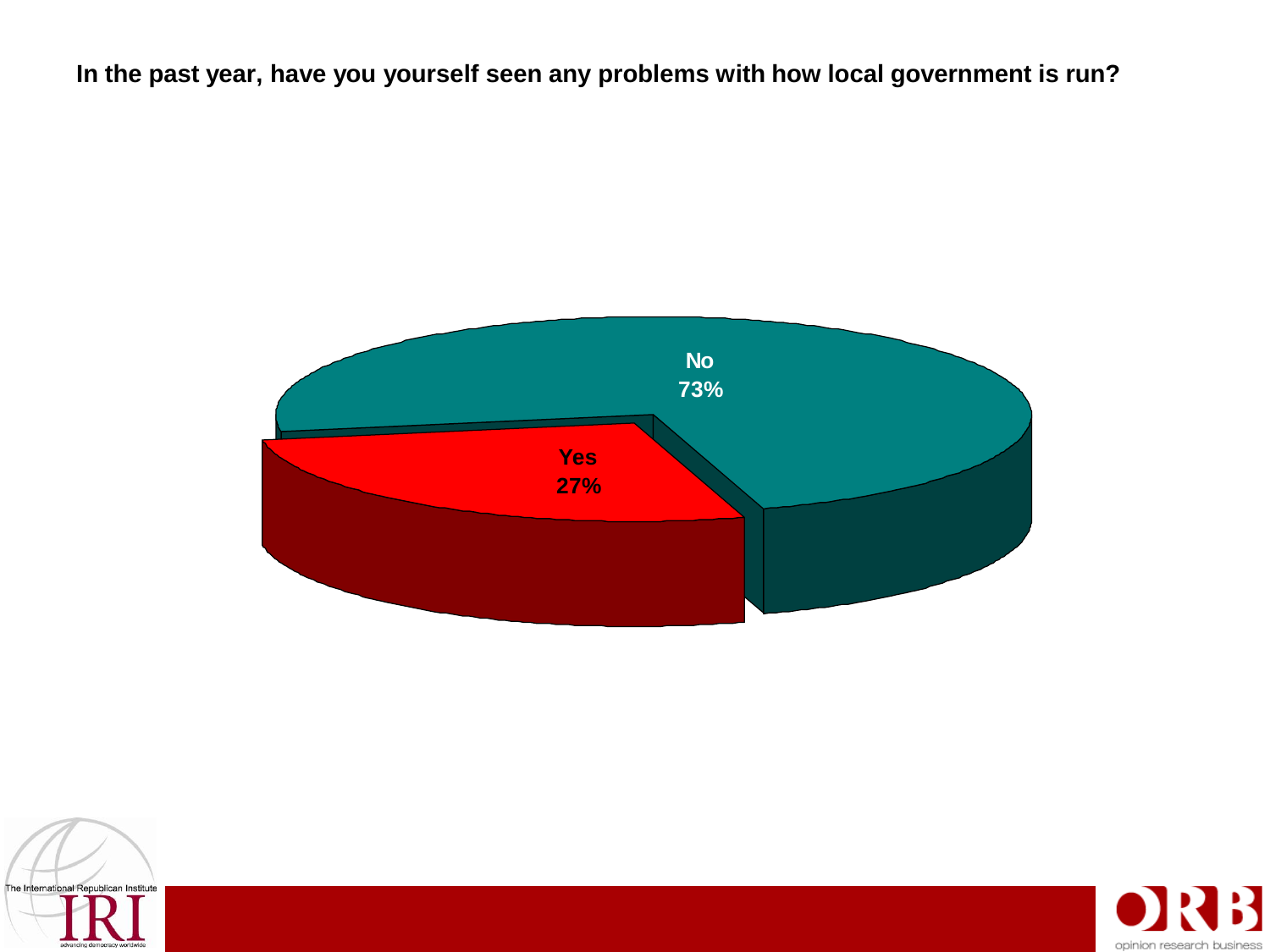**How often, if at all, did you do any of the following in response to having seen these problems? (all who reported seeing problems with the way local government is run, n=159)**

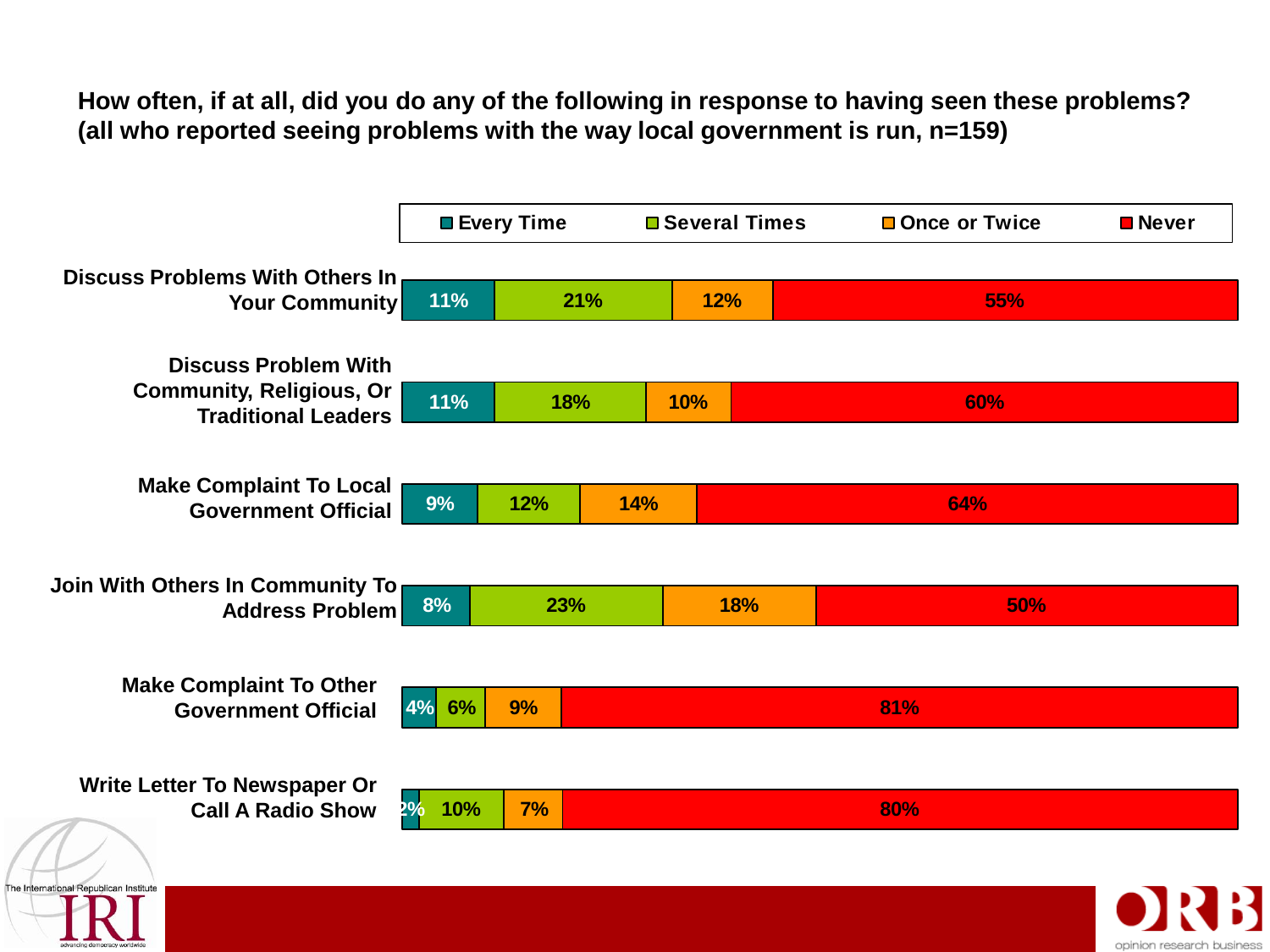**What is the most important issue or problem facing Somaliland at the present time? (top responses – first mention)**



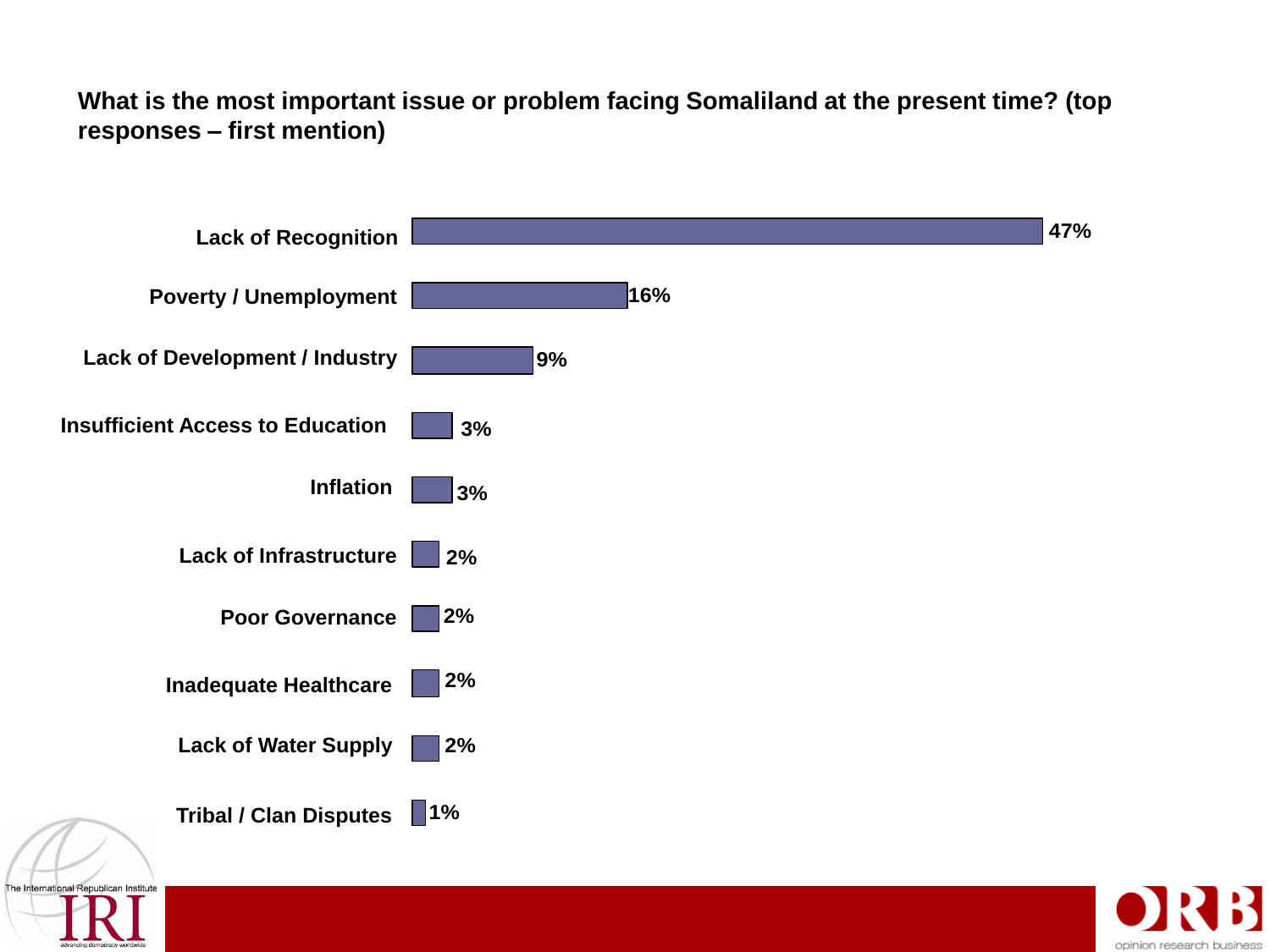**And what is the most important local issue or problem facing your community at the present time? (multiple responses)**



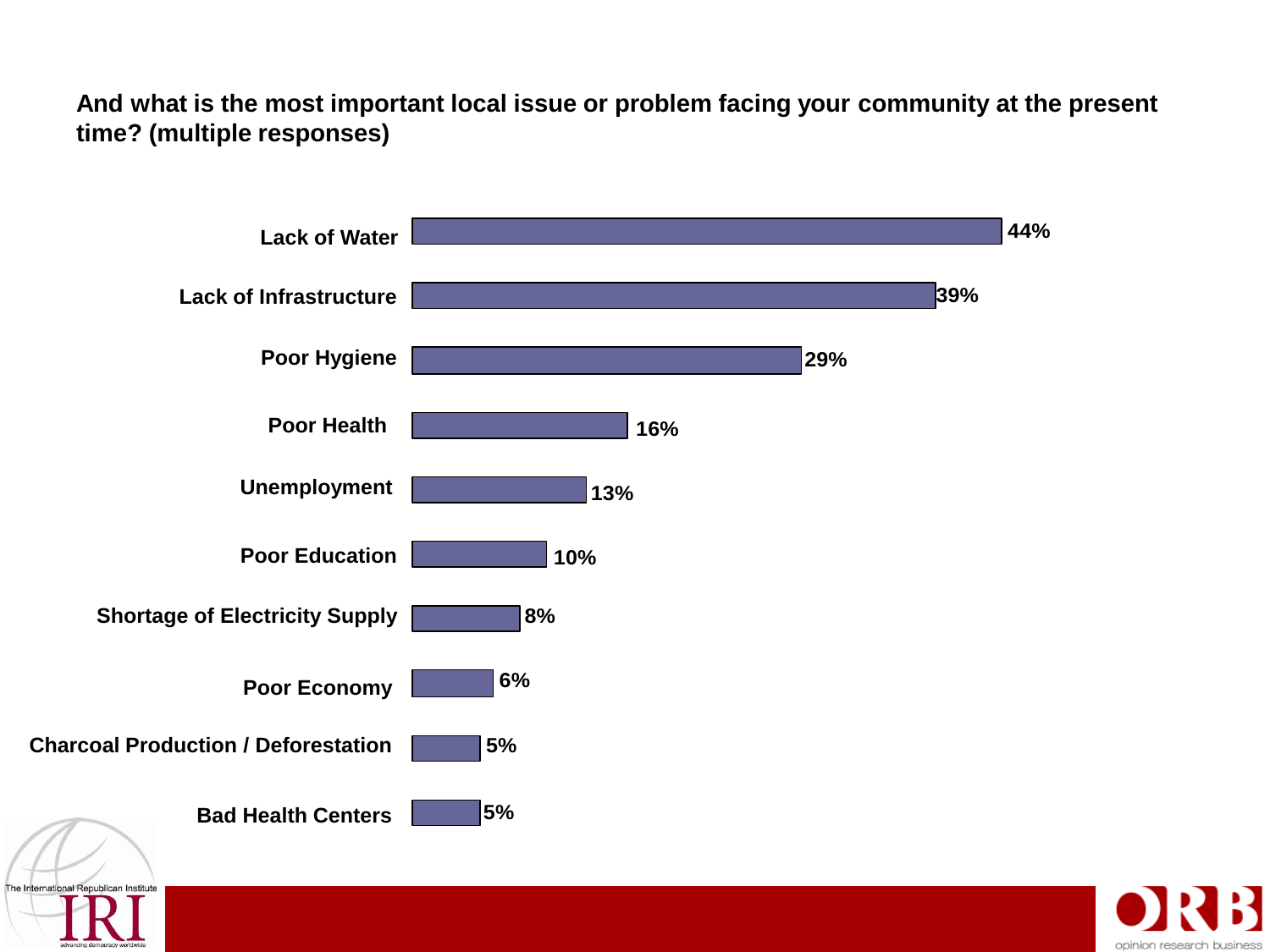**Who do you think actually has primary responsibility for managing each of the following tasks? Is it the central government, local government, traditional leaders or members of your community?**

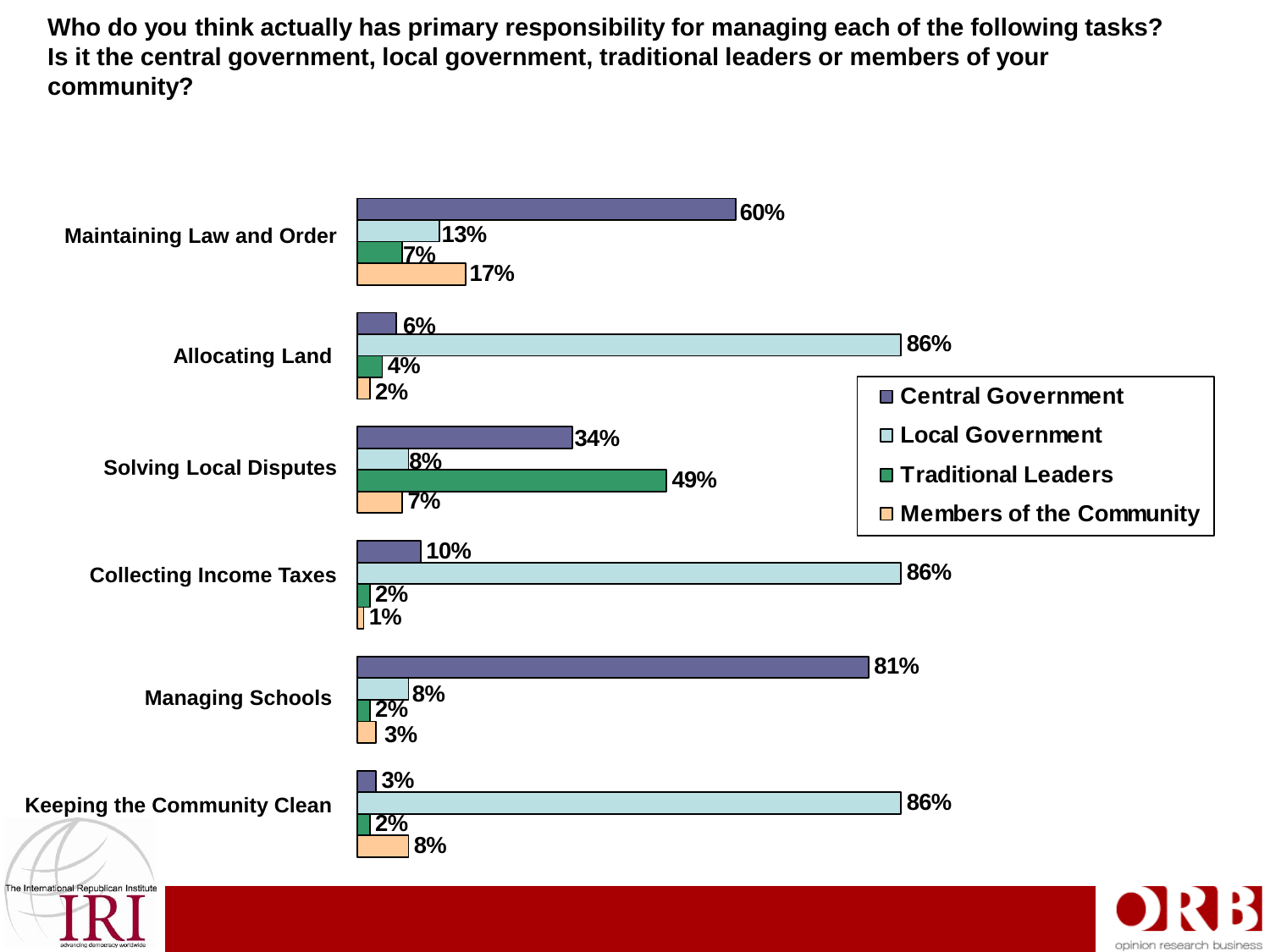**I am going to read you a list of things that the government could try to do. For each one, please tell me whether you think it is a very high priority, a priority, a low priority or not a priority at all. Please keep in mind that there is not enough money for the government to do everything at once.** 

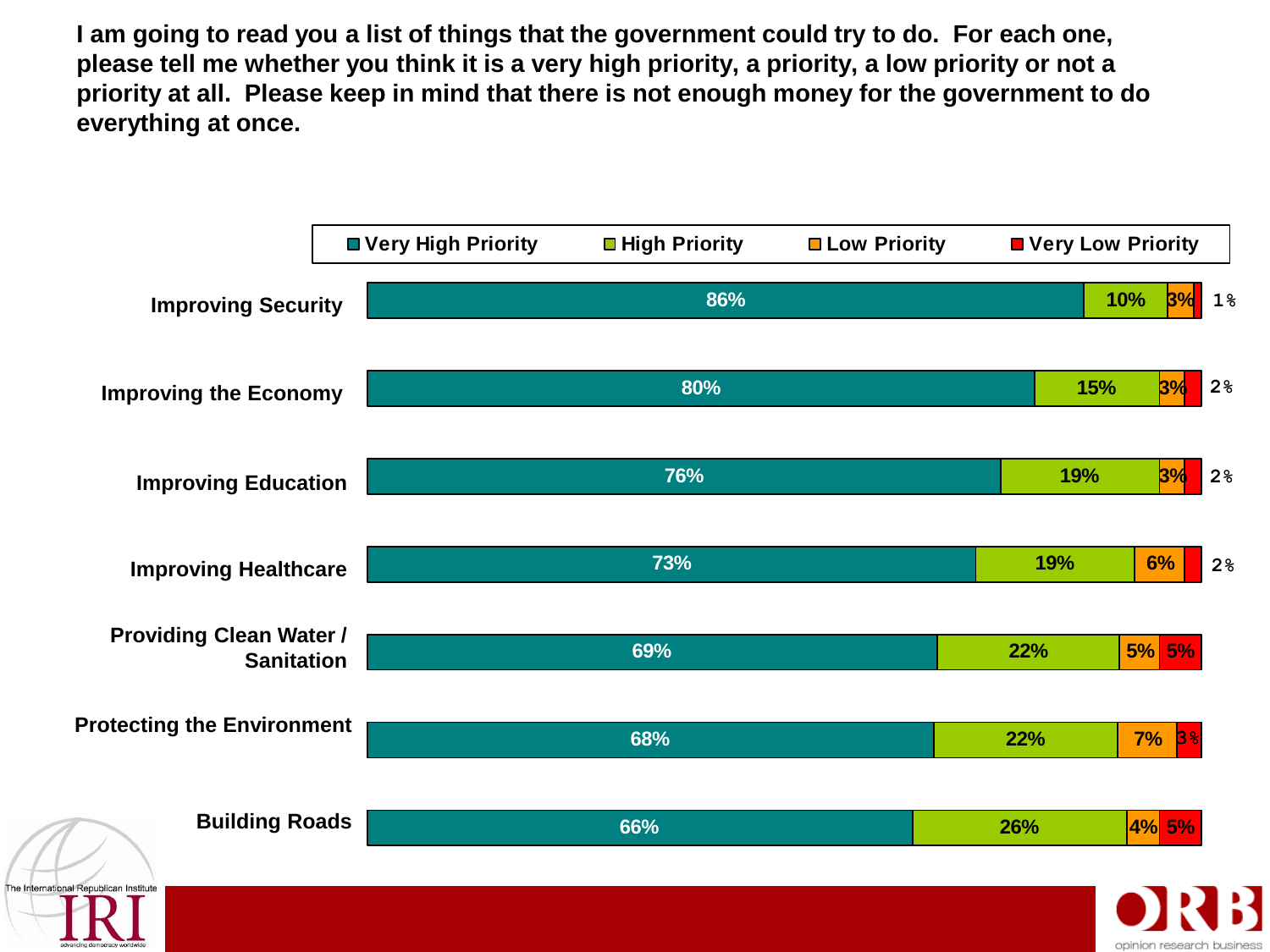# NEWS AND MEDIA HABITS



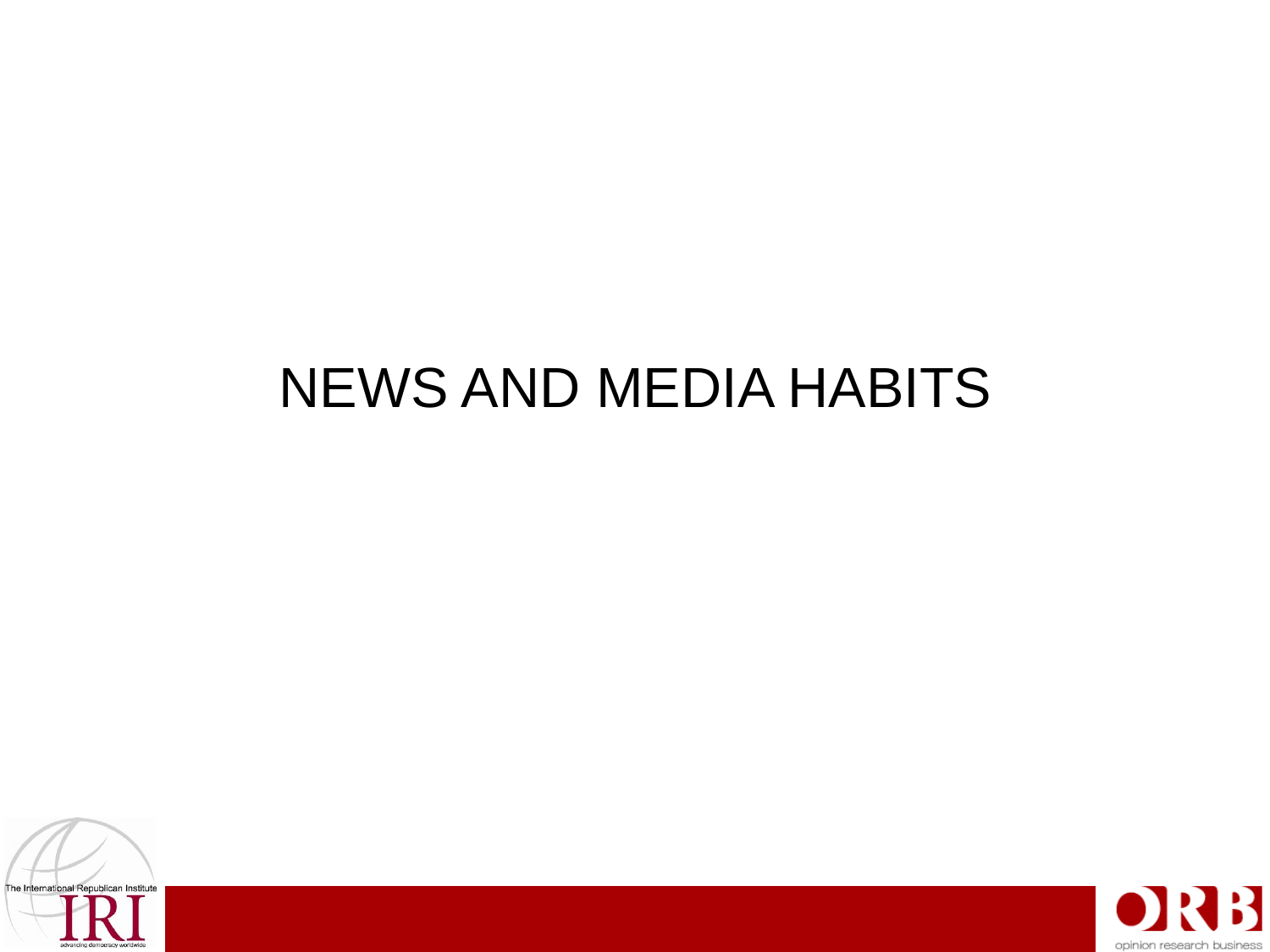**In general, how interested are you in following the news about government, politics and current events? Are you very interested, somewhat interested, somewhat disinterested or very disinterested?**





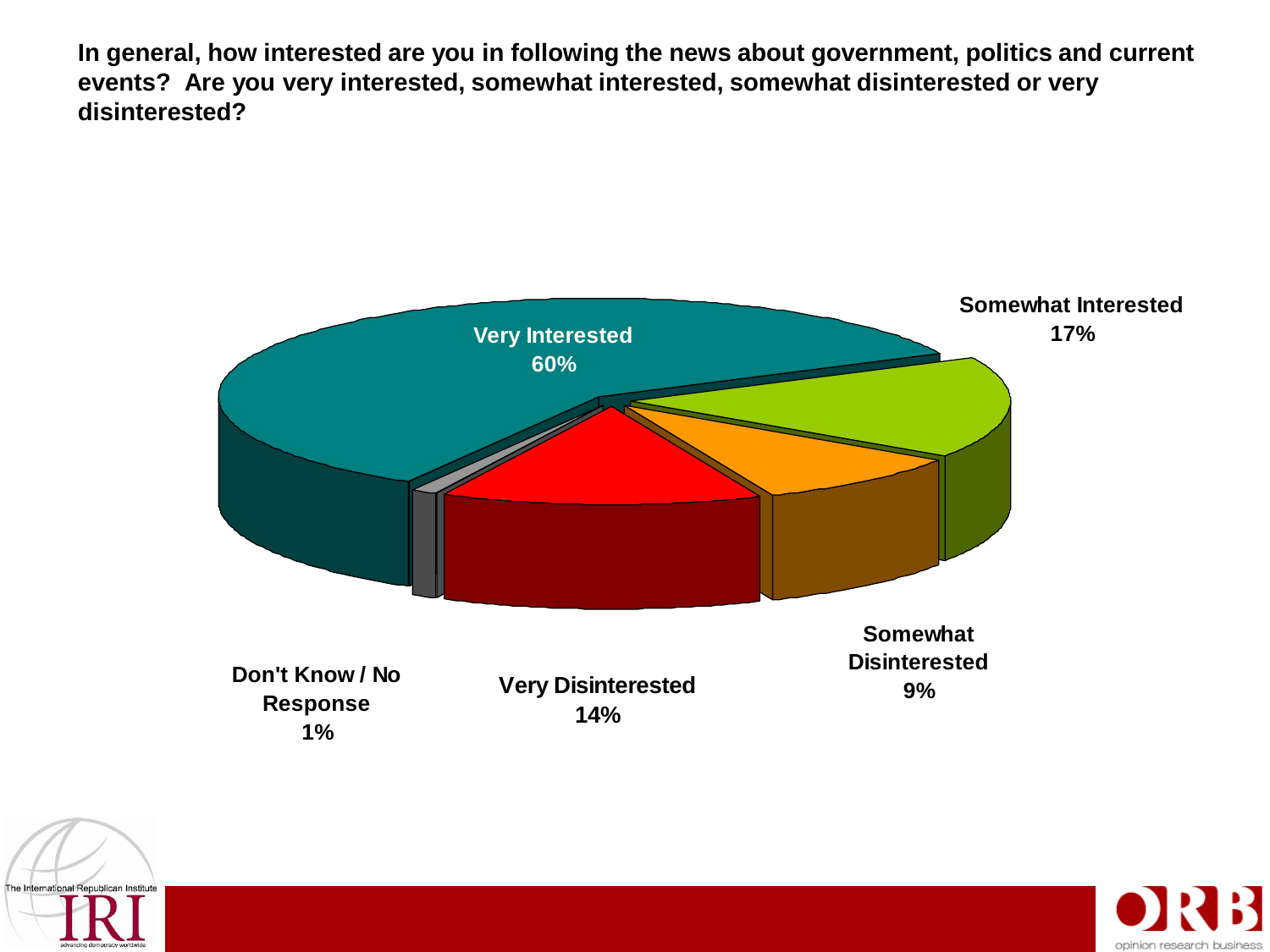### **How often do you read, watch or listen to the news?**





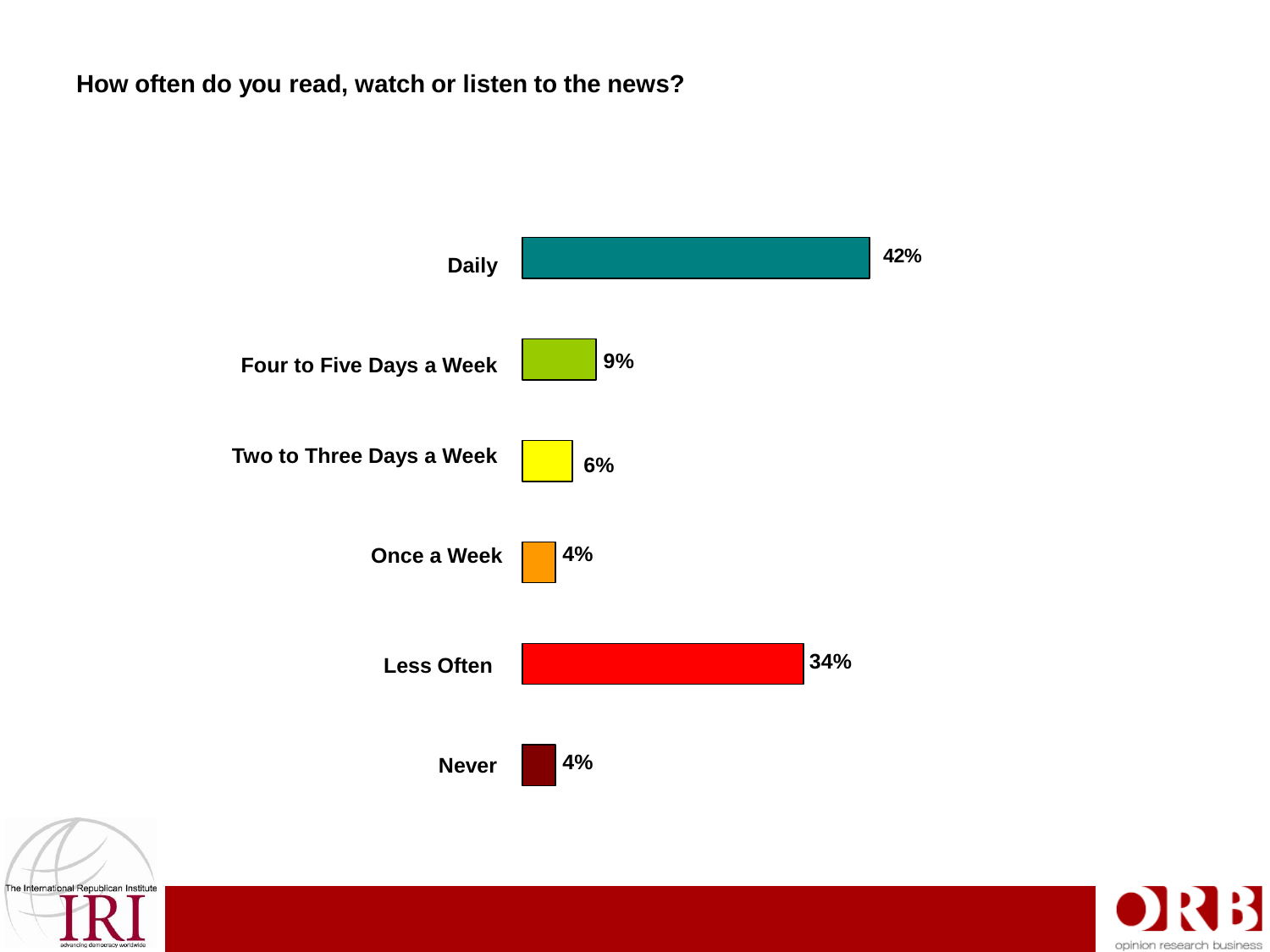**What is your main source of information for news and information about political leaders?**





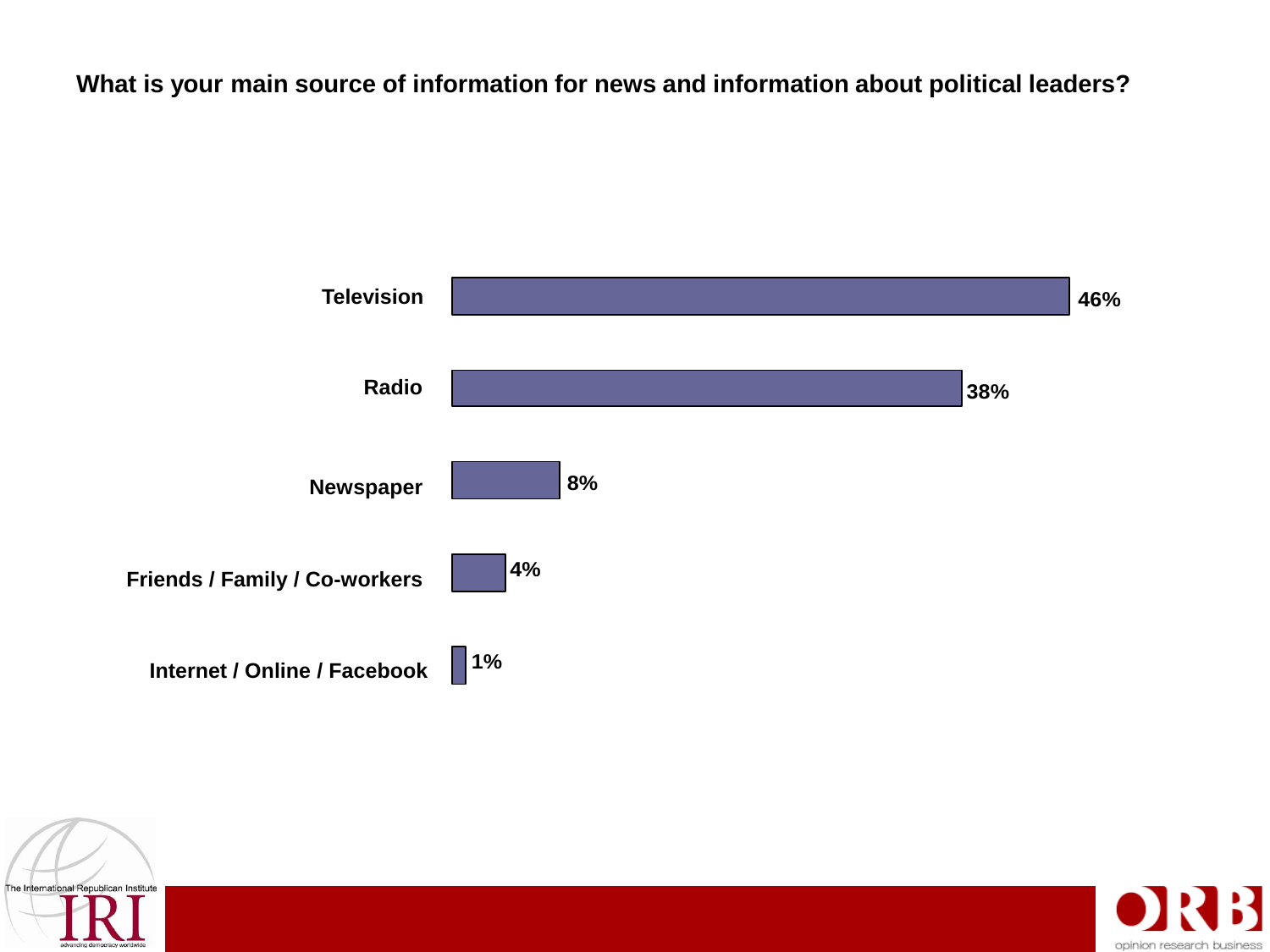**What is your main source of information for news and information about political leaders? (by area type)**

|                               | <b>All</b><br>$(n=600)$ | <b>Urban</b><br>$(n=473)$ | <b>Rural</b><br>$(n=127)$ |
|-------------------------------|-------------------------|---------------------------|---------------------------|
| <b>Television</b>             | 46%                     | 58%                       | 3%                        |
| Radio                         | 38%                     | 27%                       | 81%                       |
| Newspapers/Magazines/Journals | 8%                      | 9%                        | 2%                        |
| Internet                      | 1%                      | 2%                        | 0%                        |
| Friends/Family/Co-workers     | 4%                      | 3%                        | 7%                        |



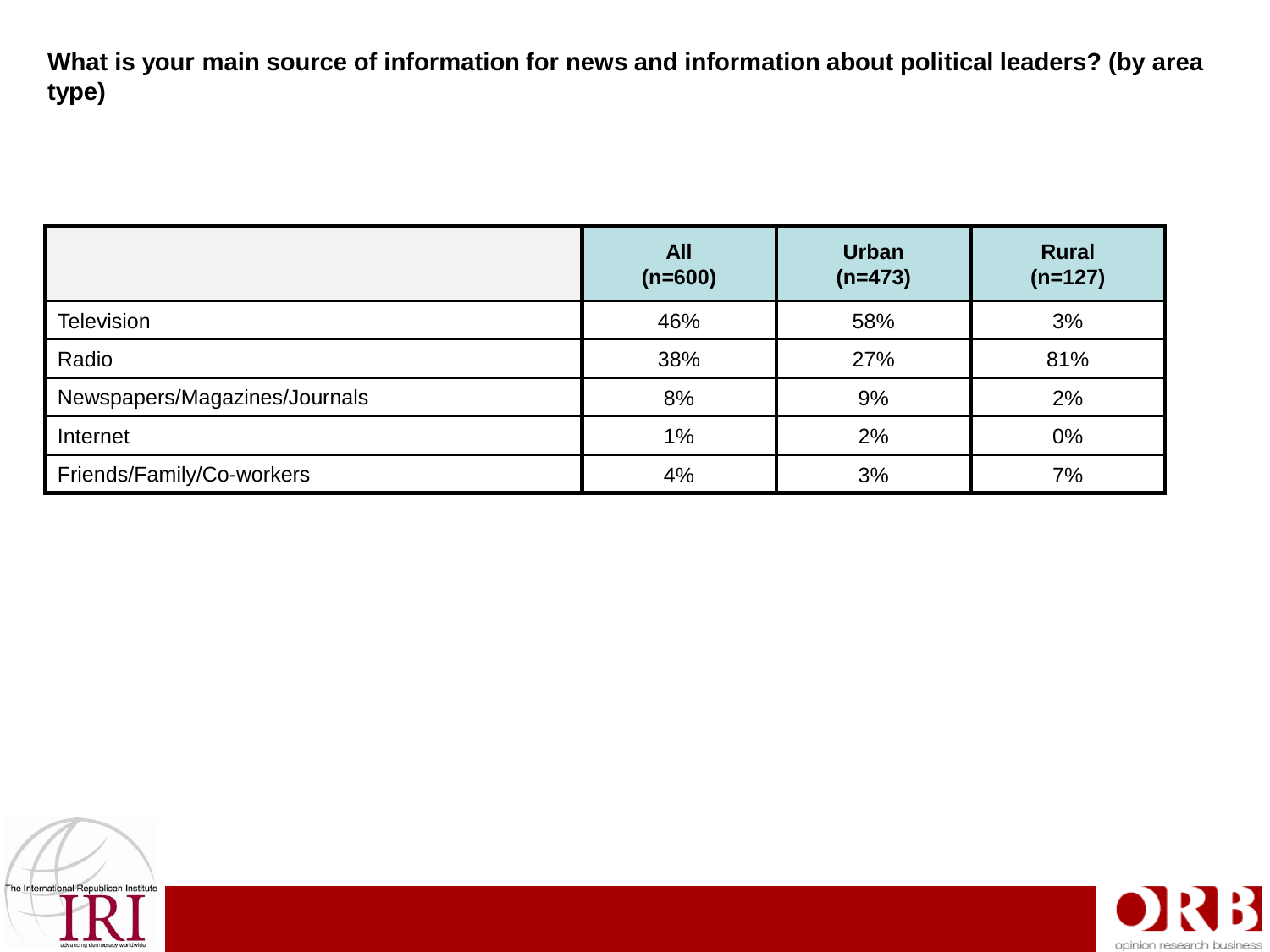**Which source in particular is that? (all who primarily get news about political leaders from television, radio newspaper or the internet, n=559)**



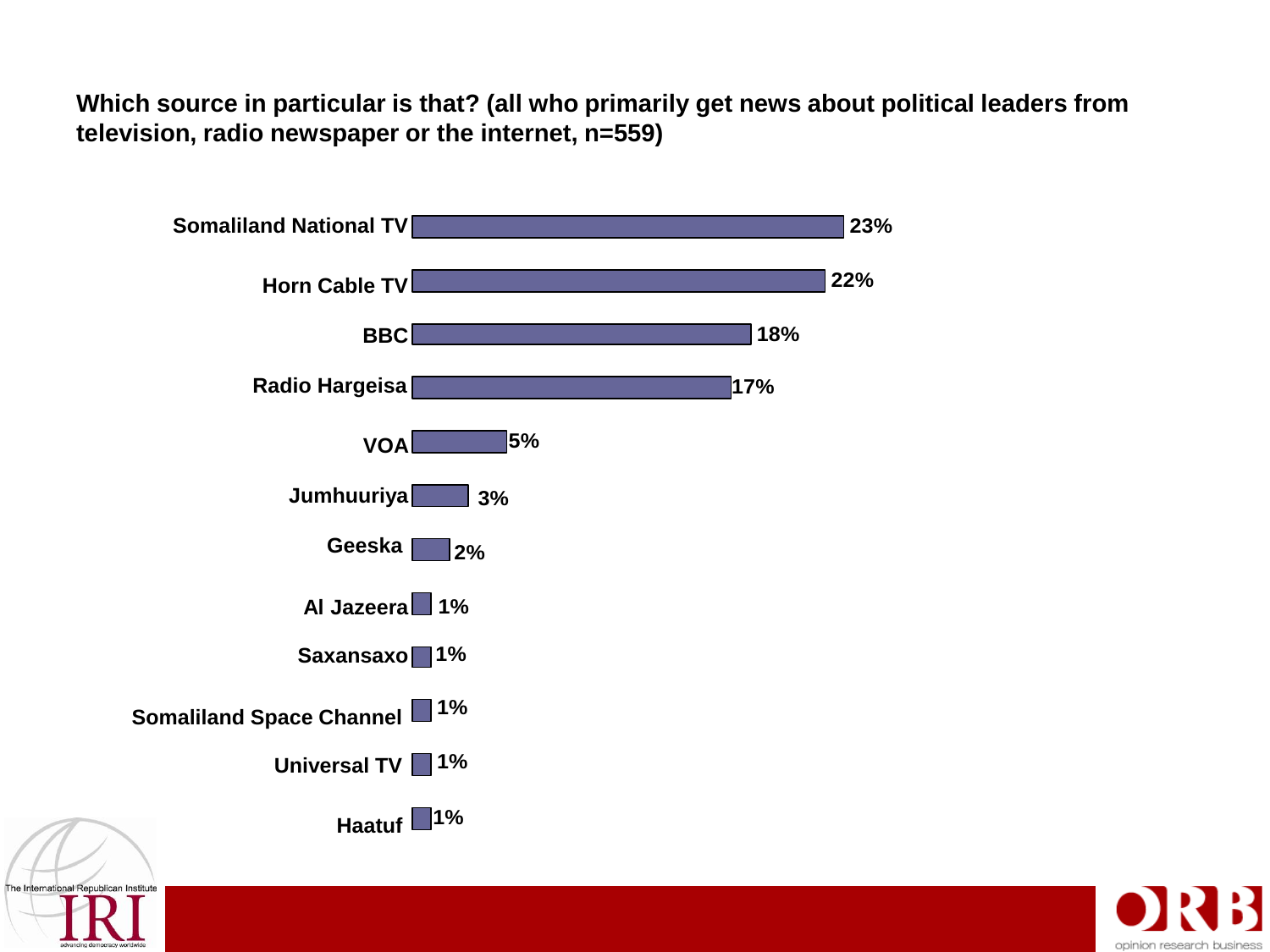**How much confidence do you have in each of these information sources? For each one please tell me whether you have a lot of confidence, some, not very much or no confidence at all?** 

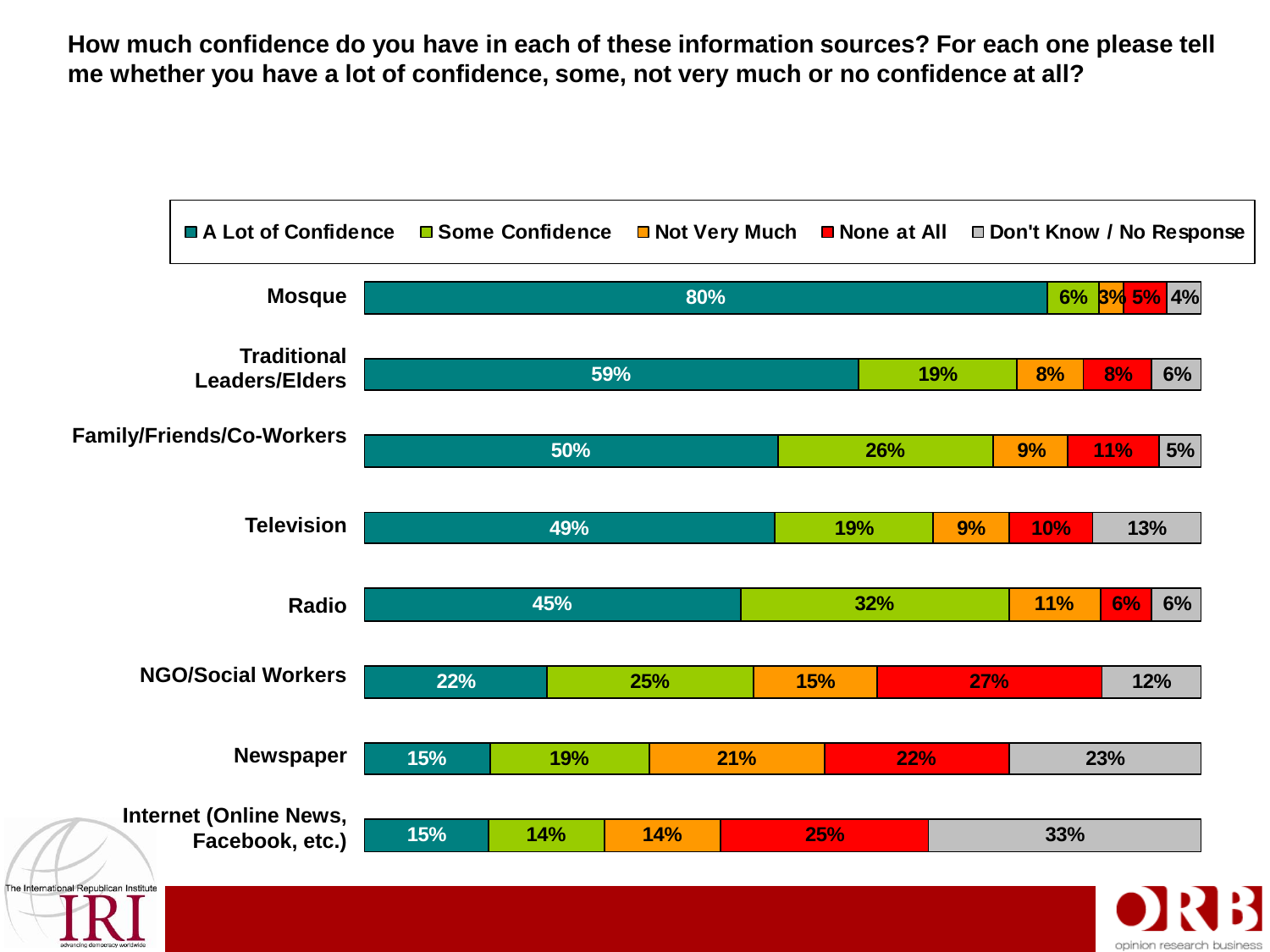# POLITICS AND POLITICAL PARTIES



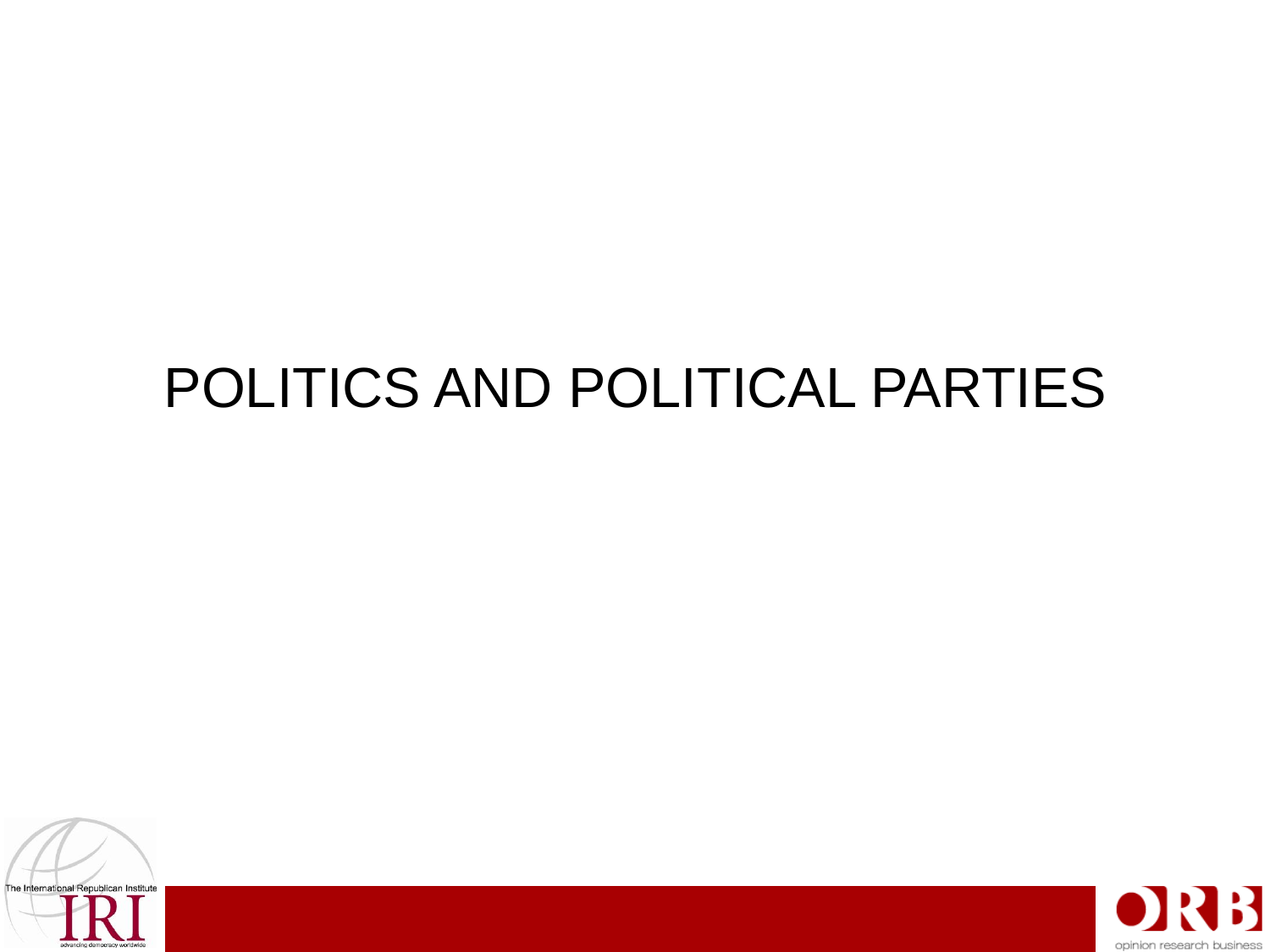**How strongly do you agree or disagree with the following statement: In Somaliland, political parties discuss issues and priorities that closely match those of the people?**





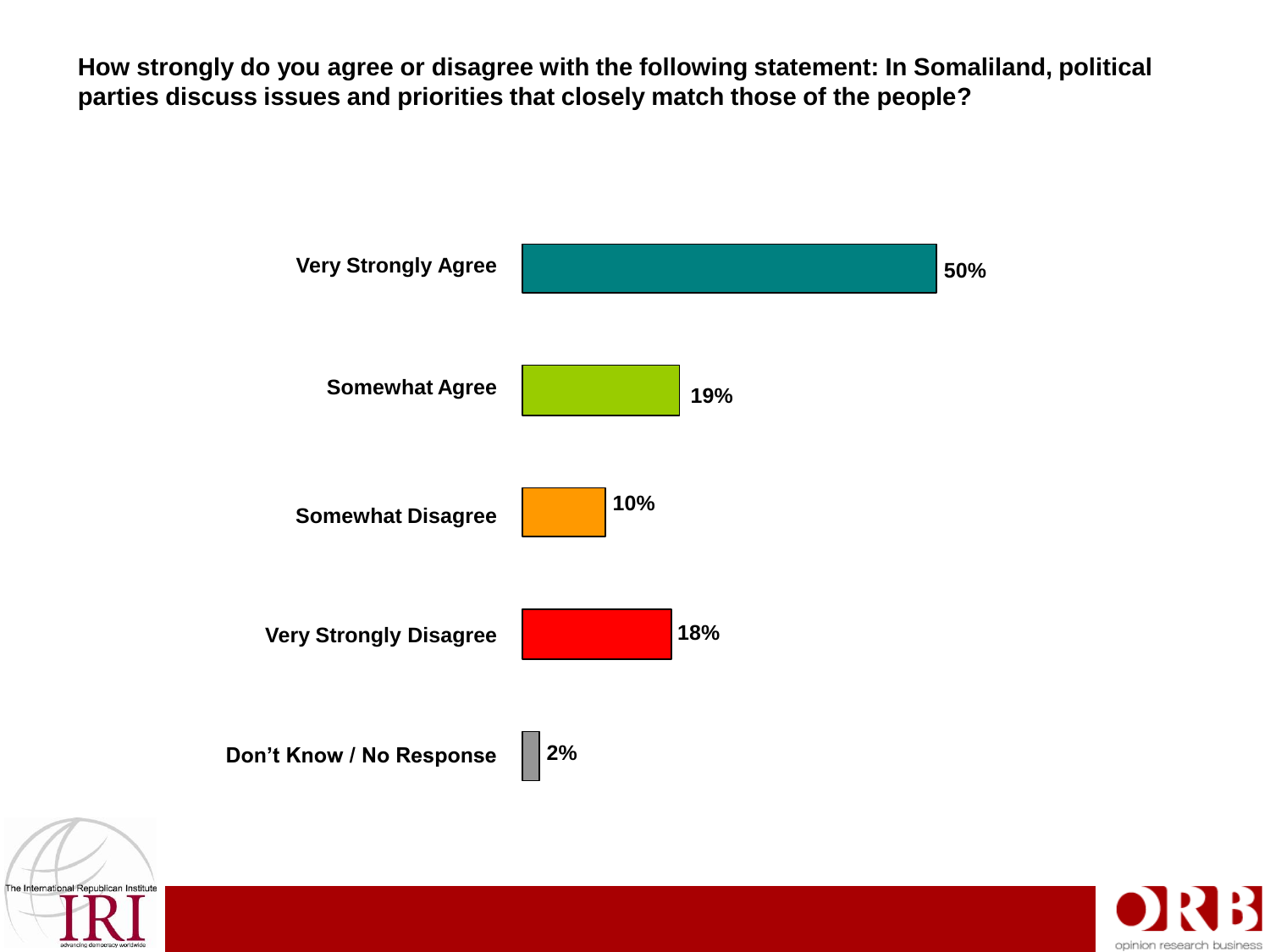**How strongly do you agree or disagree with the following statement: In Somaliland, political parties discuss issues and priorities that closely match those of the people? (by party affiliation)**

|                 | <b>Very Strongly</b><br><b>Agree</b> | <b>Somewhat</b><br>Agree | <b>Somewhat</b><br><b>Disagree</b> | <b>Very Strongly</b><br><b>Disagree</b> |
|-----------------|--------------------------------------|--------------------------|------------------------------------|-----------------------------------------|
| $UDUB$ (n=95)   | 51%                                  | 20%                      | 7%                                 | 21%                                     |
| KULMIYE (n=332) | 55%                                  | 20%                      | 10%                                | 13%                                     |
| $UCID$ (n=89)   | 53%                                  | 18%                      | 11%                                | 16%                                     |
| All $(n=600)$   | 50%                                  | 19%                      | 10%                                | 18%                                     |



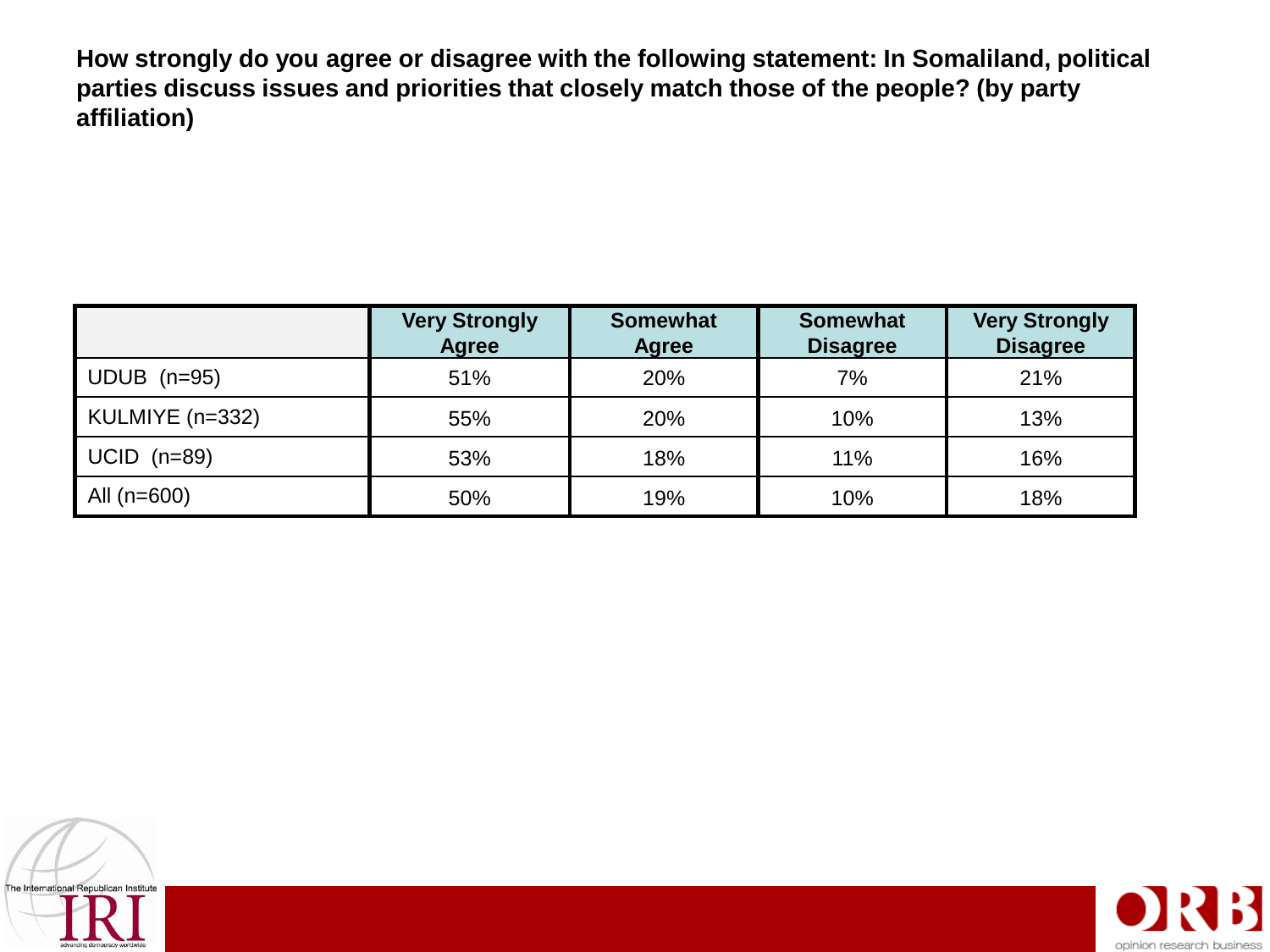**How much of the time do you think the following leaders try their best to listen to what people like you have to say?**



The International Republican Institute

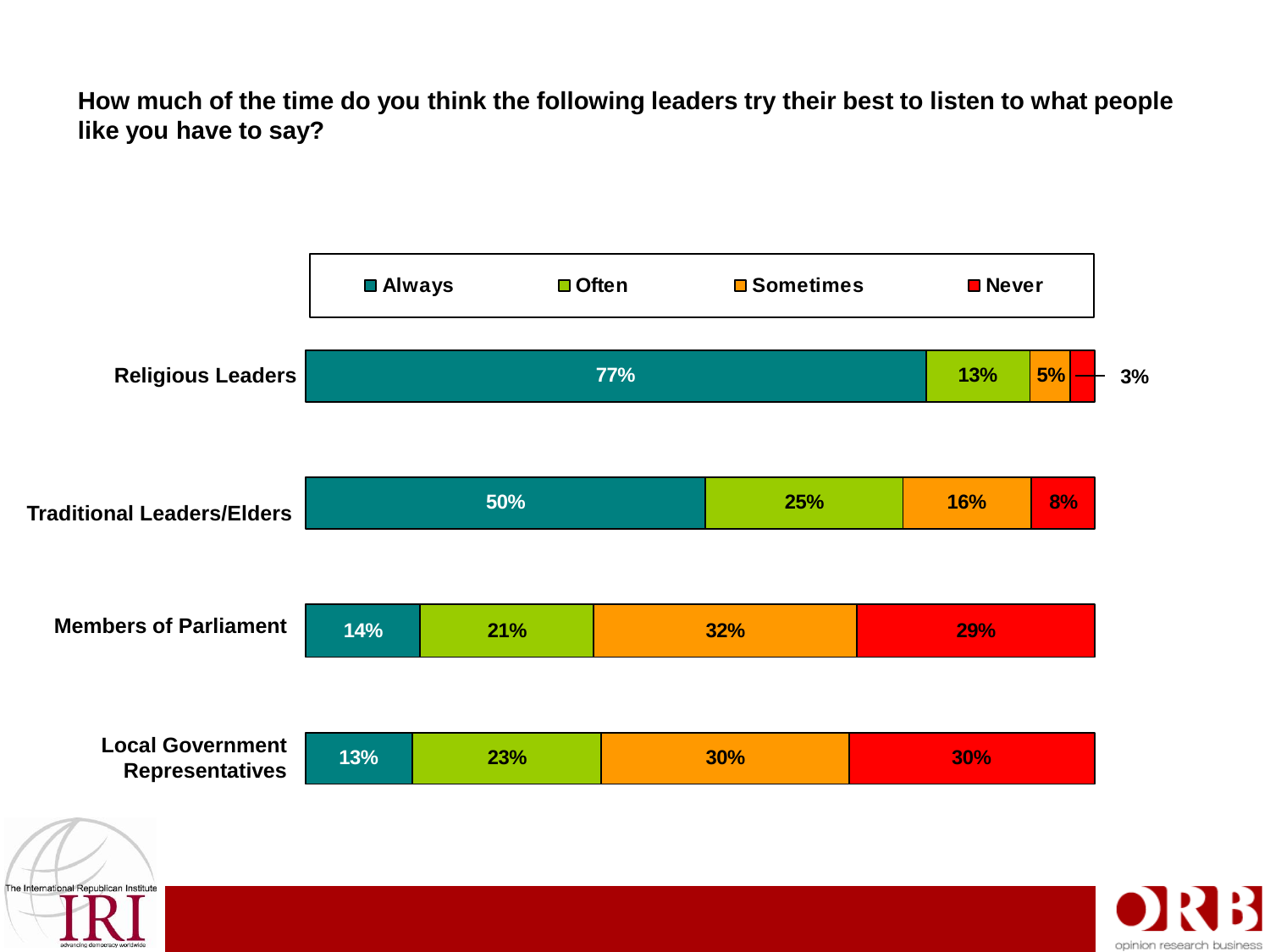**How much of the time do you think Members of Parliament try their best to listen to what people like you have to say?** 

#### **Gender**

|                  | <b>Always</b> | <b>Often</b> | <b>Sometimes</b> | <b>Never</b> | Don't Know / No<br><b>Response</b> |
|------------------|---------------|--------------|------------------|--------------|------------------------------------|
| Female $(n=296)$ | 20%           | 23%          | 30%              | 20%          | 7%                                 |
| Male $(n=304)$   | 9%            | 18%          | 34%              | 37%          | 2%                                 |
| All $(n=600)$    | 14%           | 21%          | 32%              | 29%          | 4%                                 |

#### **Age**

| Age             |               |              |                  |              |                                    |
|-----------------|---------------|--------------|------------------|--------------|------------------------------------|
|                 | <b>Always</b> | <b>Often</b> | <b>Sometimes</b> | <b>Never</b> | Don't Know /<br><b>No Response</b> |
| $16-25$ (n=300) | 17%           | 21%          | 32%              | 26%          | 3%                                 |
| $26-35$ (n=158) | 10%           | 25%          | 35%              | 25%          | 4%                                 |
| $36-45$ (n=84)  | 12%           | 17%          | 31%              | 35%          | 6%                                 |
| $46+ (n=58)$    | 14%           | 10%          | 22%              | 43%          | 10%                                |
| All $(n=600)$   | 14%           | 21%          | 32%              | 29%          | 4%                                 |



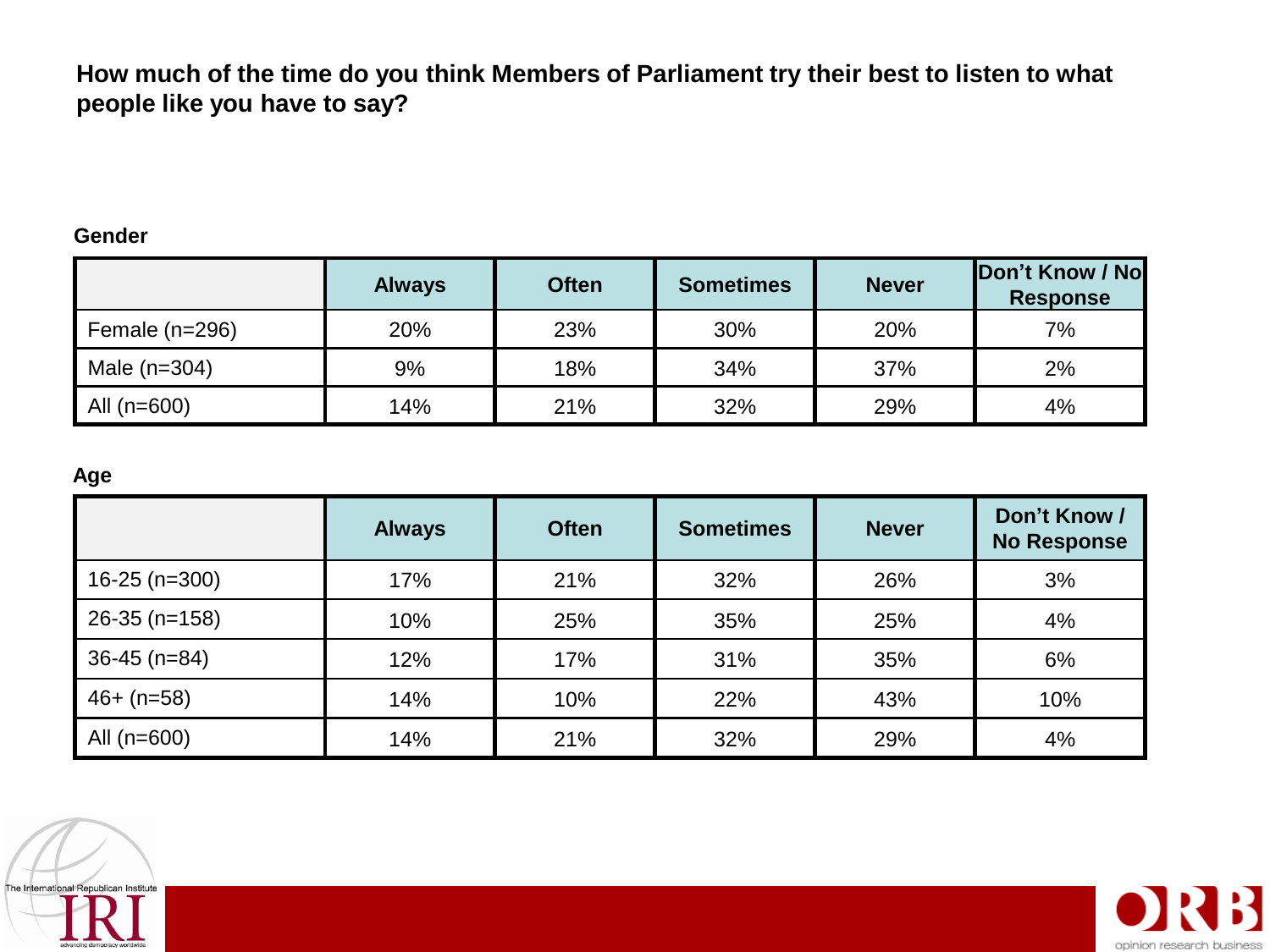**How much of the time do you think local government representatives try their best to listen to what people like you have to say?**

#### **Gender**

|                  | <b>Always</b> | <b>Often</b> | <b>Sometimes</b> | <b>Never</b> | Don't Know / No<br><b>Response</b> |
|------------------|---------------|--------------|------------------|--------------|------------------------------------|
| Female $(n=296)$ | 16%           | 28%          | 28%              | 21%          | 7%                                 |
| Male $(n=304)$   | 10%           | 17%          | 33%              | 39%          | 1%                                 |
| All $(n=600)$    | 13%           | 23%          | 30%              | 30%          | 4%                                 |

#### **Age**

| Age             |               |              |                  |              |                                    |
|-----------------|---------------|--------------|------------------|--------------|------------------------------------|
|                 | <b>Always</b> | <b>Often</b> | <b>Sometimes</b> | <b>Never</b> | Don't Know / No<br><b>Response</b> |
| $16-25$ (n=300) | 13%           | 21%          | 35%              | 28%          | 3%                                 |
| $26-35$ (n=158) | 15%           | 26%          | 24%              | 31%          | 4%                                 |
| $36-45$ (n=84)  | 12%           | 24%          | 25%              | 35%          | 5%                                 |
| $46+ (n=58)$    | 7%            | 21%          | 31%              | 36%          | 5%                                 |
| All $(n=600)$   | 13%           | 23%          | 30%              | 30%          | 4%                                 |



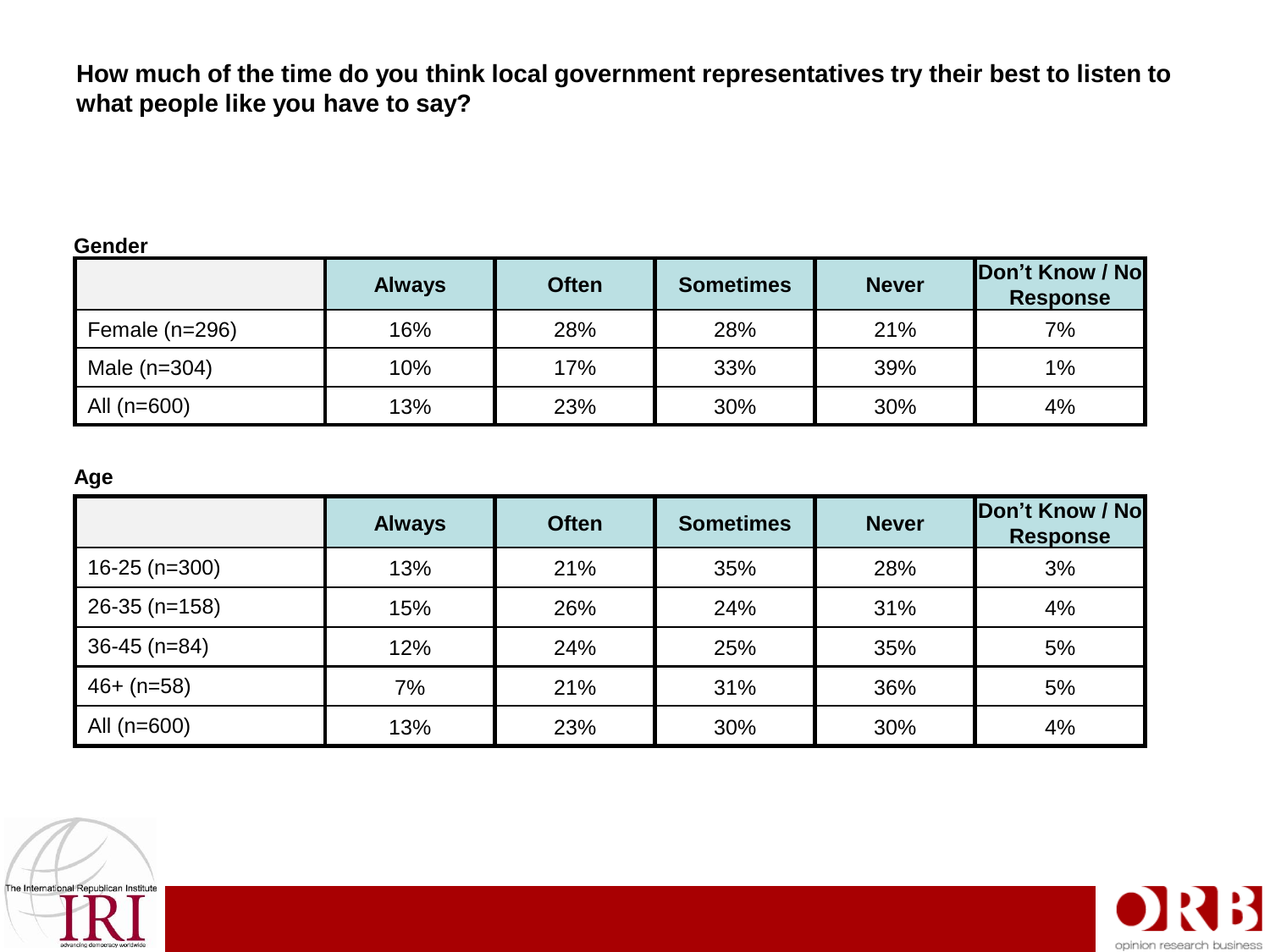**When considering elections, do you think that currently there are too few, too many or about the right number of political parties?** 





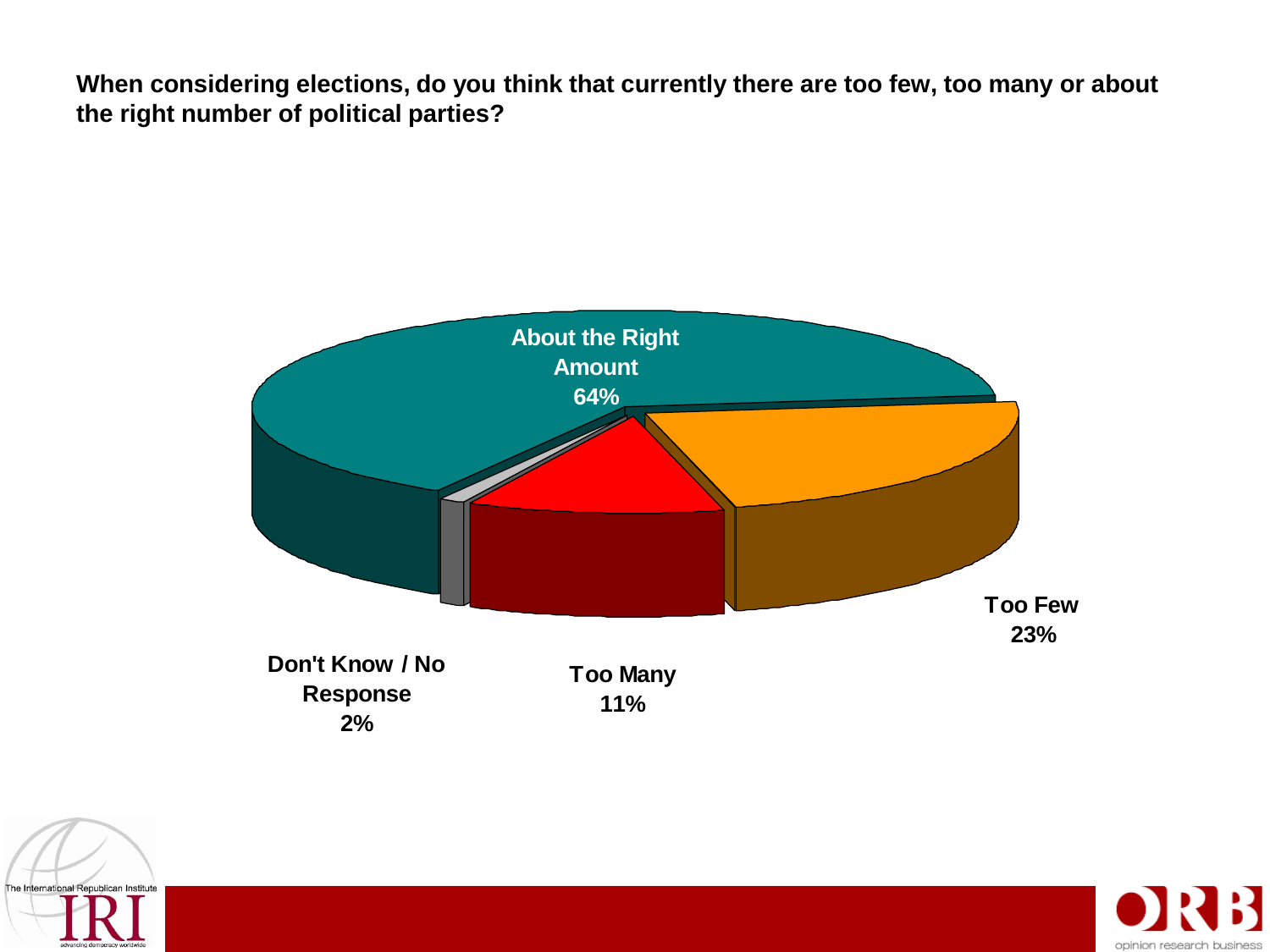### **Are you a member or a supporter of a political party?**



**No 20%**



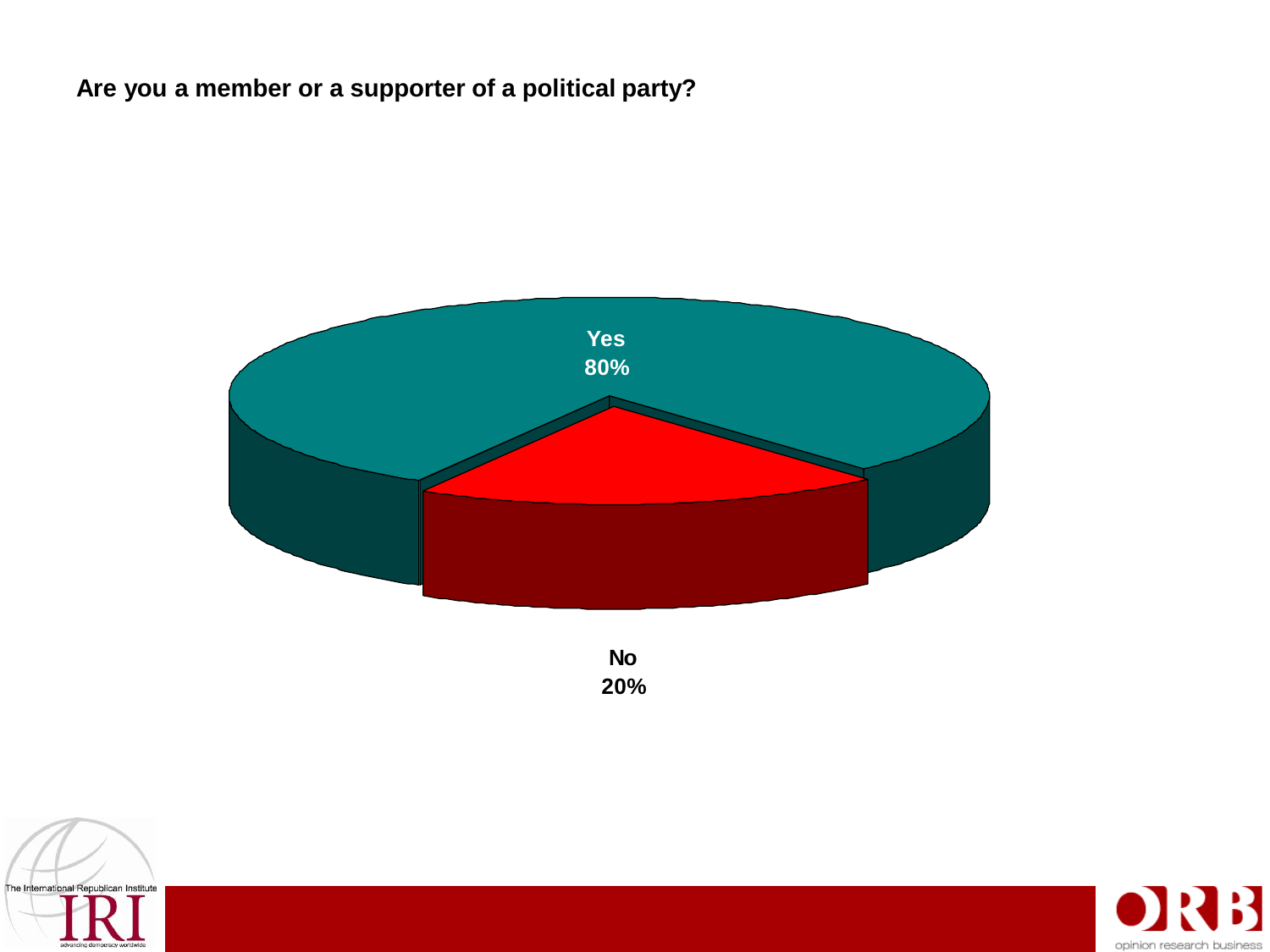### **Are you a member or a supporter of a political party? (by area type)**





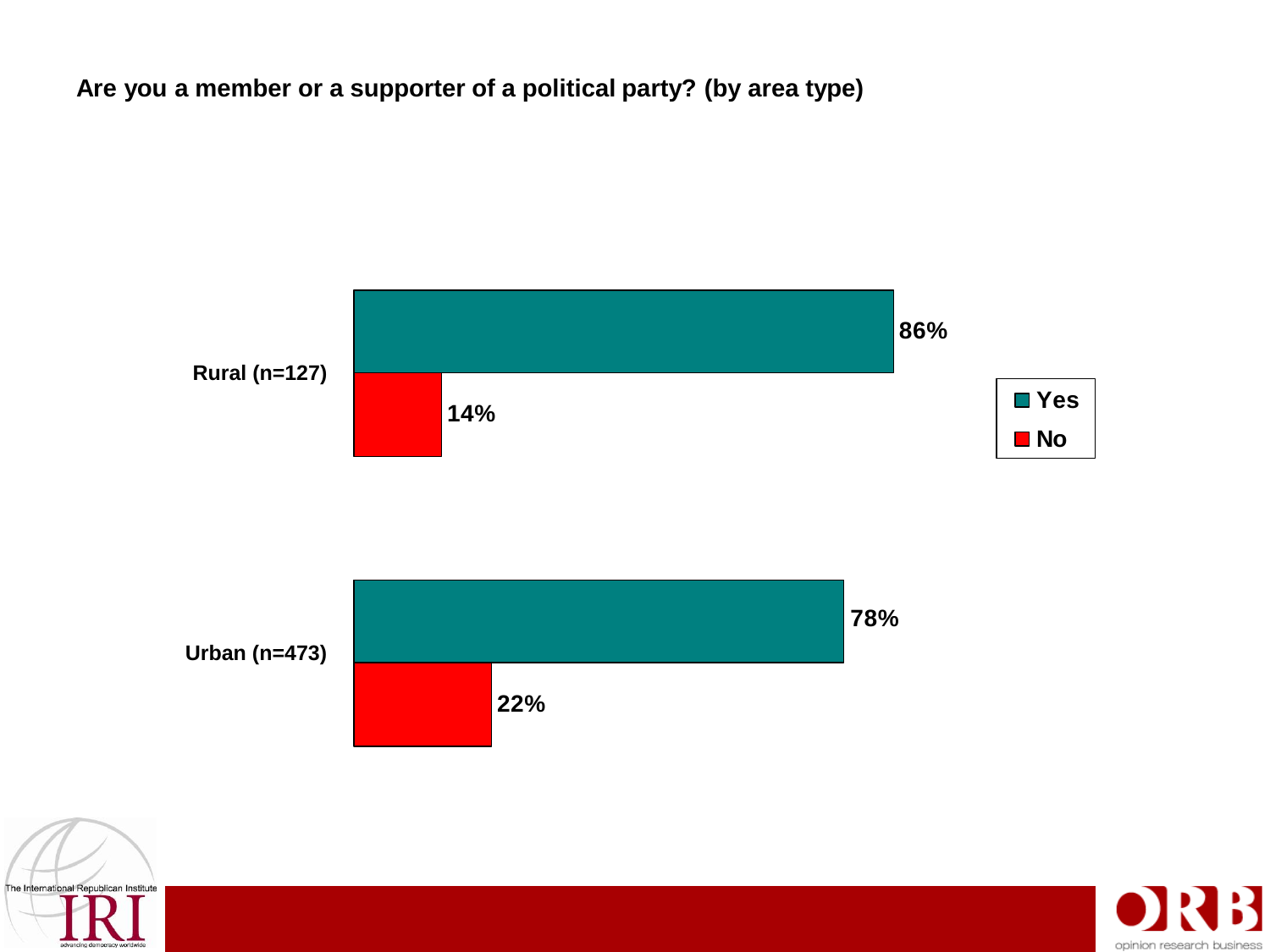**If yes, which party? (all who are members or supporters of a political party, n=478)**





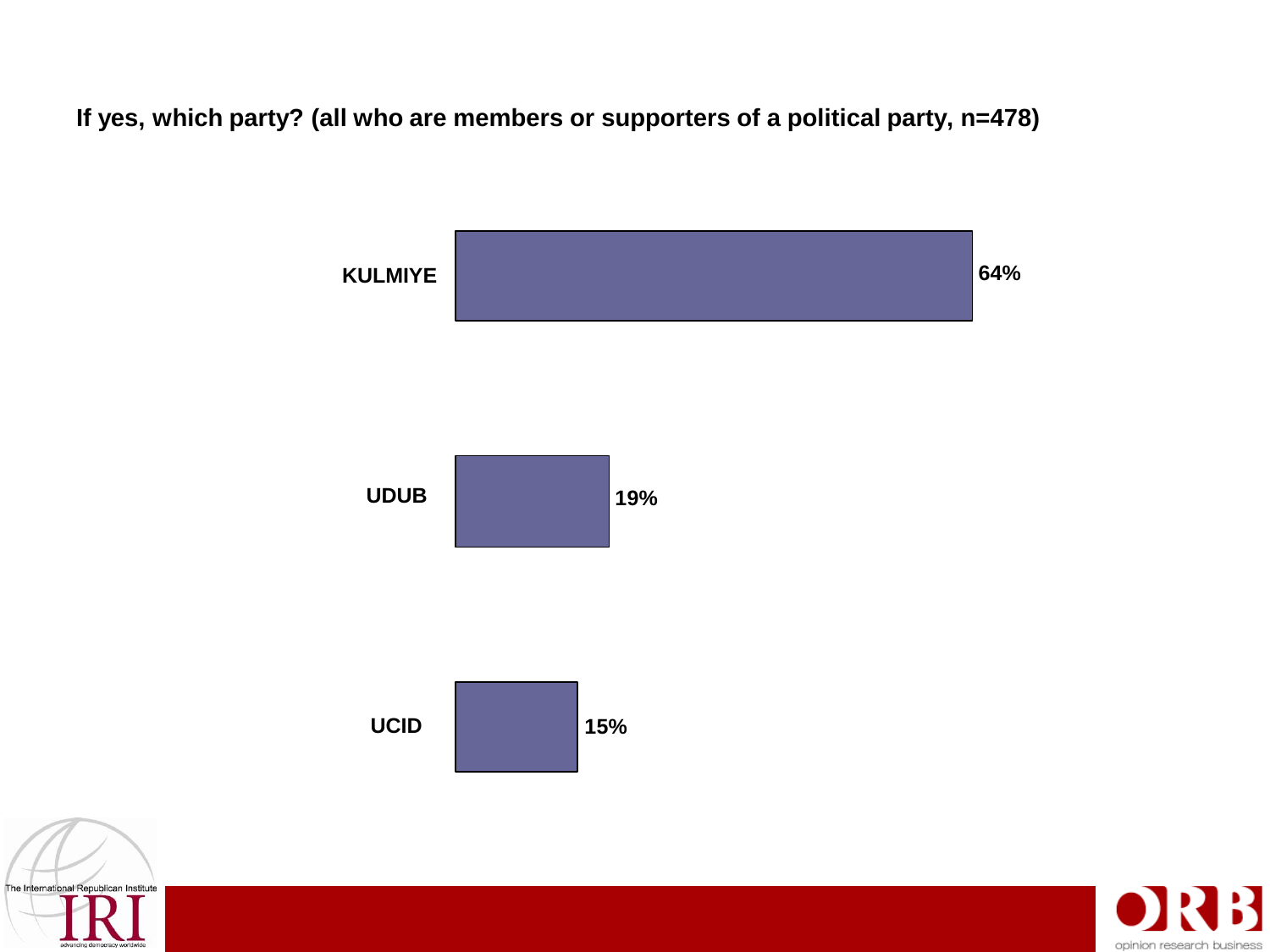**In terms of voting for political leaders, which of the following characteristics is most important?** 



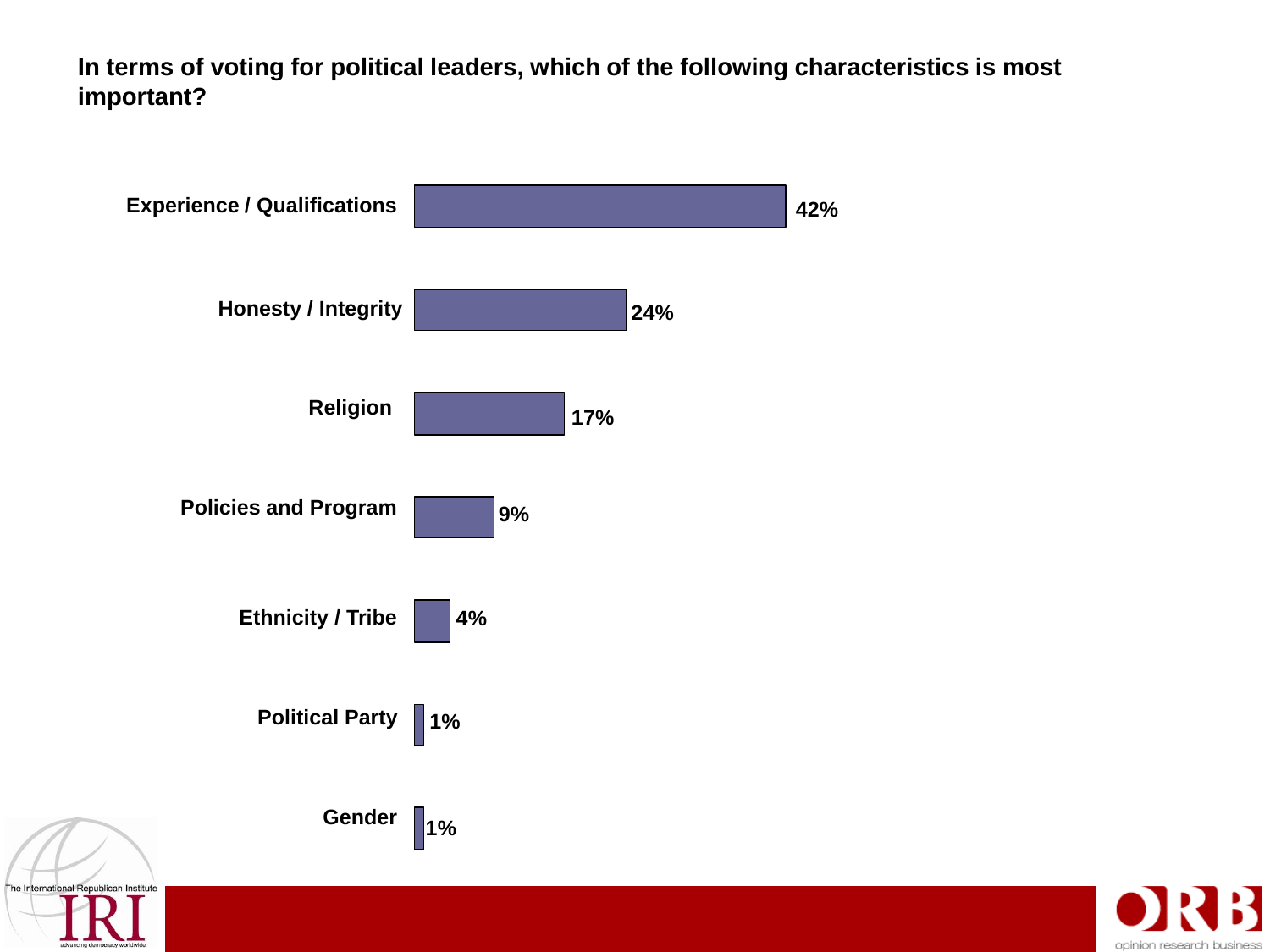**How much do you know about the Political Association Law?** 



B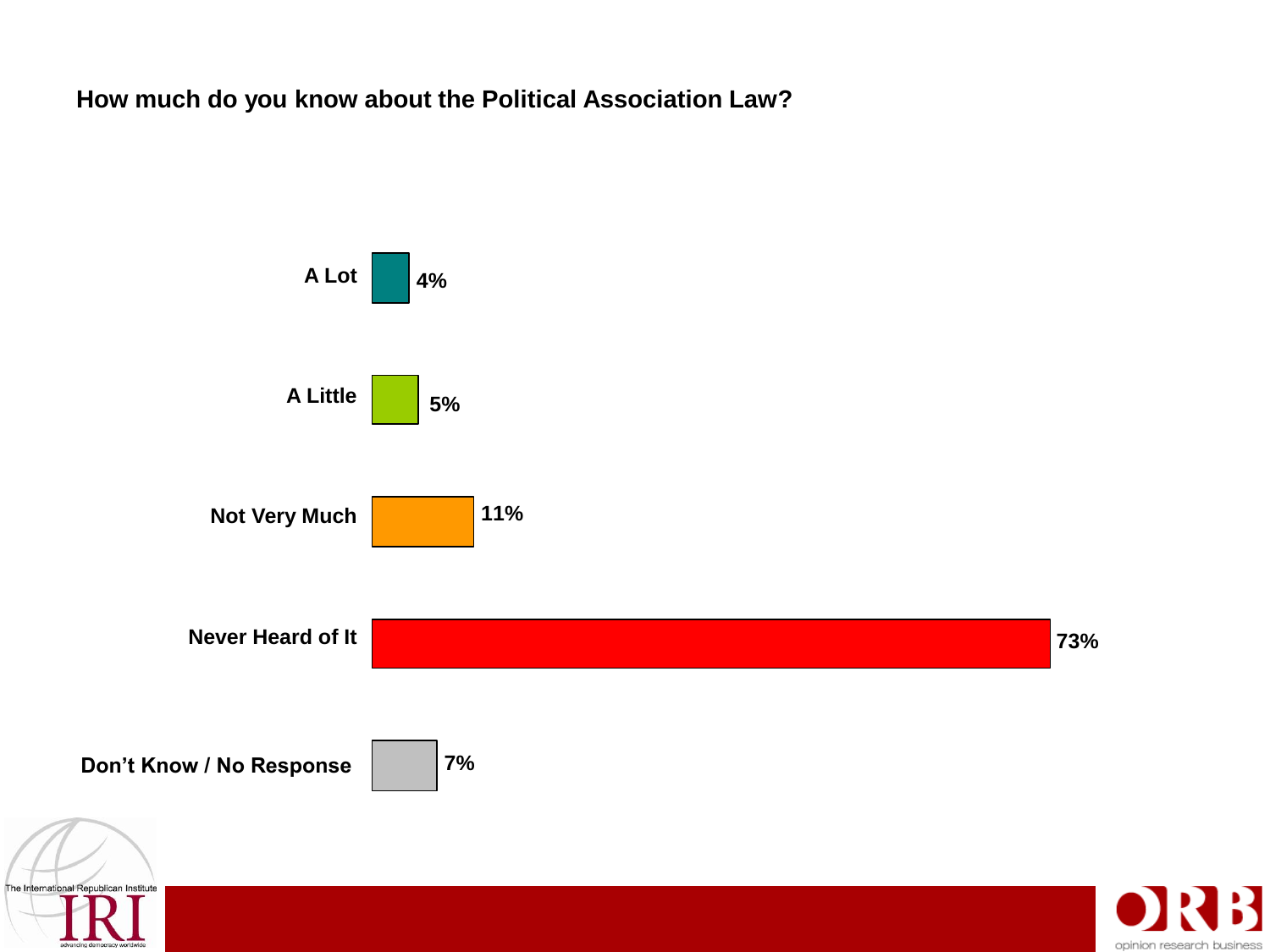**From what you have seen, read or heard, do you think the Political Association Law will make politics better, worse or make little impact here in Somaliland? (all who know a lot, a little or not very much about the Political Association Law, n=121)**





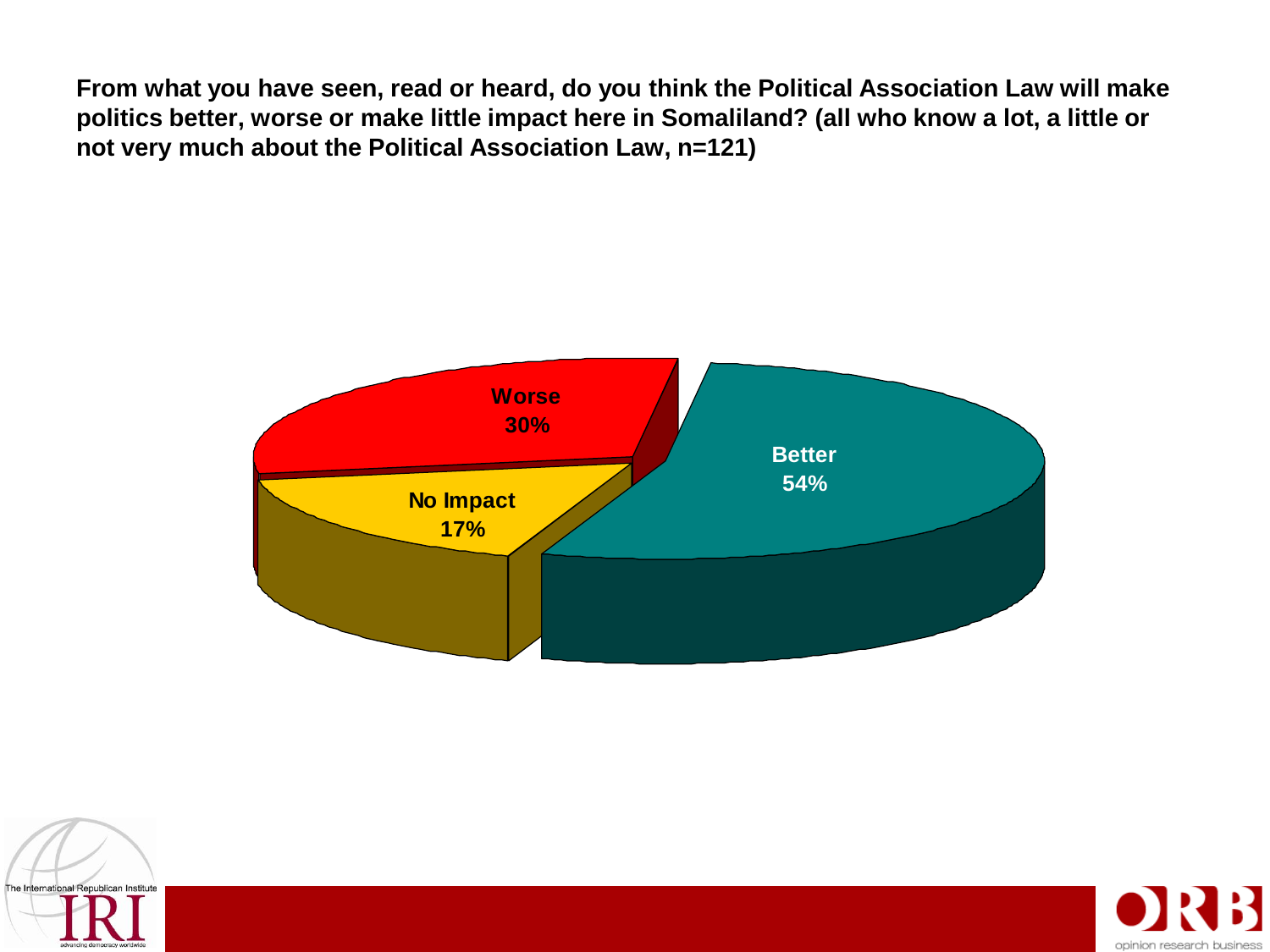**If you are a member of a current party, would you consider switching to a new political association for the local elections?** 





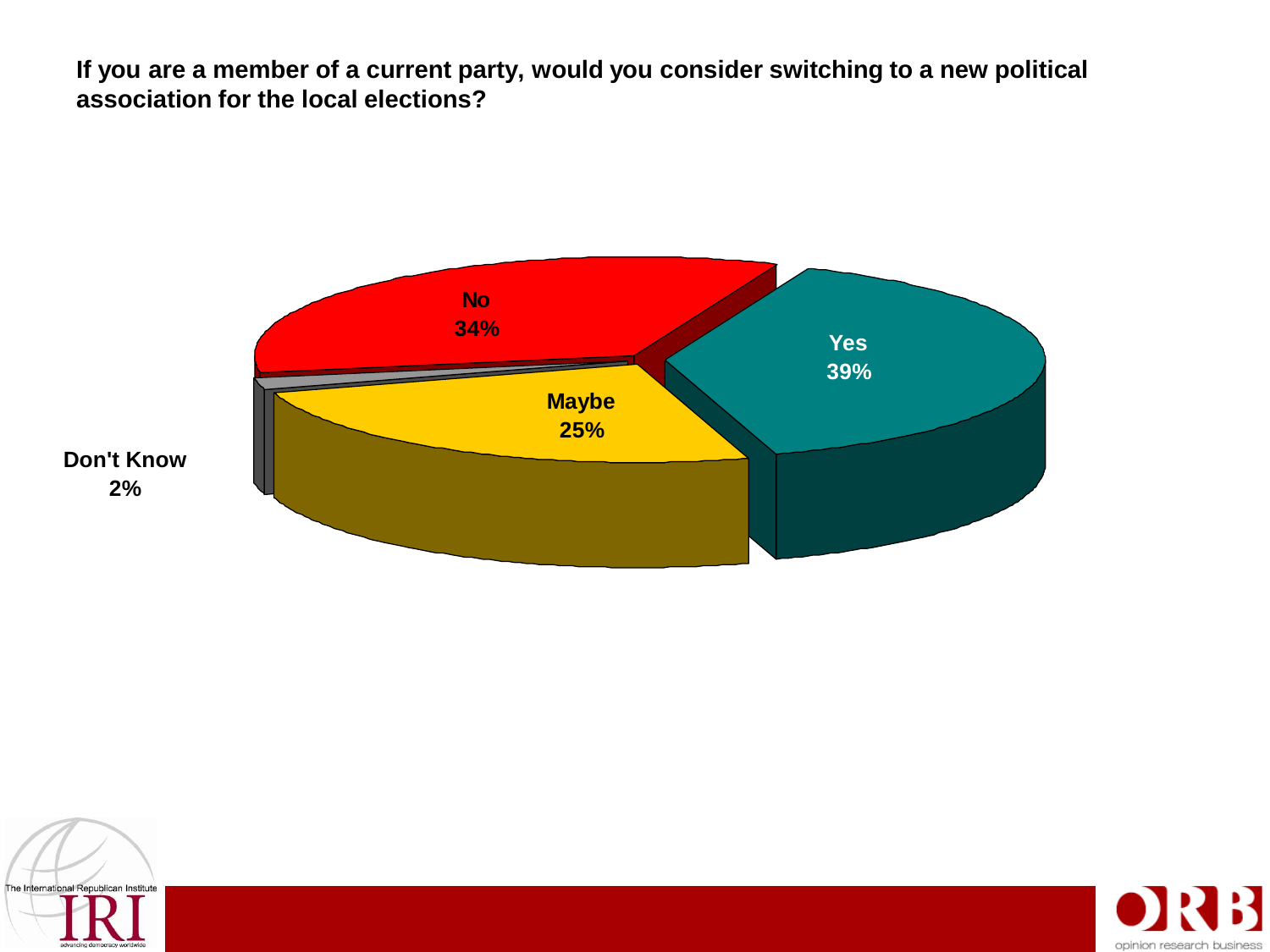**If you are a member of a current party, would you consider switching to a new political association for the local elections?** 





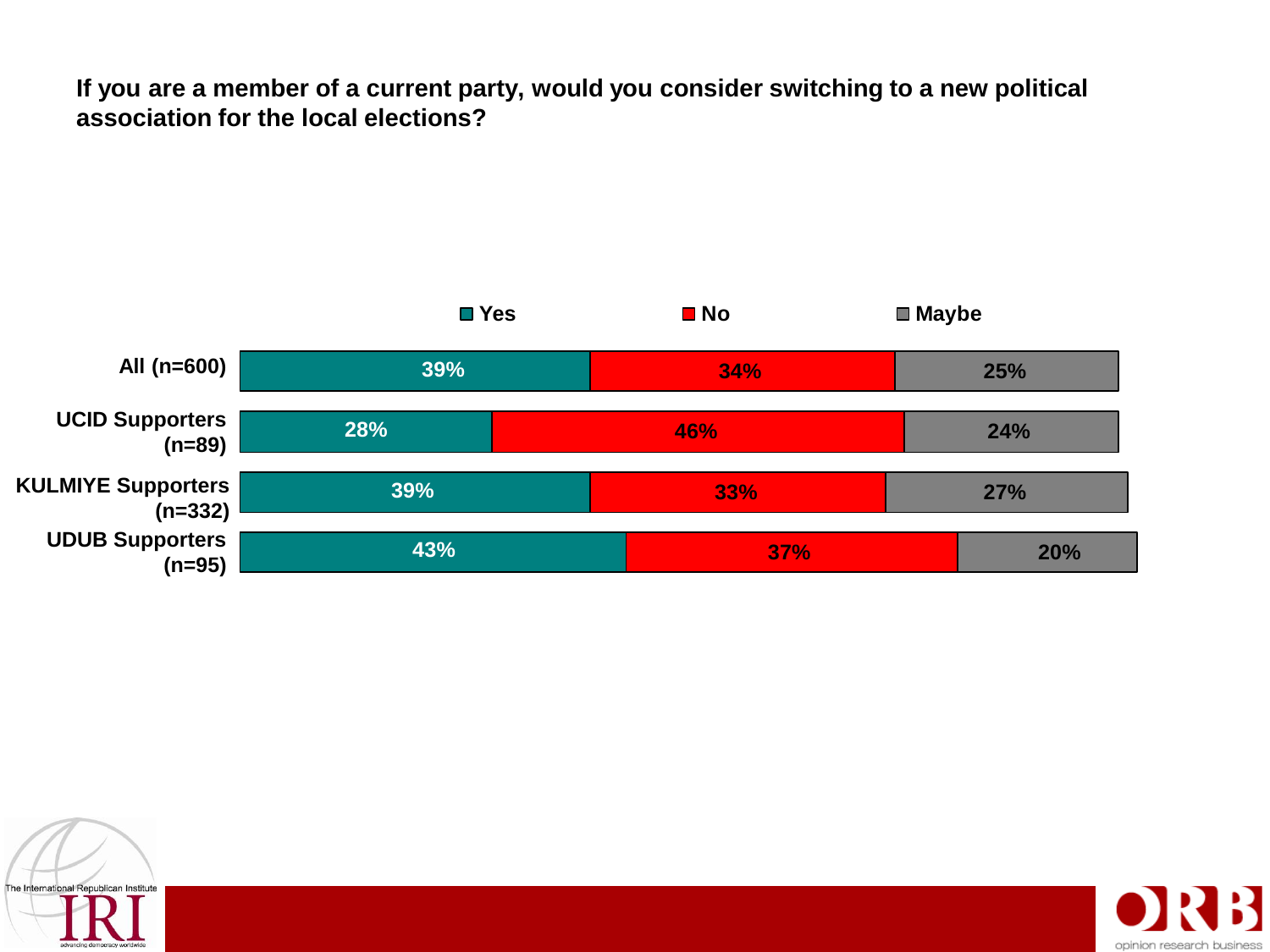**Now I will read you a list of organizations and leaders. For each one, please tell me whether you think very favorably, favorably, unfavorably or very unfavorably about each of them.**



opinion resea

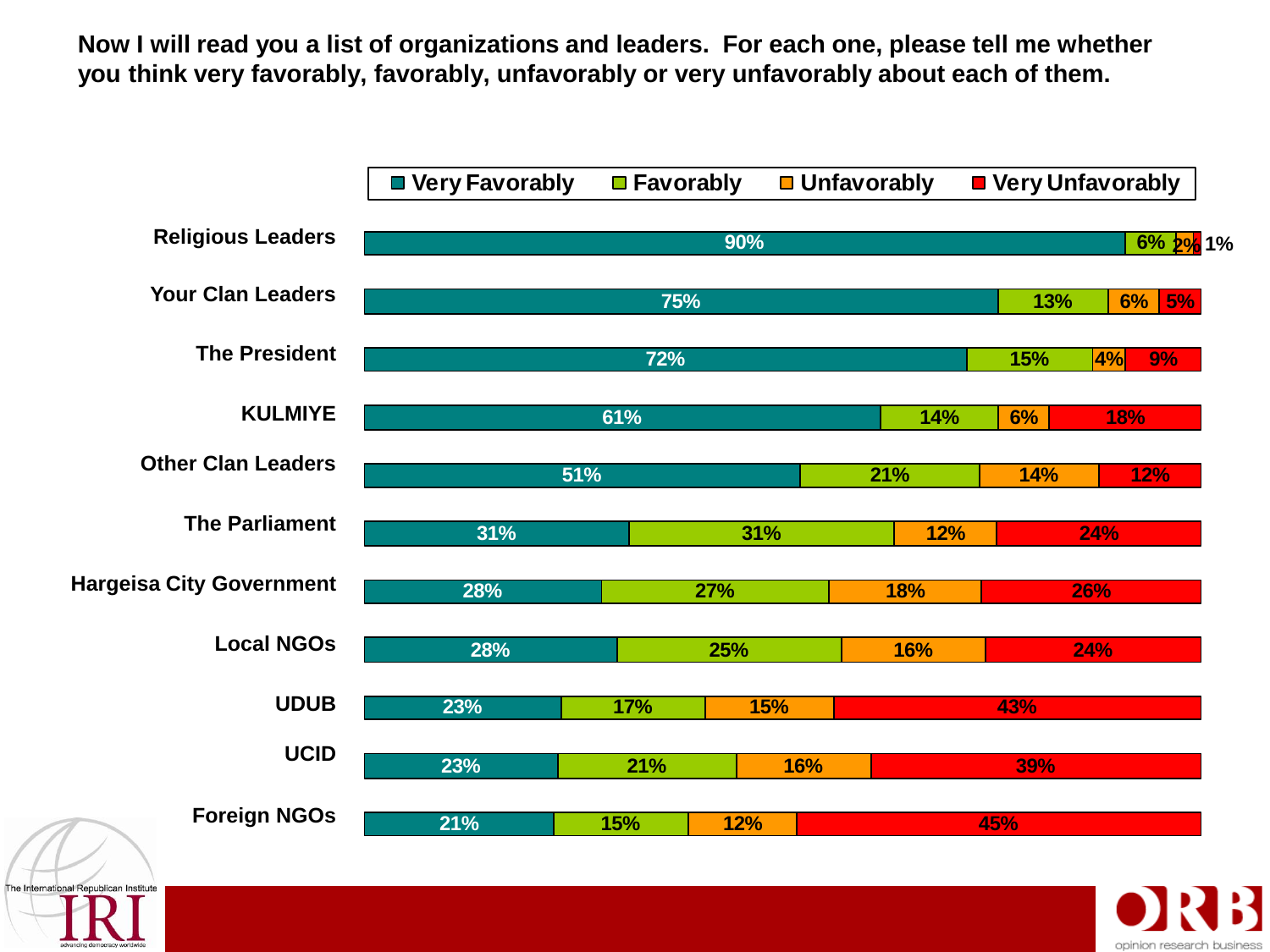#### **Which of the following NGOs are you familiar with?**



R

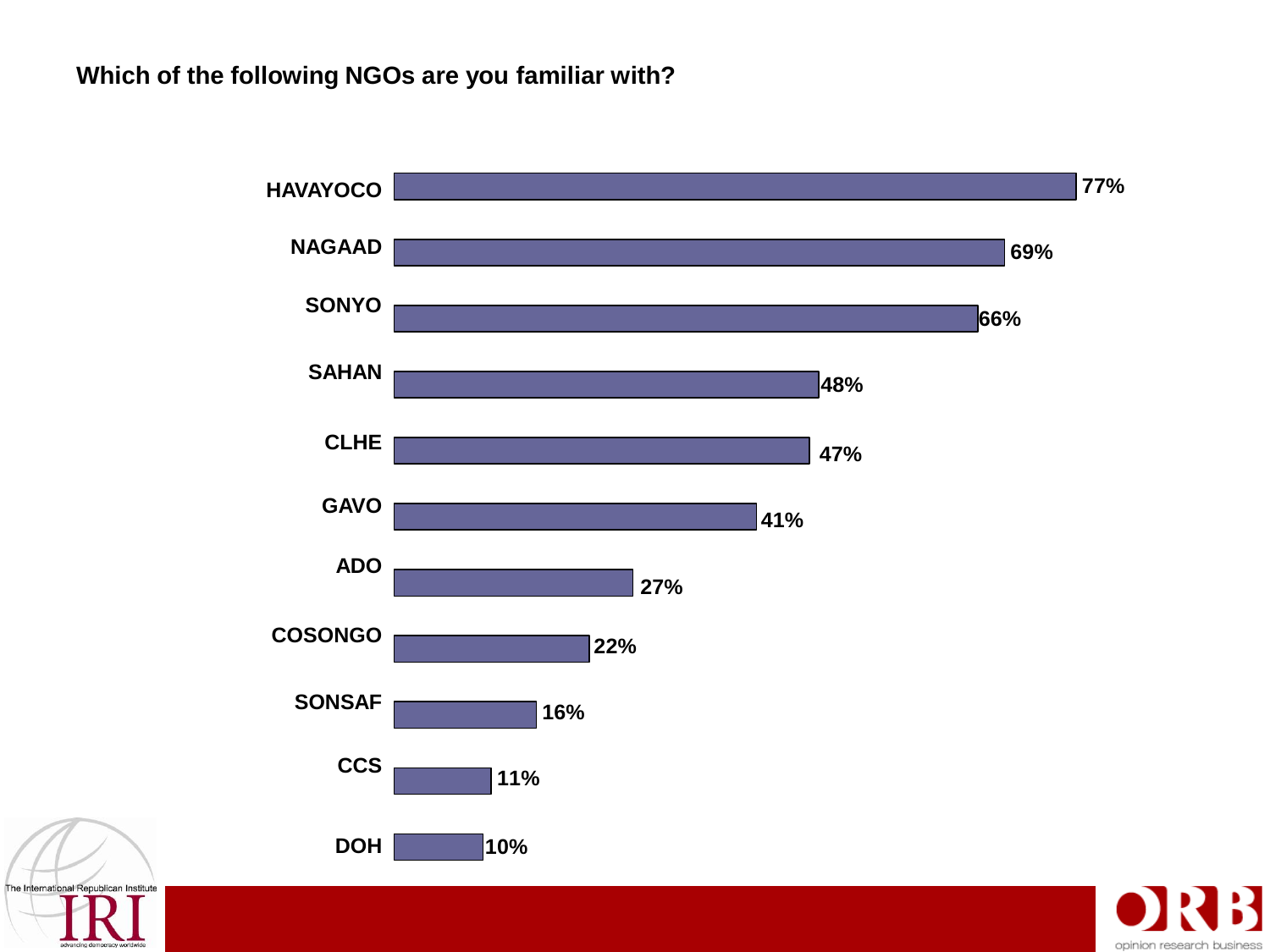**And generally, are these NGOs performing well and doing good work for Somaliland? How favorably do you view them in this sense, very favorably, favorably, unfavorably or very unfavorably?**

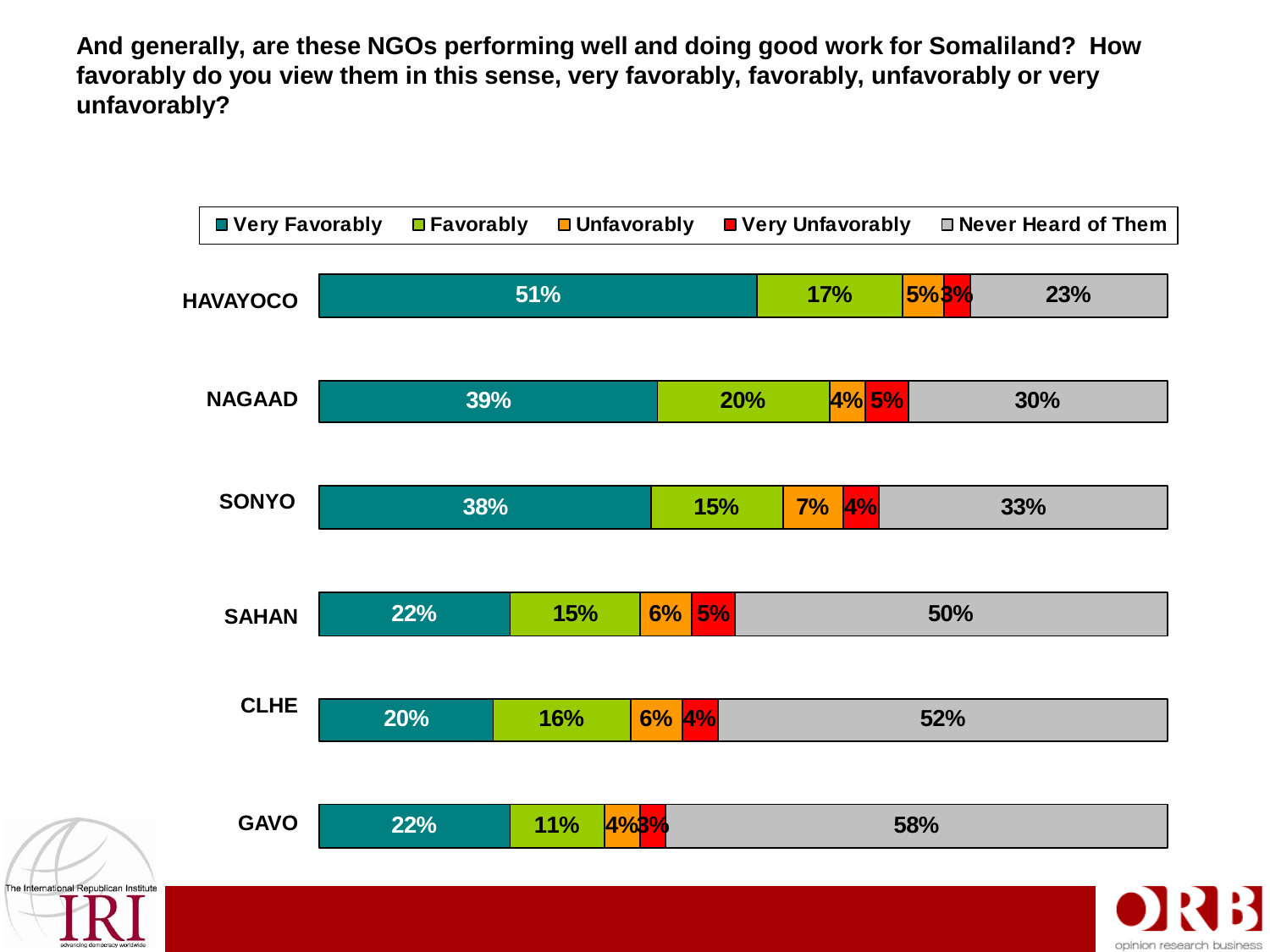**And generally, are these NGOs performing well and doing good work for Somaliland? How favorably do you view them in this sense, very favorably, favorably, unfavorably or very unfavorably? (continued from previous slide)**

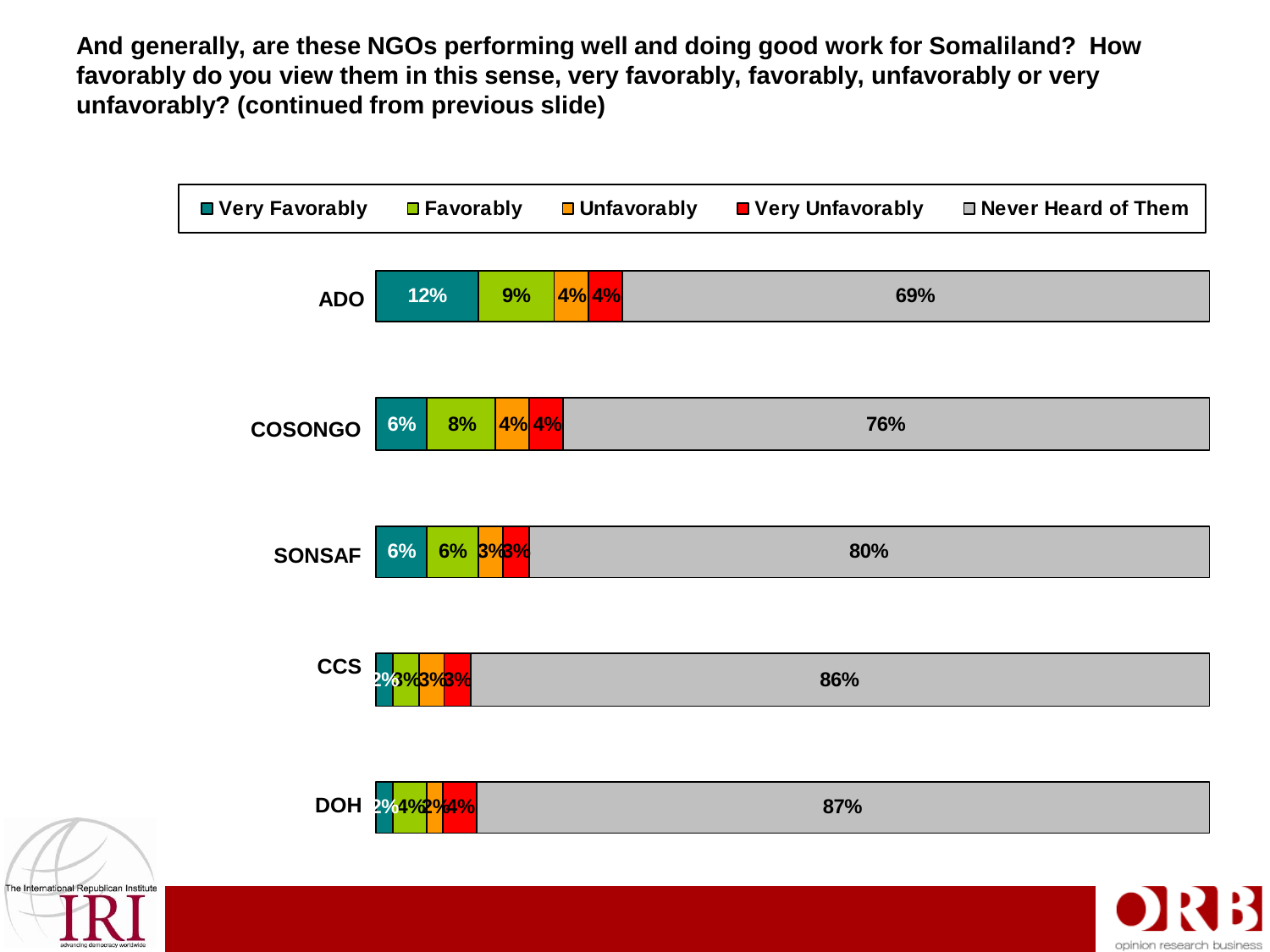## PARLIAMENT AND MEMBERS



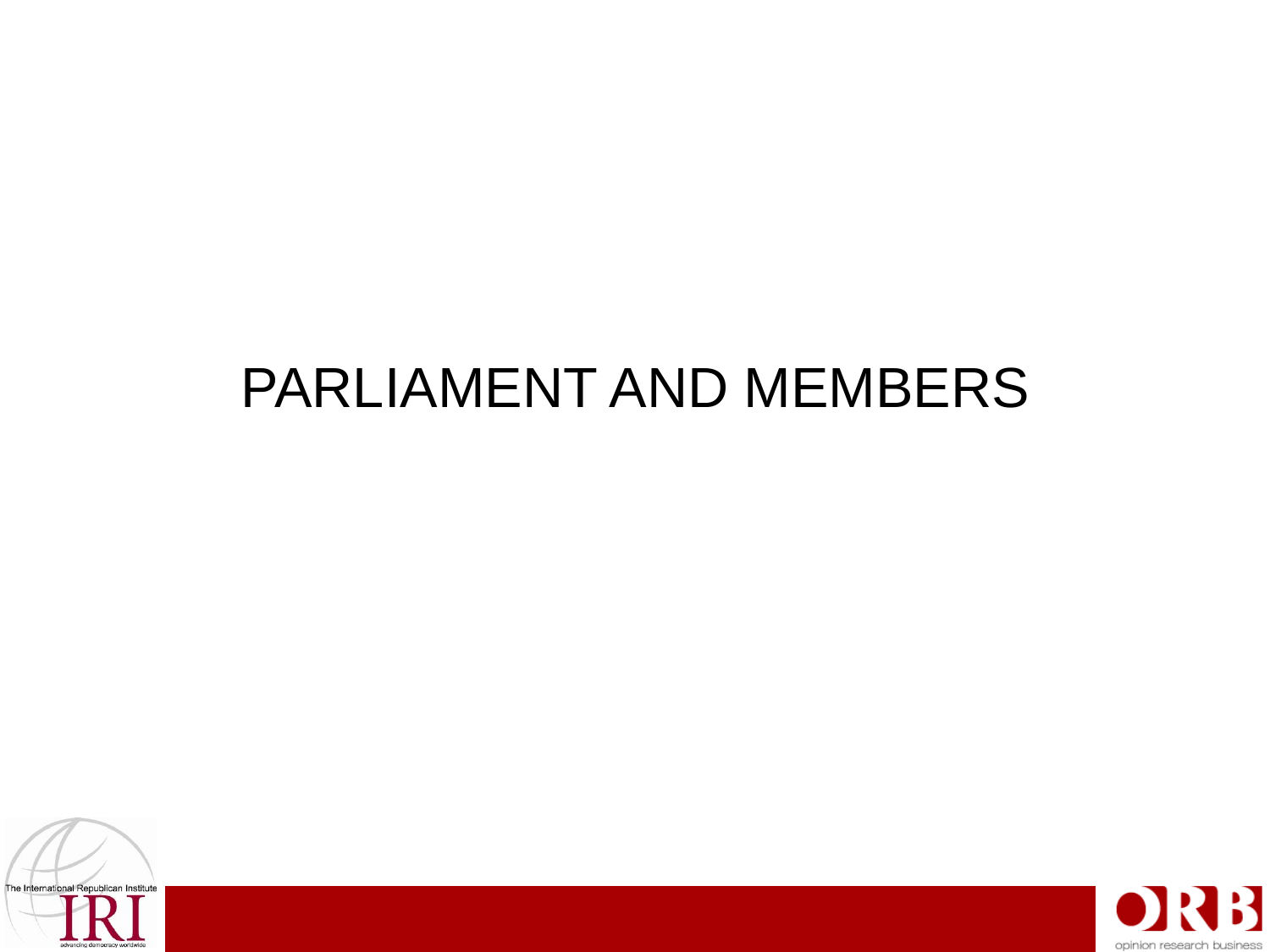**In the last six months, would you say that you have seen, read or heard something about the Somaliland parliament often, a few times, rarely or never?**



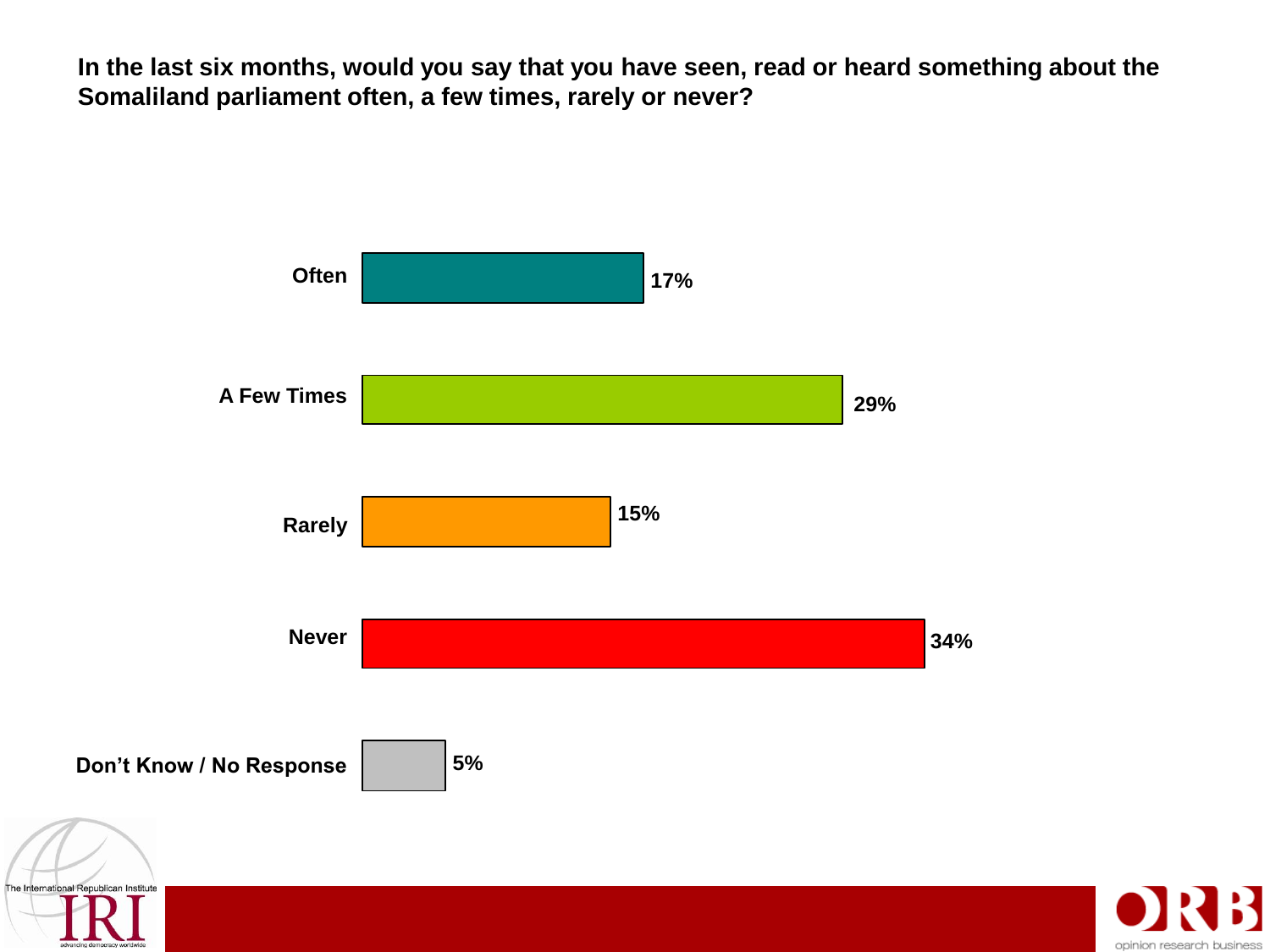**Have you ever contacted a member of parliament about an issue that was important to you or your community?**





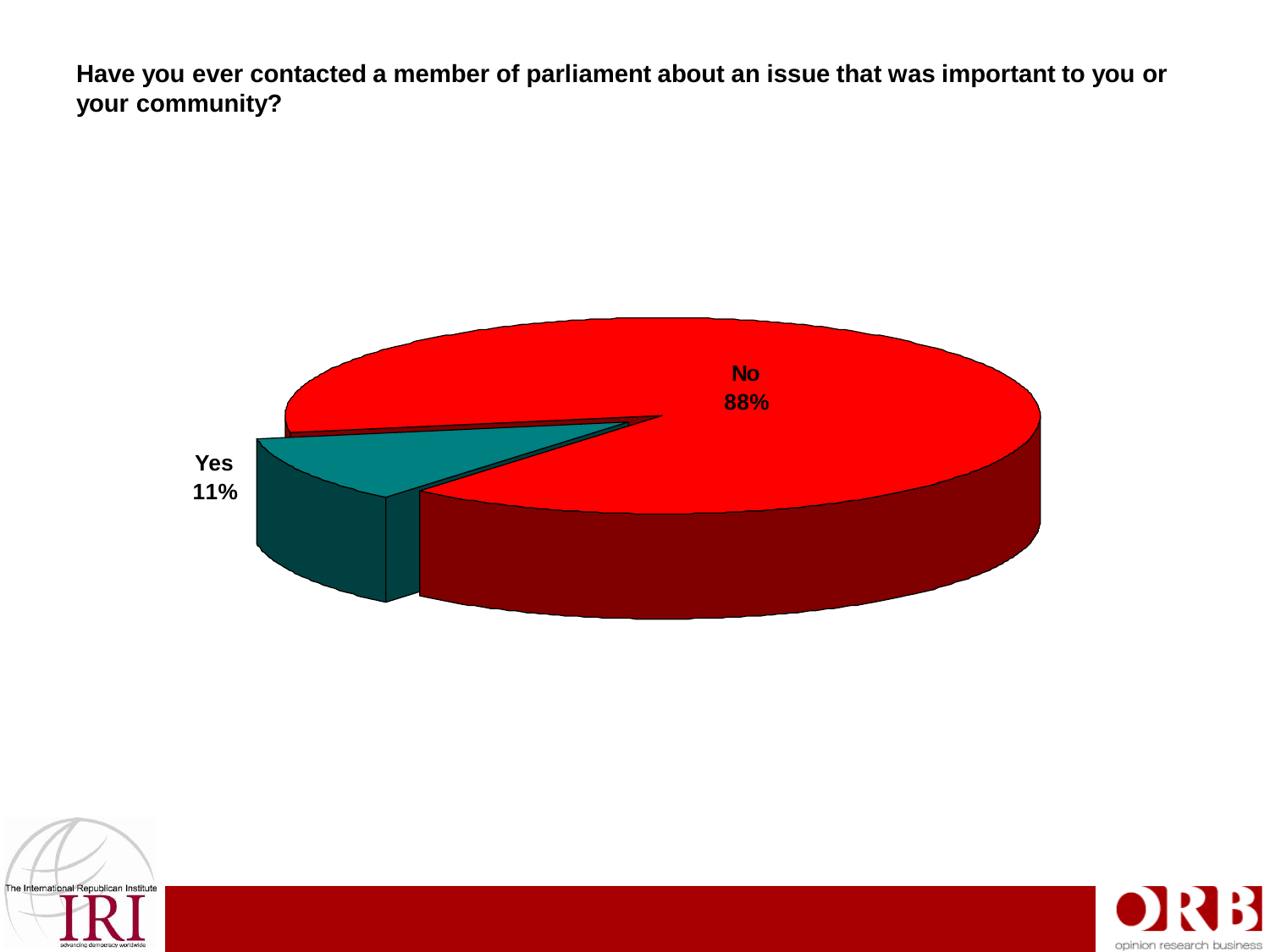**How did you contact that person? (all who have ever contacted a member of parliament about an issue of importance, n=66)**



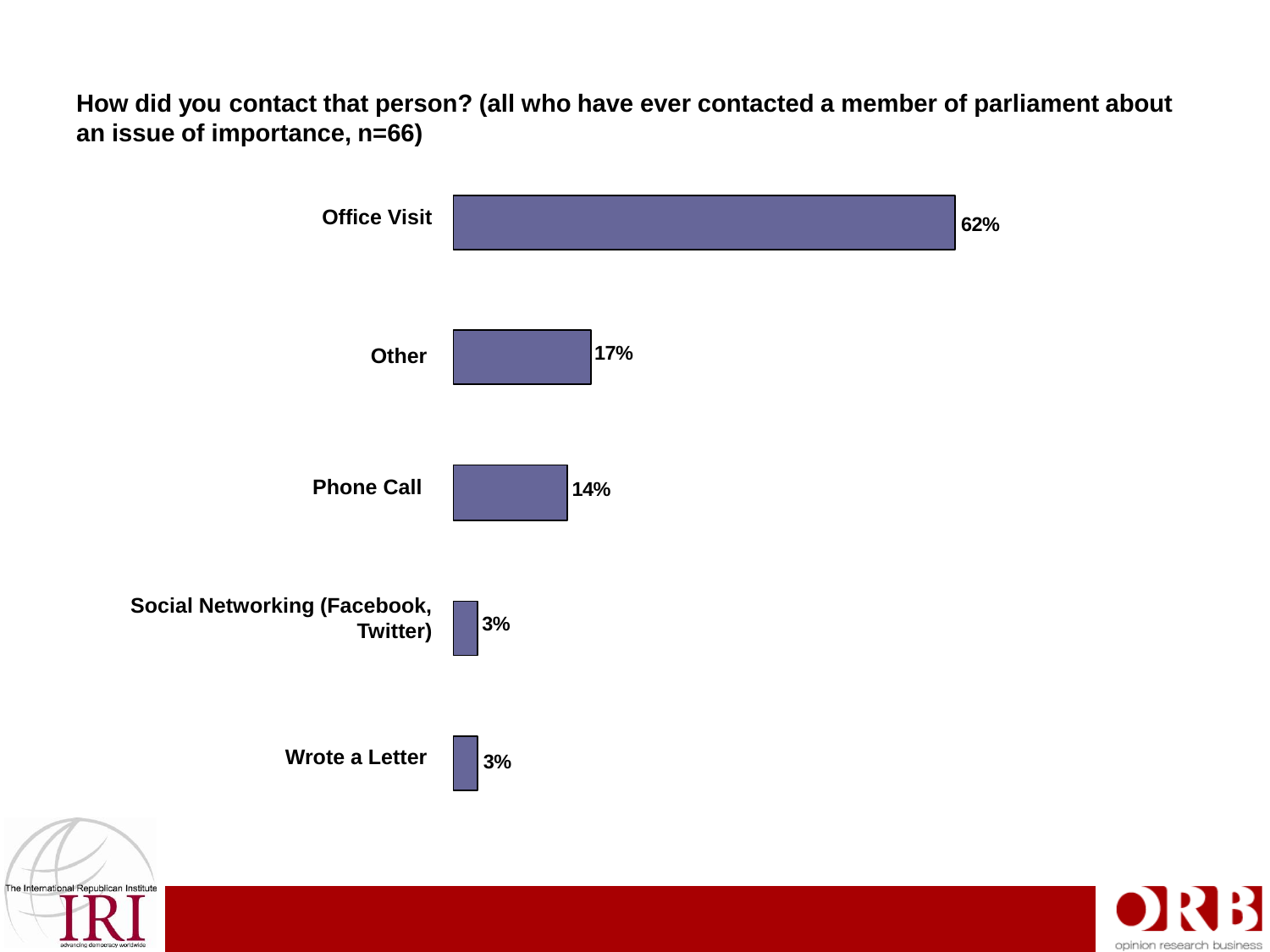**Within the last year, have you attended a public meeting sponsored by an elected official?** 





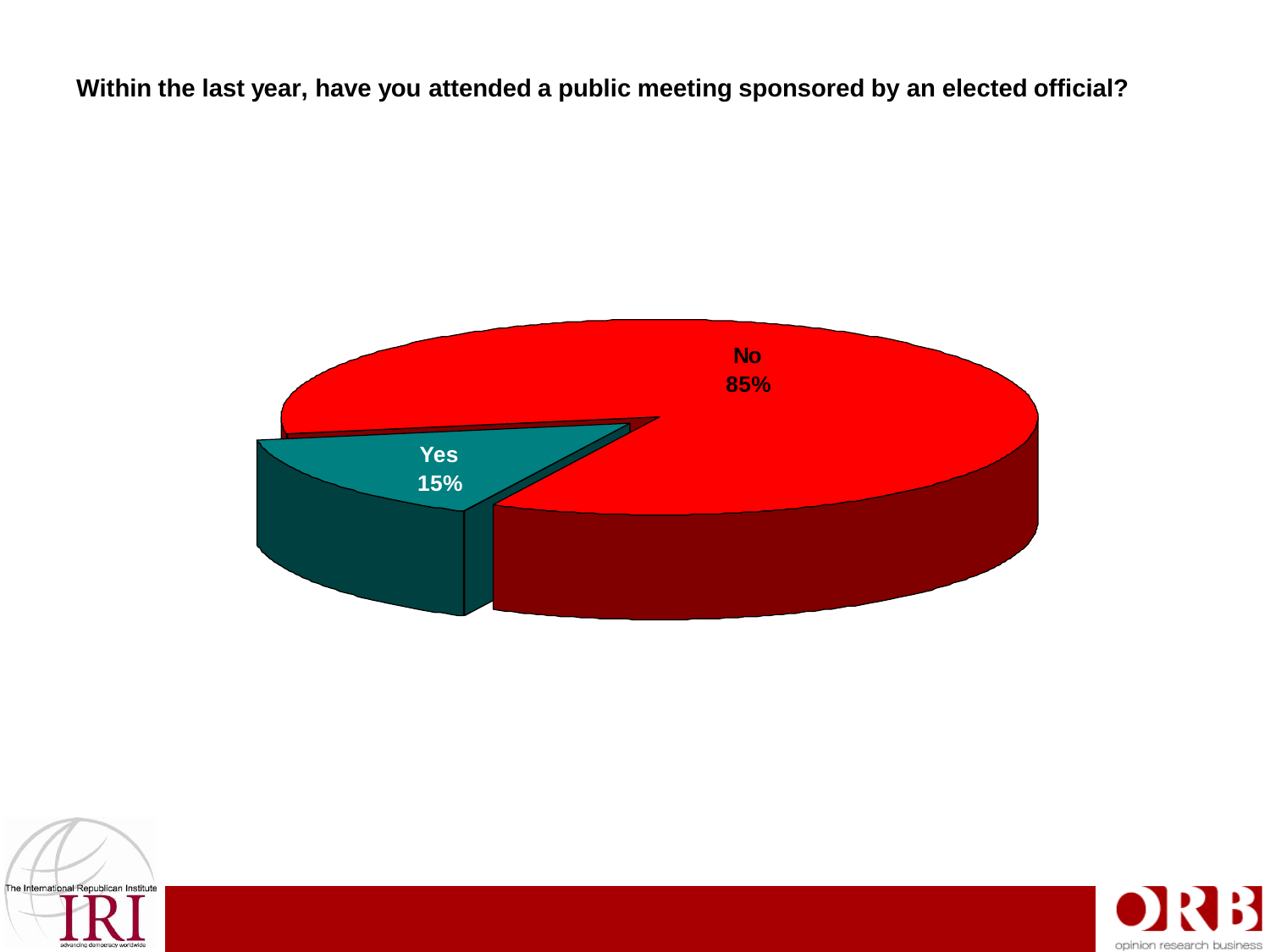**Members of parliament have different responsibilities. Which of the following do you think is the most important for your own member of parliament?** 





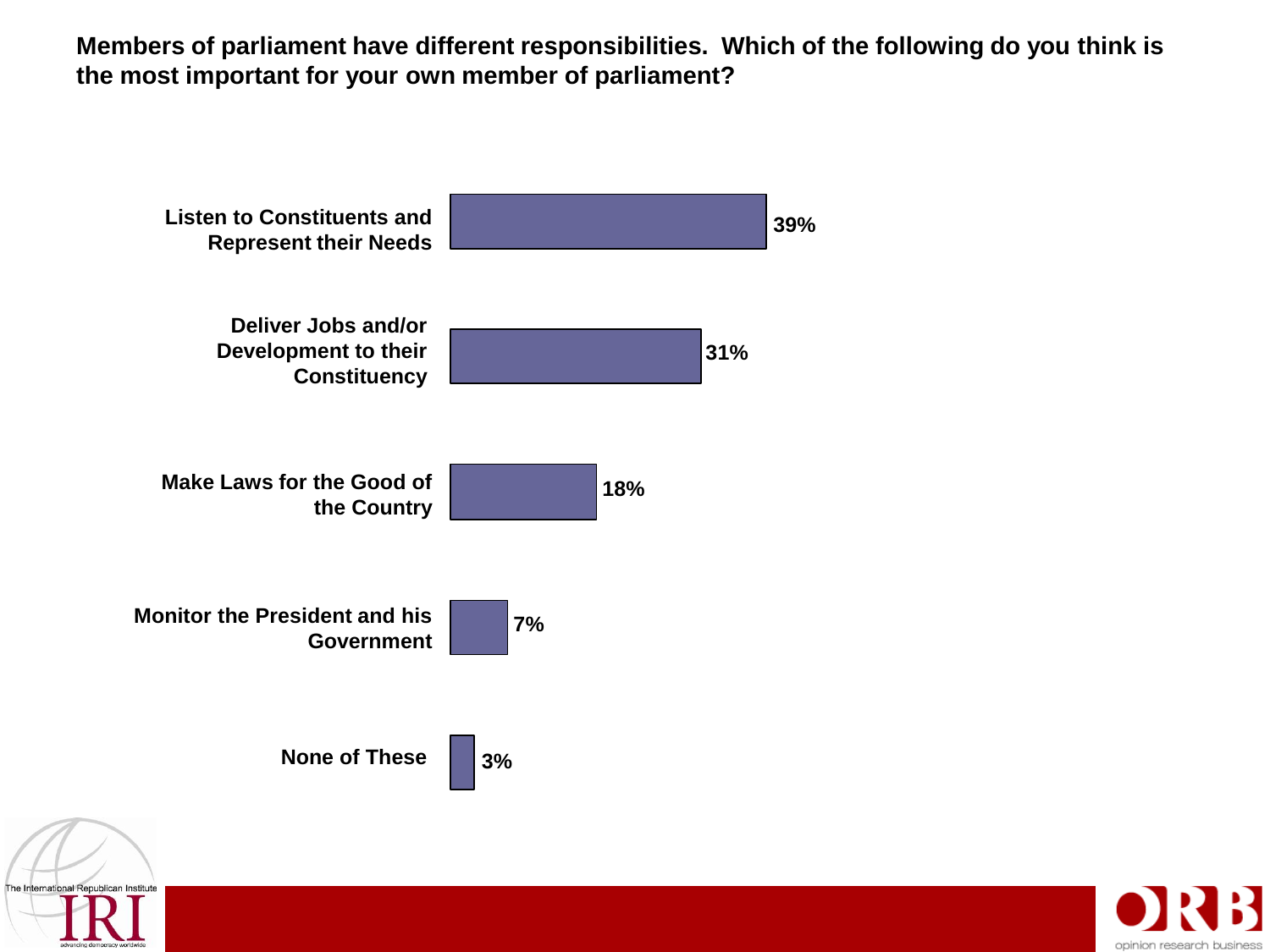**How much time do you believe your member of parliament should be spending in their community, almost all of their time, making weekly visits, monthly visits, yearly visits or never spend any time in their [represented] community? And how much time does he or she currently spend in their [represented] community?** 



opinion resea

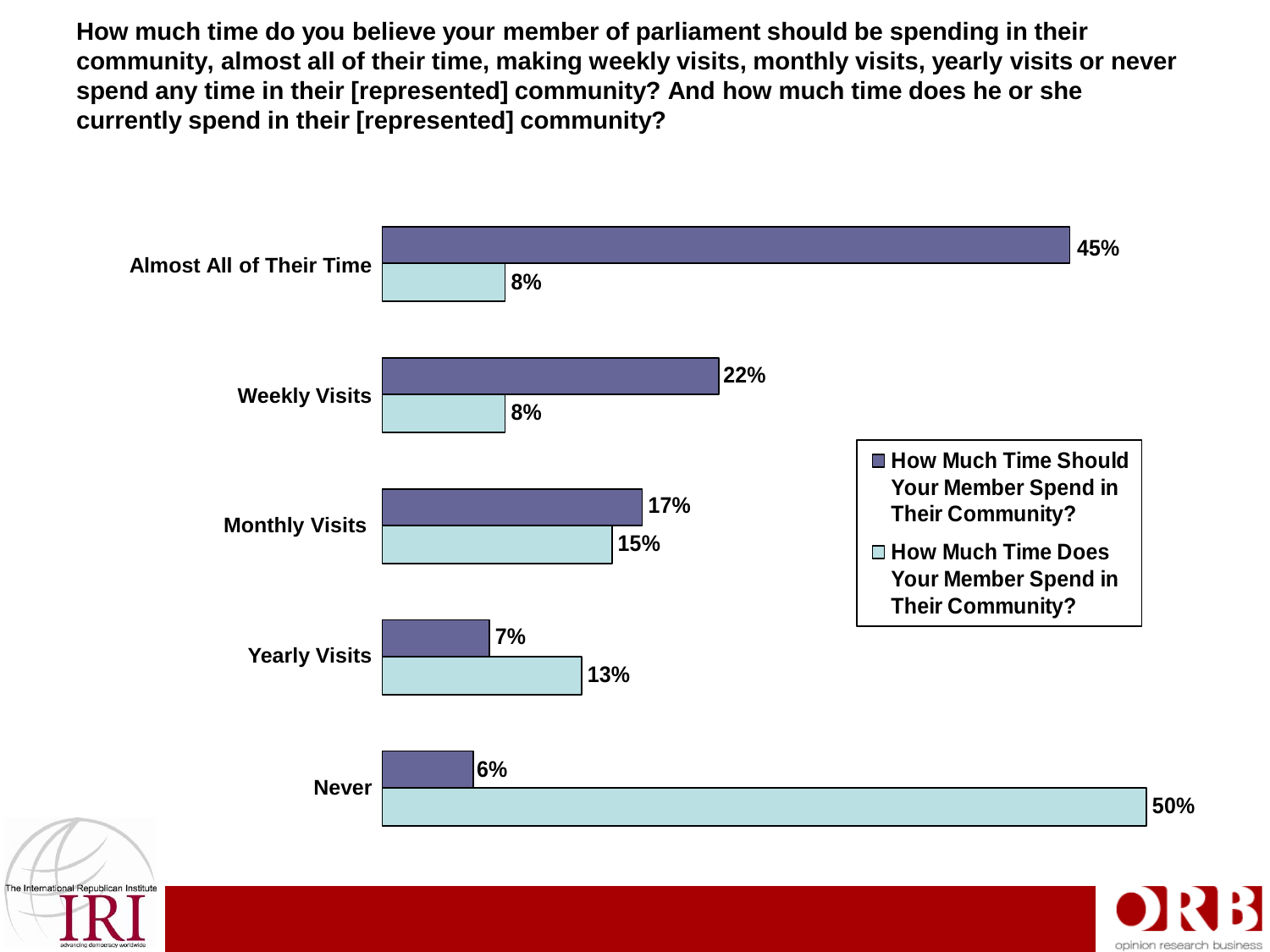### **Did you vote in the last parliamentary elections?**





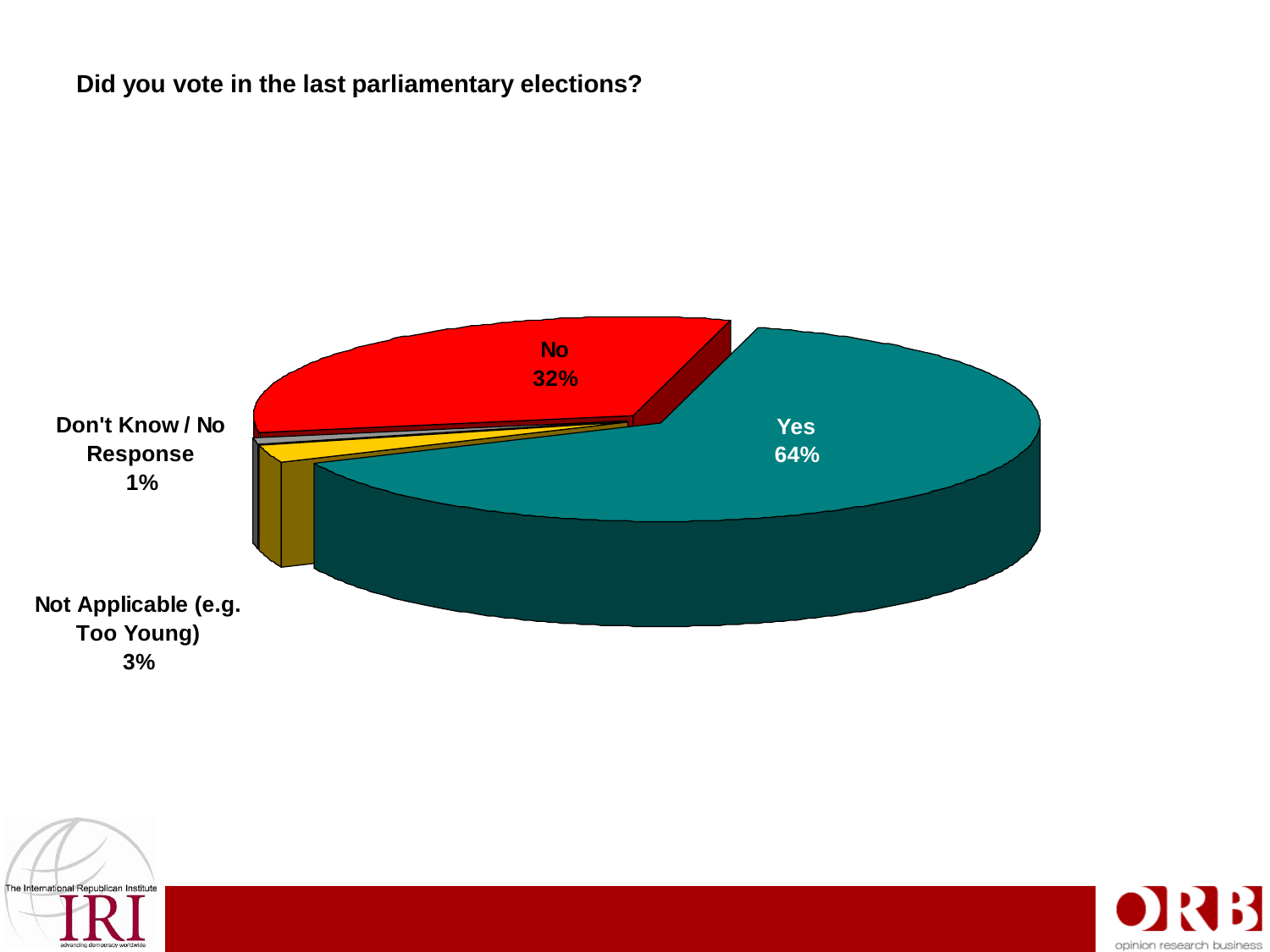**If yes, which party did you vote for? (all who voted in the last parliamentary elections, n=386)**





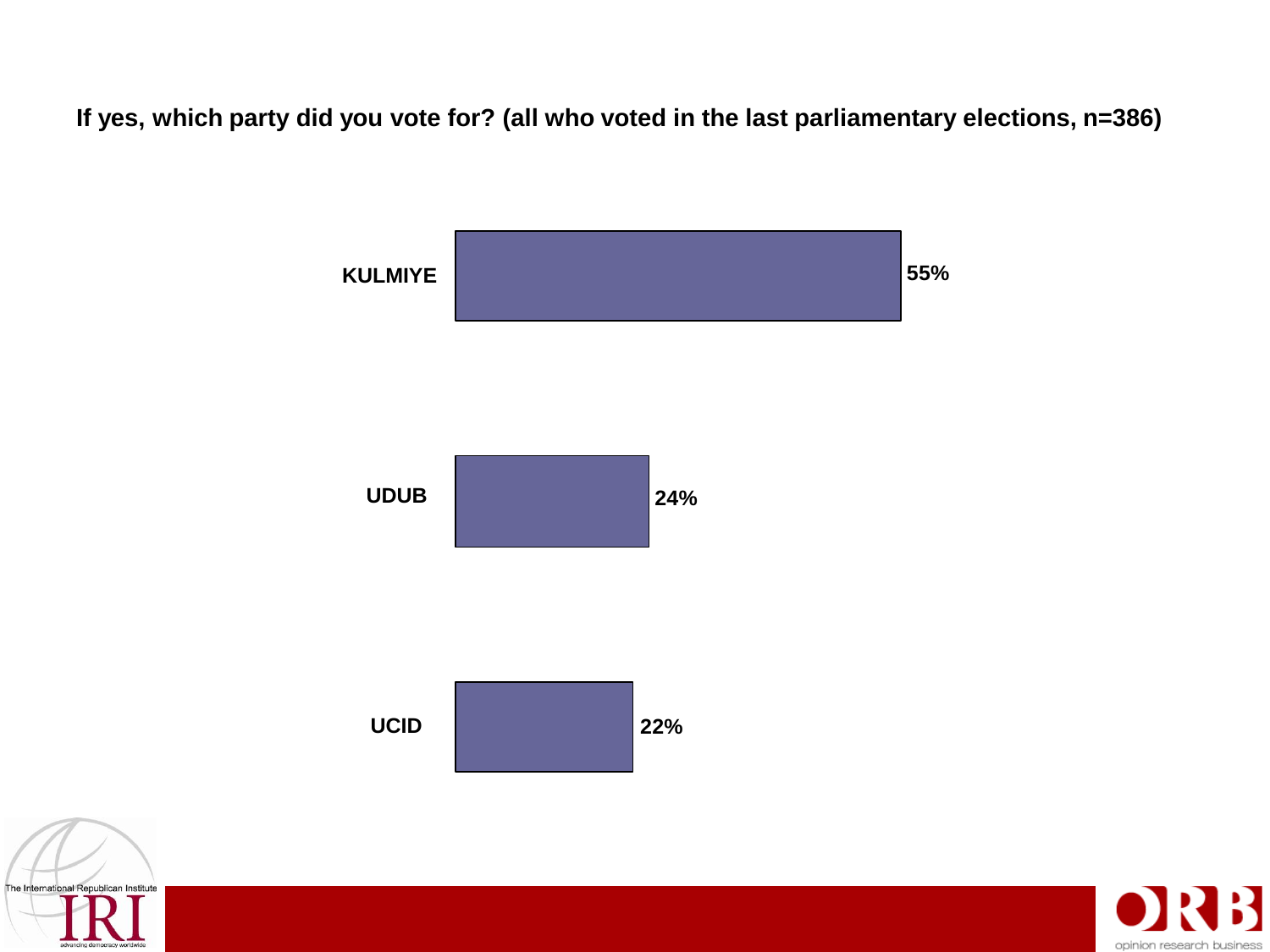**If yes, which party did you vote for? (all who voted in the last parliamentary elections, n=386)**

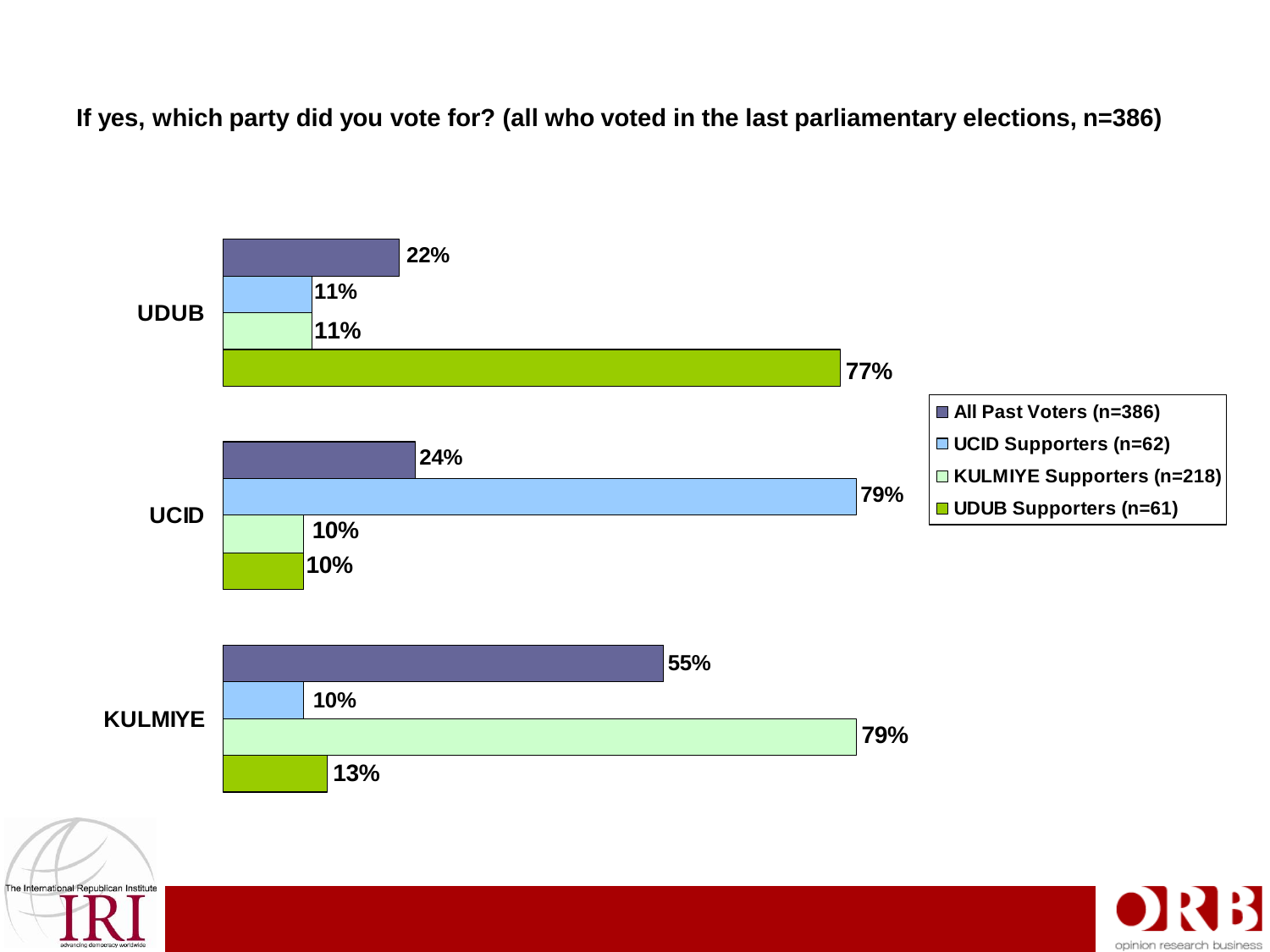**If elections were held today, would you vote for your current member of parliament?** 





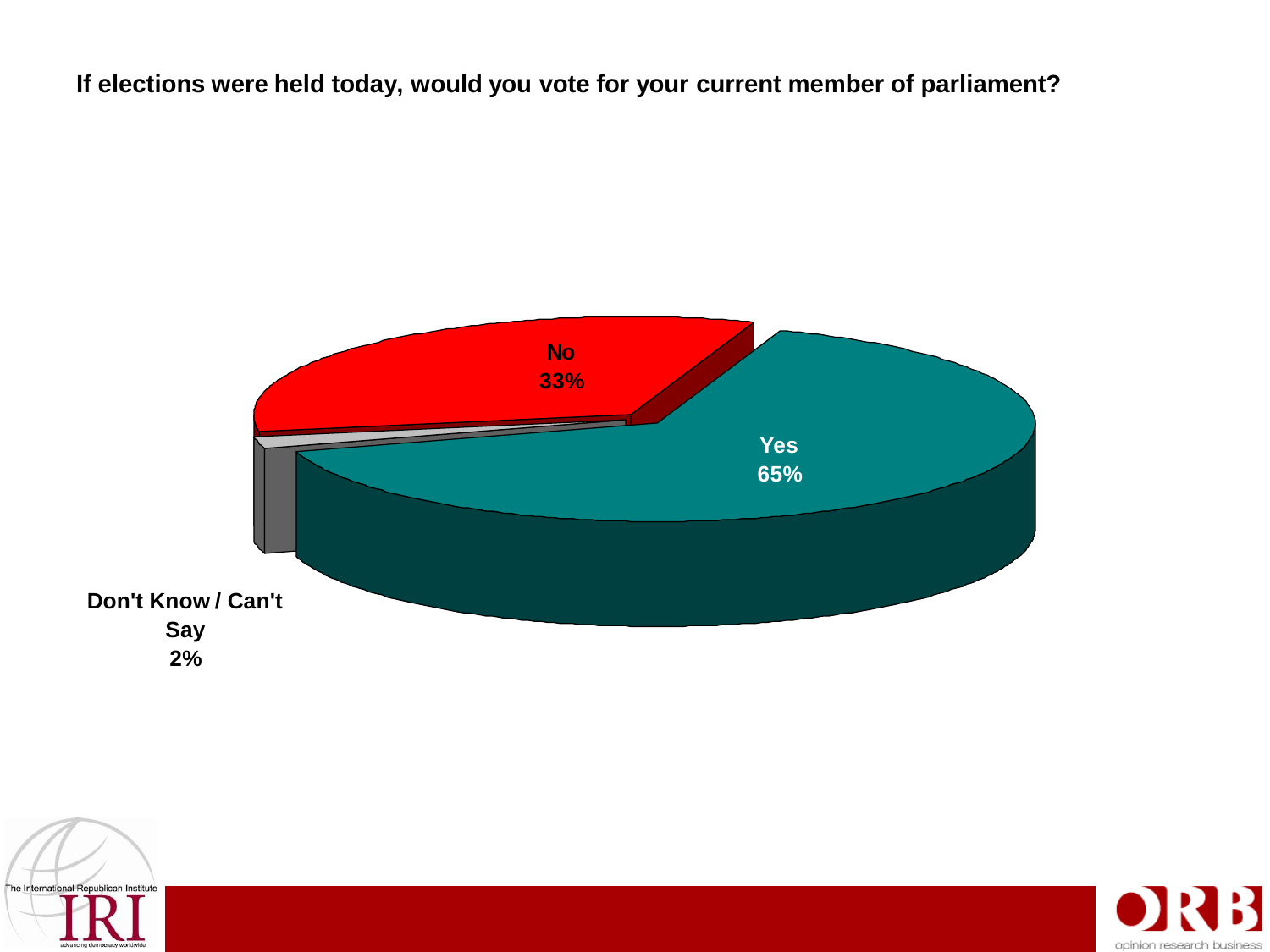**If elections were held today, would you vote for your current member of parliament? (party supporters)**



The International Republican Institute